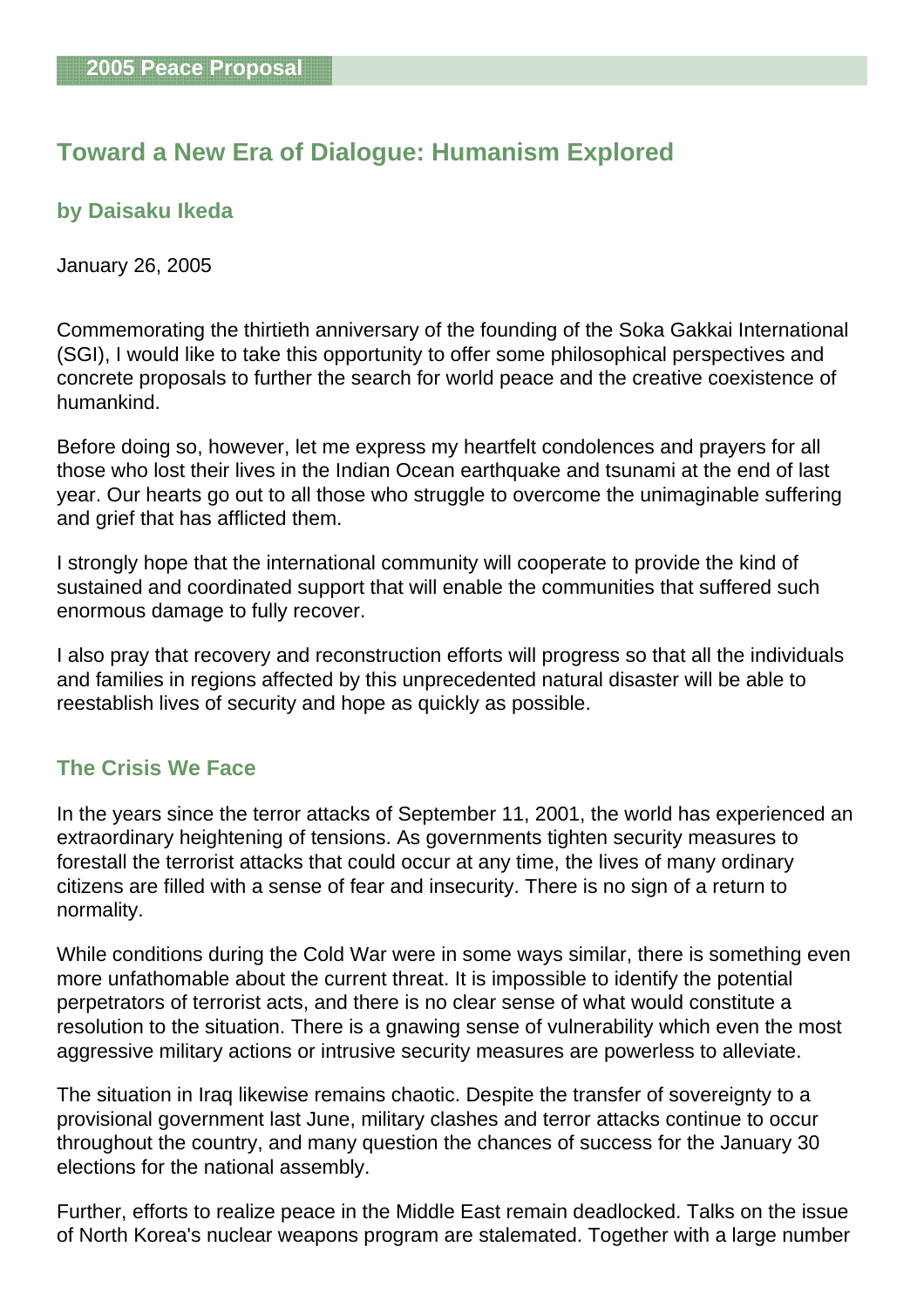of regional conflicts, these circumstances have prompted pessimistic voices to warn that we are in danger of repeating the war and violence that characterized the twentieth century.

In many countries the priority accorded to national security has in recent years fueled a drive to expand armaments. Increasingly, domestic security concerns are being used to justify curtailment of rights and freedoms. Meanwhile, energy and attention have been distracted from international efforts to address such global issues as poverty and ecological degradation. The resultant aggravation of threats to people's lives and dignity are another tragic outcome of terrorism and efforts to suppress it.

How can twenty-first-century humankind overcome the crises that face us?

There is, of course, no simple solution, no "magic wand" we can wave to make it all better. The way forward will be perilous as it requires finding an appropriate response to the kind of violence that rejects all attempts at engagement or dialogue.

Even so, there is no need to fall into meaningless and unproductive pessimism. All these problems are caused by human beings, which means that they must have a human solution. However long the effort takes, so long as we do not abandon the work of unknotting the tangled threads of these interrelated issues, we can be certain of finding a way forward.

The core of such efforts must be to bring forth the full potential of dialogue. So long as human history continues, we will face the perennial challenge of realizing, maintaining and strengthening peace through dialogue, of making dialogue the sure and certain path to peace. We must uphold and proclaim this conviction without cease, whatever coldly knowing smiles or cynical critiques may greet us.

Here I am reminded of the words of the poet Rabindranath Tagore (1861--1941), whose writings have long inspired my affection and respect:

Asks the Possible to the Impossible, "Where is your dwelling place?" "In the dreams of the impotent," comes the answer. [\[1\]](#page-0-0)

### **A Whirlwind of Dialogue**

As mentioned earlier, this year marks the thirtieth anniversary of the SGI. The year 1975 was also a time of deepening conflict and division in the world. The aftershocks of the fourth Arab--Israeli War (1973) and the war in Viet Nam were still being felt; the first summit of leading industrialized countries was held in that year to strengthen the unity of the western bloc, while in the communist bloc, the confrontation between China and the Soviet Union was escalating ominously.

I dedicated the year leading up to the founding of the SGI to intensive efforts in dialogue. My first visits to both China and the Soviet Union were made in 1974. Keenly aware of the potentially explosive tensions, I met repeatedly with the top leadership of both countries, engaging them in earnest dialogue.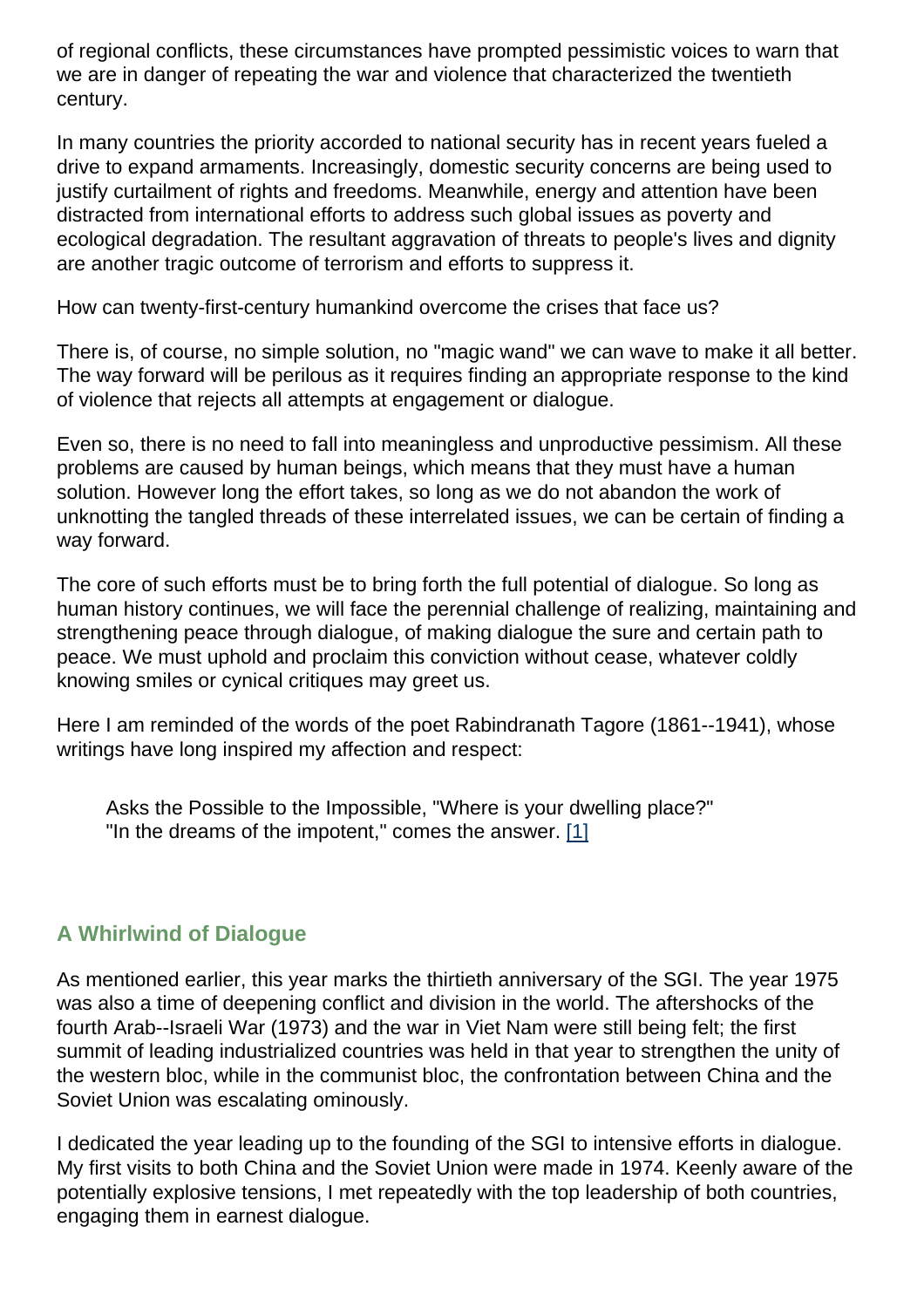In Japan at the time, the Soviet Union and its people were regarded with violent hostility. There were many who criticized my decision to travel there, asking what purpose could possibly be served by a person of religion going to a country that officially denied the value or validity of religion. But my sincere belief, as a Buddhist, was that no vision of peace was possible that didn't recognize and include the one-third of the world that was the communist bloc. It was crucial, in my view, that a breakthrough be found as soon as possible.

On my first visit to China in May 1974, I witnessed the people of Beijing building a vast network of underground shelters against the eventuality of a Soviet attack. When I met, some three months later, with Soviet Premier Alexei N. Kosygin (1904--80), I conveyed to him the concerns I had encountered in China about Soviet intentions and asked him straight out if the Soviet Union was planning to attack China. The premier responded that the Soviet Union had no intention of either attacking or isolating China.

I brought this message with me when I next visited China in December of that year, conveying it to the Chinese leadership. It was also on this visit that I met Premier Zhou Enlai (1898--1976), discussing with him the importance of enhancing and strengthening friendship between China and Japan, and of working together for the betterment of the entire world.

In January of 1975, I visited the United States and presented to the United Nations a petition with more than ten million signatures calling for the abolition of nuclear weapons gathered by the youth membership of the Soka Gakkai in Japan. I also had the opportunity to exchange views with U.S. Secretary of State Henry Kissinger.

It was in the midst of such feverish efforts to promote dialogue that the SGI was founded thirty years ago on this day, January 26, 1975. The inaugural meeting was held on the island of Guam, site of fierce fighting in World War II, and was attended by the representatives of fifty-one countries and territories. From its inception, the SGI has sought to draw on people's energy and creativity to forge an effective grassroots movement for peace.

Since that first gathering, the members of the SGI have consistently upheld the conviction that dialogue represents the sure and certain path to peace. I have also committed myself to "human diplomacy," the kind of diplomacy that seeks to unite a divided world in the spirit of friendship and trust, and to promoting broad-based, grassroots exchanges in the cultural and educational fields.

Seeking to look beyond national and ideological differences, I have engaged in dialogue with leaders in various fields from throughout the world. I have met and shared thoughts with people of many different philosophical, cultural and religious backgrounds, including Judaism, Christianity, Islam, Hinduism and Confucianism. My consistent belief, reinforced through this experience, is that the basis for the kind of dialogue required in the twenty-first century must be humanism--one that sees good in that which unites and brings us together, evil in that which divides and sunders us.

As I review my own efforts to foster dialogue in this way, I gain a renewed sense of the urgent need to redirect the energies of dogmatism and fanaticism--the cause of so much deadly conflict--toward a more humanistic outlook. In a world rent by terrorism and retaliatory strikes, by conflicts premised on ethnic and religious differences, such an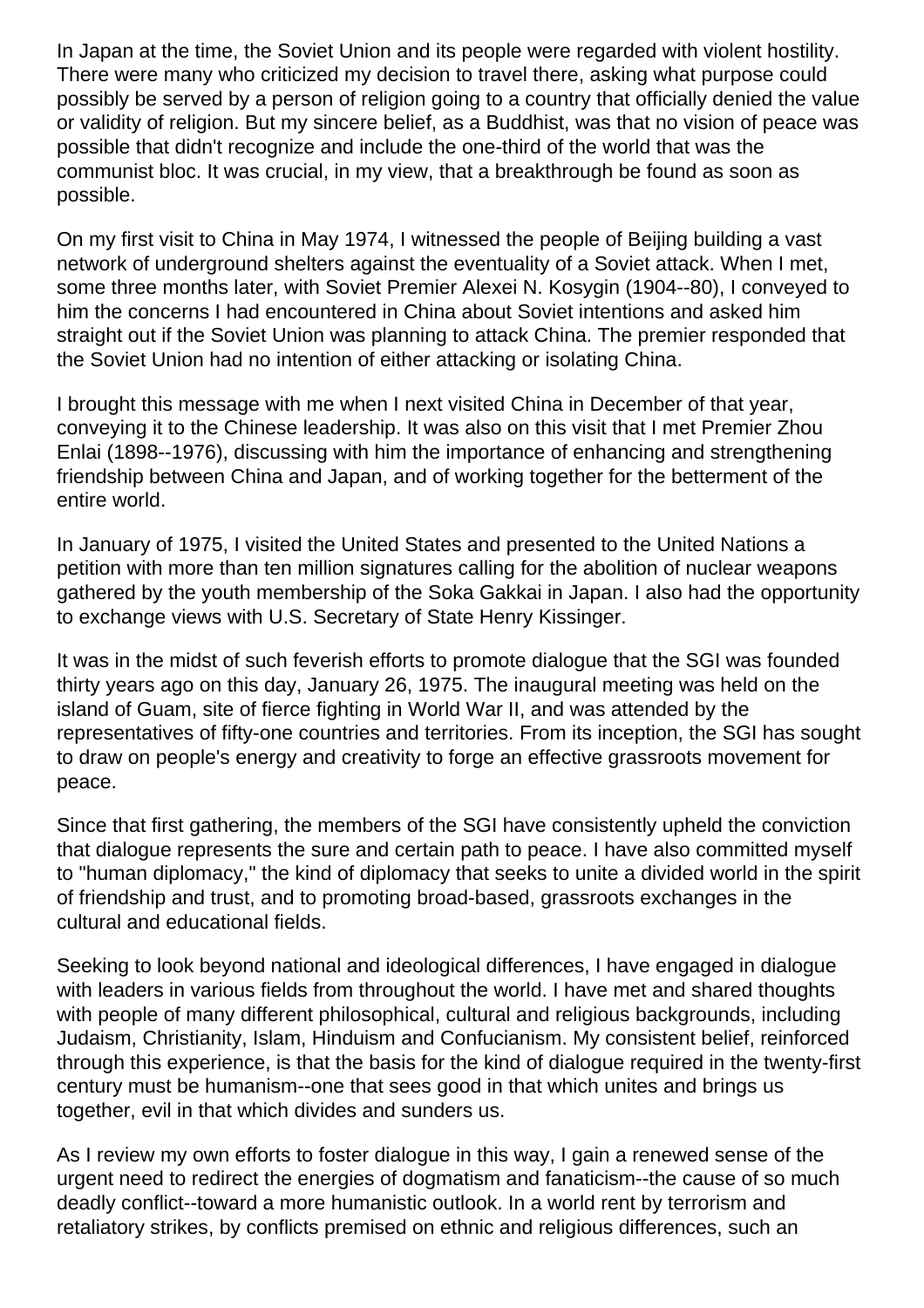attempt may appear to some a hopeless quest. But even so I believe that we must continue to make efforts toward this goal.

Here I am not suggesting humanism as something that goes head-to-head with dogmatism or fanaticism in a sterile confrontation between competing "isms."

The real essence and practice of humanism is found in heartfelt, one-to-one dialogue. Be it summit diplomacy or the various interactions of private citizens in different lands, genuine dialogue has the kind of intensity described by the great twentieth-century humanist and philosopher Martin Buber (1878--1965) as an encounter "on the narrow ridge" [\[2\]](#page-29-0) in which the slightest inattention could result in a precipitous fall. Dialogue is indeed this kind of intense, high-risk encounter.

I believe that the analogy of trimtabs--small, adjustable flaps on the wings of airplanes and the keels of boats--is useful. As designer and philosopher R. Buckminster Fuller pointed out, a trimtab on a ship's rudder can be operated by the unaided power of a single individual; it can facilitate the movement of the rudder, thus enabling a change in direction of a massive ship.[\[3\]](#page-29-1) Humanism can play a similar role, redirecting the course of global society.

As ripples of dialogue multiply and spread, they have the potential to generate the kind of sea change that will redirect the forces of fanaticism and dogmatism. The cumulative effect of such seemingly small efforts is, I believe, sufficient to redirect the current of the times--just as a small trimtab can adjust the course of a massive ship or plane. What is crucial is the hard and patient work of challenging, through the spiritual struggle of intense encounter and dialogue, the assumptions and attachments that bind and drive people.

### **The Snares of Fanaticism**

Fanaticism and dogmatism come in many forms. Some may be quick to associate these with monotheistic religion, when in fact they can be found across the full spectrum of human activity. Buddhism, though often thought to be relatively immune to such extremism, is by no means entirely free from its snares, as I will discuss later. Nor, of course, is fanaticism limited to religion. The degree to which many of the political ideologies of the twentieth century were caught in this same trap is something that is fresh in our memories.

To some extent any ideology (in the widest sense of the term) embodies an orthodoxy or set way of understanding the world. We need therefore to develop a better understanding of both the positive and negative aspects of such orthodoxies, or "isms."

To the degree that an orthodoxy can serve as a norm to guide people's actions to constructive ends, it can be a positive thing. At the same time, however, such "isms" can start to bind people's otherwise unfettered thinking and judgment to a single, exclusive point of reference. When this tendency gets out of control, abstract "isms" can end up holding thrall over real people and their lives. It is in the nature of orthodoxies that they are capable of careening off in this direction at any time.

Fanaticism arises when this destructive aspect has ballooned out of all proportion. It can lead to a situation in which human life is grotesquely devalued and death--both one's own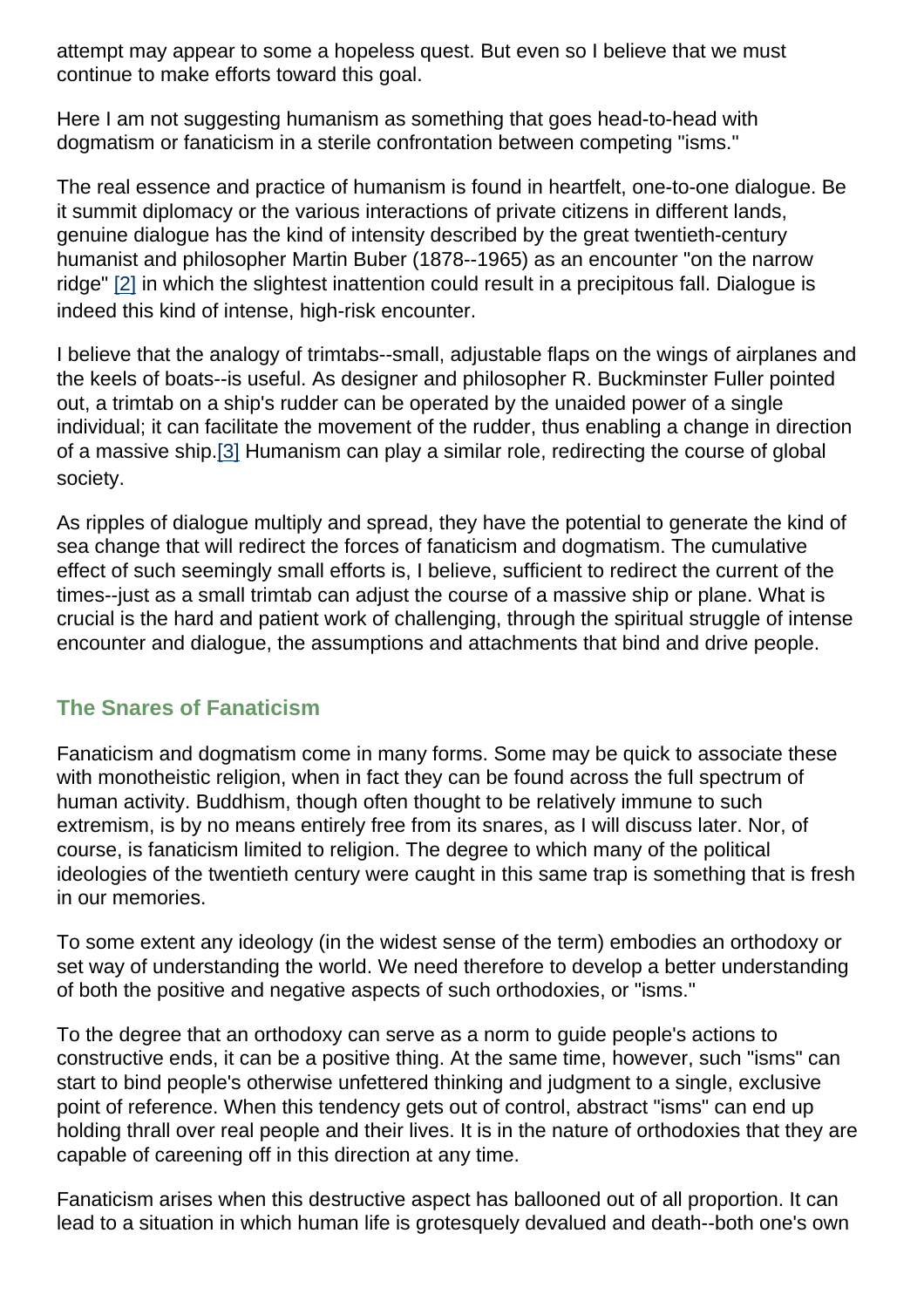and others'--is glorified. This explains the fact that the twentieth century was both an era of ideology and one of unprecedented slaughter.

In contrast to these kinds of "isms" or orthodoxies, the most prominent feature of humanism is that it does not seek to provide externally defined norms of behavior. Rather, it places central stress on the free and spontaneous workings of the human spirit and on autonomous judgment and decision-making.

Certainly, humanism upholds humanity--both in the concrete sense and as an abstract quality--as its core standard. But it does not seek to establish on that basis a fixed set of rules to guide all judgments and actions.

The renowned cultural anthropologist Eiichiro Ishida (1903--68) was once asked to provide a universal definition of "humanity." Noting that cultural relativism makes this difficult, he struggled for the right words before finally offering this formulation: "In the end, it becomes a matter of what you yourself feel to be human" (trans.). [\[4\]](#page-29-2)

While this may appear rather vague, it perhaps illustrates the nature of the innermotivated, autonomous process which I am attempting to describe. But this absolutely does not signify an unprincipled, irresponsible "anything goes" type of attitude. It is when we are confronted by painful dilemmas and difficult decisions that our capacity to remain faithful to a process of free and autonomous decision-making--to be true to what you yourself feel to be human--is tested to the limit.

### **"Principles are made for people!"**

The life of Albert Einstein (1879--1955) illustrates this point powerfully and poignantly. A man of extraordinarily deep commitment to peace, Einstein was, as a Jew, subjected to relentless harassment and threats of violence at the hands of the Nazis. After intense inner struggle Einstein came to the decision that actively opposing the Nazis was the only means of averting the worst possible outcome. This was the same Einstein who deeply admired Mahatma Gandhi and who had earlier declared, "I would rather be cut to pieces than shoot someone on command." If this statement is interpreted dogmatically, it might appear that his change in stance compromised his principles. But, as he explained, "principles are made for men and not men for principles." [\[5\]](#page-29-3)

Here it is important to keep several points in mind.

The first is that Einstein was forced to the conclusion that failing to resist the outrageous, unilateral violence of the Nazis would be tantamount to supporting their destructive rampage.

The second is that his endorsement of the decision to manufacture (although not to use) nuclear weapons grew from fear of the dread consequences were the Nazis to succeed in developing them first. When, against his wishes, nuclear weapons were dropped on Hiroshima and Nagasaki, he regretted his involvement, later describing it as the "one great mistake in my life…." [\[6\]](#page-29-4)

The third is that this sense of guilt and responsibility drove his redoubled efforts as a peace activist, in the postwar years, to work for nuclear abolition and the establishment of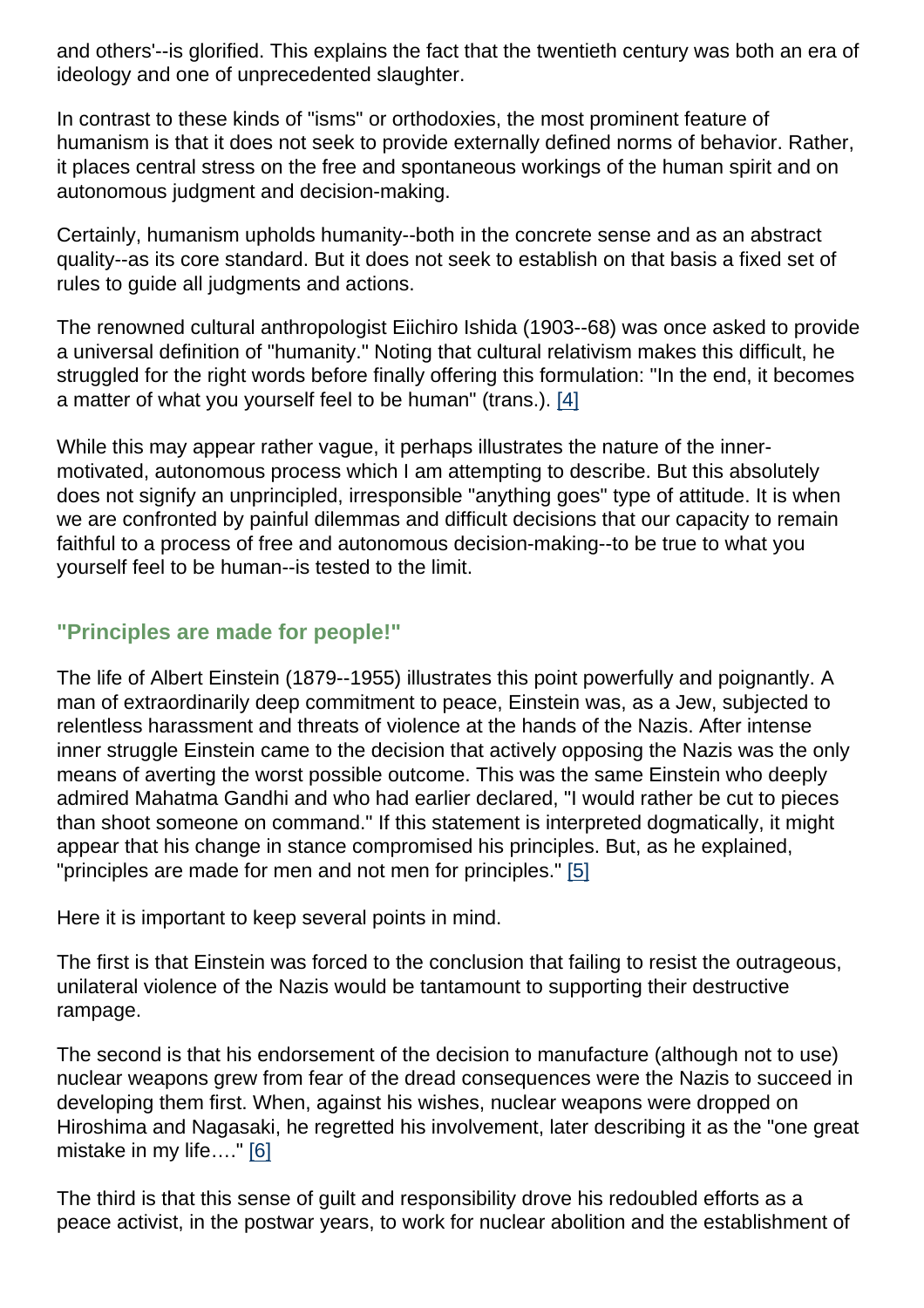world government.

I believe that the consistent theme running through the complex inner drama of Einstein's life is that each of these difficult, indeed perilous, decisions was an embodiment of the ceaseless quest to locate that which we feel to be human, the universal standard of humanity alluded to above. The essence and proof of humanism, in my view, is inner conflict and struggle in pursuit of the good. In the midst of the maelstrom of Nazism, Einstein repeatedly declared, "We must change people's hearts," [\[7\]](#page-29-5) something which cannot be achieved without this kind of inner struggle.

Einstein's philosophy after the war was not, perhaps, one of nonviolence in the very strictest sense of the word. Nevertheless I think that his ultimate goal shared profound commonalities with the nonviolent struggles of Mahatma Gandhi. This is clear from the praise that Einstein in his later years offered Gandhi, calling him "the greatest political genius of our age" (trans.). [\[8\]](#page-29-5)

Einstein's penetrating axiom that principles are made for people and not people for principles offers a simple and direct expression of what might be considered the lynchpin of humanism. But as the struggles of this giant of the twentieth century prove, nothing is harder to put into practice. Religions and political ideologies have all too often made people subservient and ultimately sacrificed them on the altar of inflexible rules and abstract principles. This inversion of the relative importance of people and principles derives from a deeply rooted tendency in human nature that seems to drive us into the arms of dogmatism and fanaticism. The historical record in this regard is truly chilling.

# **The Case of Buddhism**

In the Buddhist scriptures we find these words: "Shakyamuni taught that the shallow is easy to embrace, but the profound is difficult. To discard the shallow and seek the profound is the way of a person of courage." [\[9\]](#page-29-6) People seem too easily to lose sight of and forget their own capacity for courage, to cling and become captive to a particular dogma. We seem to possess an instinctive weakness that drives us to the shallow and easy choice of unquestioning, blind belief in dogma.

There the snares of extremism await, ready to take advantage of the weakness and folly that are found in all people, where pandering and other stratagems are used to stir up such destructive tendencies as hatred, fury, jealousy and arrogance. This kind of dogmatism works to degrade, weaken and stultify the human spirit. It stands at the opposite pole to humanism.

The controversy between the members of the SGI and the Nichiren Shoshu priesthood that flared up in 1990 is a case in point. In its essence a struggle against the perils of religious authoritarianism, it embodies a movement for religious reform that is at its heart the struggle of humanism against anti-humanism. Hiding behind their assumed authority as priests, the Nichiren Shoshu establishment sought to blind others to their corruption and degradation, and to crush and oppress the spirits of lay believers. This indeed represents the worst form of anti-humanism.

For the members of the SGI, to have allowed ourselves to be cowed and defeated by this would have been to surrender our humanity. The implications of this controversy go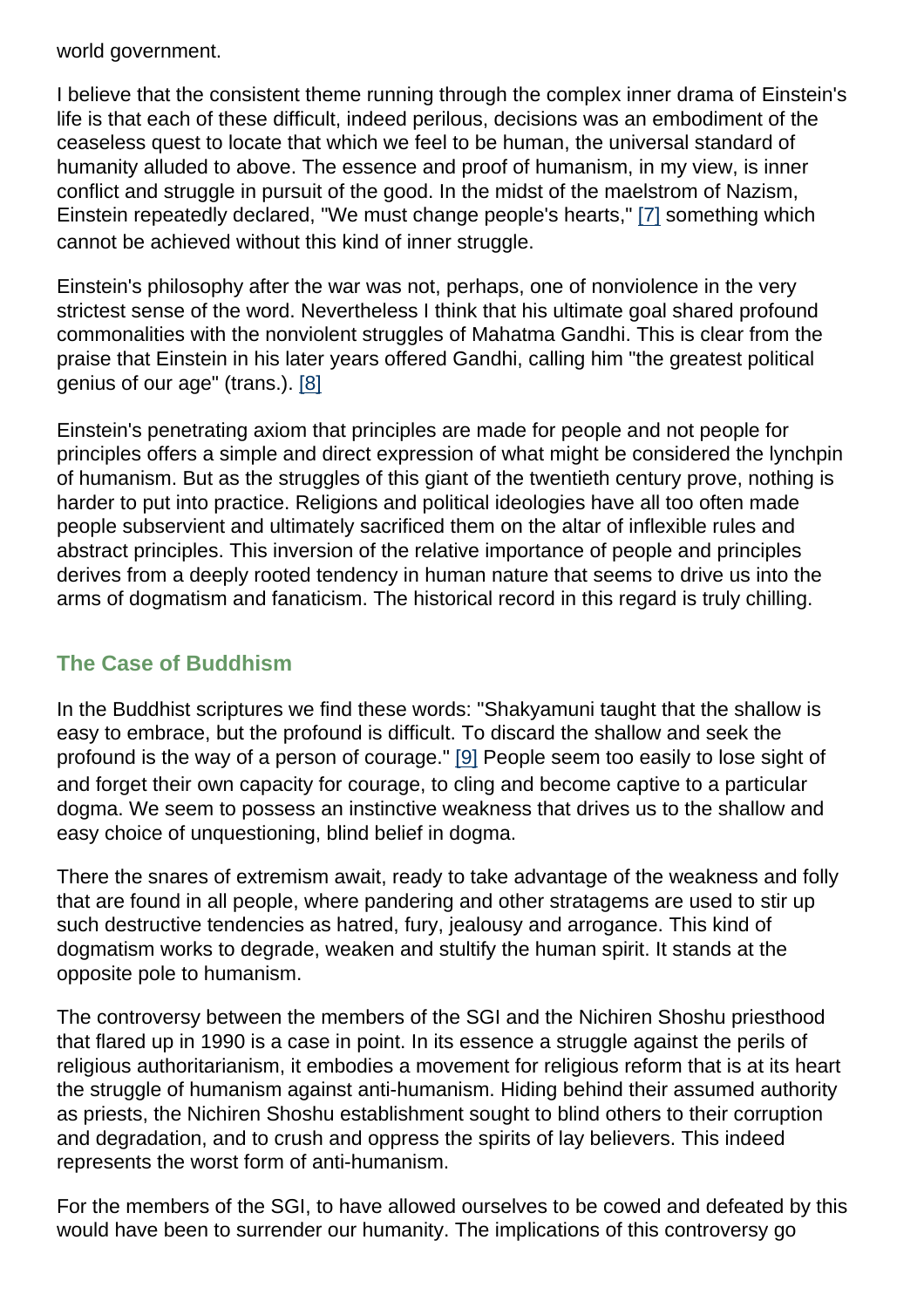beyond the scope of a single school of Buddhism. Rooted in the universal spirit of human dignity--that which we feel to be human--we believe it would be a disservice to humanity if we were to retreat on this issue.

When the priesthood issue first arose, the educator Taro Hori (1920--95) (at the time president of Newton College, Shiga) offered this analysis: "This represents a challenge to the authoritarianism and supplicant faith lurking in each person's heart. By overcoming this, each member [of the SGI] will grow and develop to an astonishing degree" (trans.). [\[10\]](#page-29-6)

In the years since this issue first surfaced, through our struggles against corrupt religious authority, members of the SGI have, both as individuals and as an organization, outgrown the restraints of our past selves, strengthening and tempering the hearts of the courageous. It is something of which I believe we can be justly proud. This pride stems from the confidence that our struggle ties into the larger challenge--inherent in the nature of civilization itself--of constructing a genuine and robust humanism.

#### **Exploring Humanism**

In the proposal I made three years ago, I set out some Buddhist perspectives on the philosophy and practice of humanism. I would like to take this opportunity to further develop those ideas, specifically by offering the following three propositions as essential elements of a Buddhist-inspired humanism.

(1) All things are relative and mutable.

(2) It is therefore essential that we develop the ability to discern the relative and mutable nature of reality, as well as the kind of robust autonomy that will not be overwhelmed by it.

(3) Based on this discernment and autonomy, we accept all that is human and do not discriminate; we refuse to stereotype or circumscribe people on the basis of ideology, nationality, ethnicity, etc.; we are therefore determined to actively pursue all avenues of dialogue, never permitting them to be closed.

The first two of these propositions--the relativity and mutability of all things and the importance of developing the discernment to recognize this--are easily identifiable as being rooted in such Buddhist concepts as the "three Dharma seals" (Jpn. *samboin*).

The impermanence of all phenomena (*shogyo-mujo*) explains that all things, events and experiences can be understood as an unbroken continuity of change and transformation. Because everything changes, there is nothing that has a fixed, independent existence or substance (*shoho-muga*). The enlightened state realized through the fully developed capacity to discern this reality is referred to as the tranquility of nirvana (*nehan-jakujo*). This describes the initial awakening achieved by Shakyamuni when he realized that all things arise in the context of their interrelatedness; this is a world woven of the rich threads of diversity, as all things exist in a web of interdependence, each serving as the cause or connection by which all other things come into being.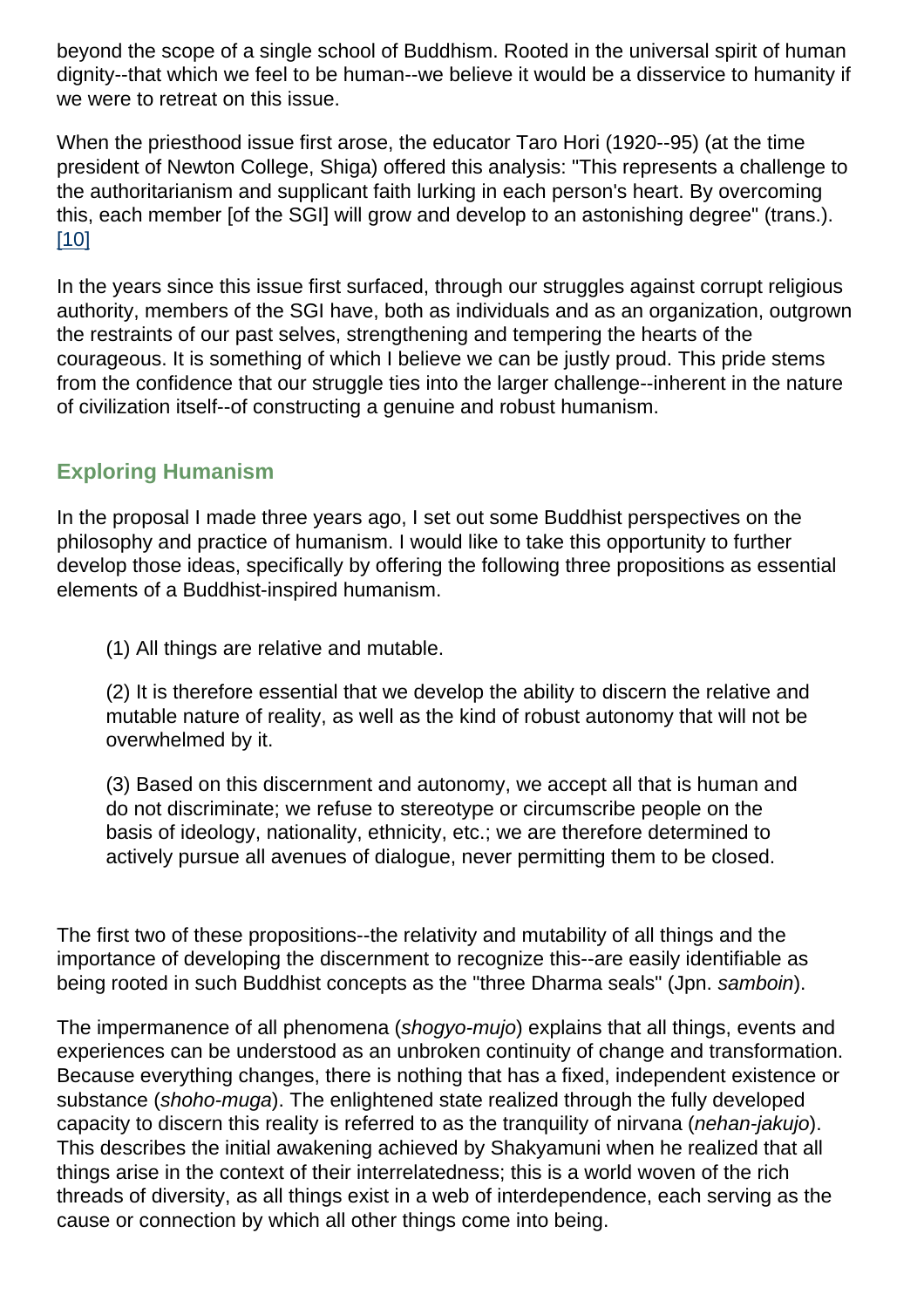From the perspective of the understanding of Buddhism that has prevailed in much of the world, the third proposition I set forth here--the positive commitment to action and dialogue--may seem somewhat surprising. It may appear contrary to the contemplative image generally associated with Buddhism as expressed by such concepts as the three Dharma seals.

Other early Buddhist concepts stress that enlightenment is beyond the power of words or intellection. This emphasis on the limits of language would seem, relative to French scientist and philosopher Albert Jacquard's formulation of "dialogue comprising moments of silence as well as words" (trans.), [\[11\]](#page-29-7) to place a much greater emphasis on silence. The treatment of silence not as a void or absence but as a rich fecundity is an important characteristic of Buddhism.

It is hardly surprising that many people--faced with the apparent deadlock afflicting Western civilization, whose dramatic development has always been based on the centrality accorded rationality and language (*logos*)--are seeking healing in things that are seen to be Buddhist and which offer a contrast to this language-centered worldview.

But insofar as the ability to use language remains the distinguishing attribute of the human species, we cannot remain silent and hope to realize the ideal of humanism. In this sense, we have no choice but to immerse ourselves in humanity, to commit ourselves to the ocean of dialogue.

### **A Mark of Honor**

In more concrete terms, this means directly confronting the evil and unhappiness that are an inevitable aspect of human existence. Vimalakirti's statement, "When living beings are ill, the bodhisattva is ill; when all living beings are cured, the bodhisattva is cured" (trans.), [\[12\]](#page-29-8) expresses the resolve of the altruistic bodhisattva to undertake this very challenge. It is a resolve that figures centrally in Mahayana Buddhism. The Mahayana tradition, the tradition that flows from the Lotus Sutra to Nichiren and which informs the practice of SGI members, strongly encourages a dynamic bodhisattva practice of dialogue and engagement. (It should be noted that in doing so, it builds on, and does not deny, the inner tranquility of enlightenment.)

It is because I believe that this dynamism is an important aspect of Buddhism that I cited the following image of Shakyamuni when I spoke at Harvard University in 1993: "meeting others with joy, approaching them with a bright and welcoming countenance." [\[13\]](#page-29-9) I would imagine that this dynamism resonates powerfully with the "cosmic religious feelings" [\[14\]](#page-29-10) that Einstein often spoke of.

In light of the above, I would like to propose the following guidelines for humanism in action: Recognizing that all is change within a framework of interdependence, we of course see harmony and oneness as expressions of our interconnectedness. But we can even appreciate contradiction and conflict in the same way. Thus the struggle against evil- a struggle that issues from the inner effort to master our own contradictions and conflicts- should be seen as a difficult yet unavoidable trial that we must undergo in the effort to create a greater and deeper sense of connection.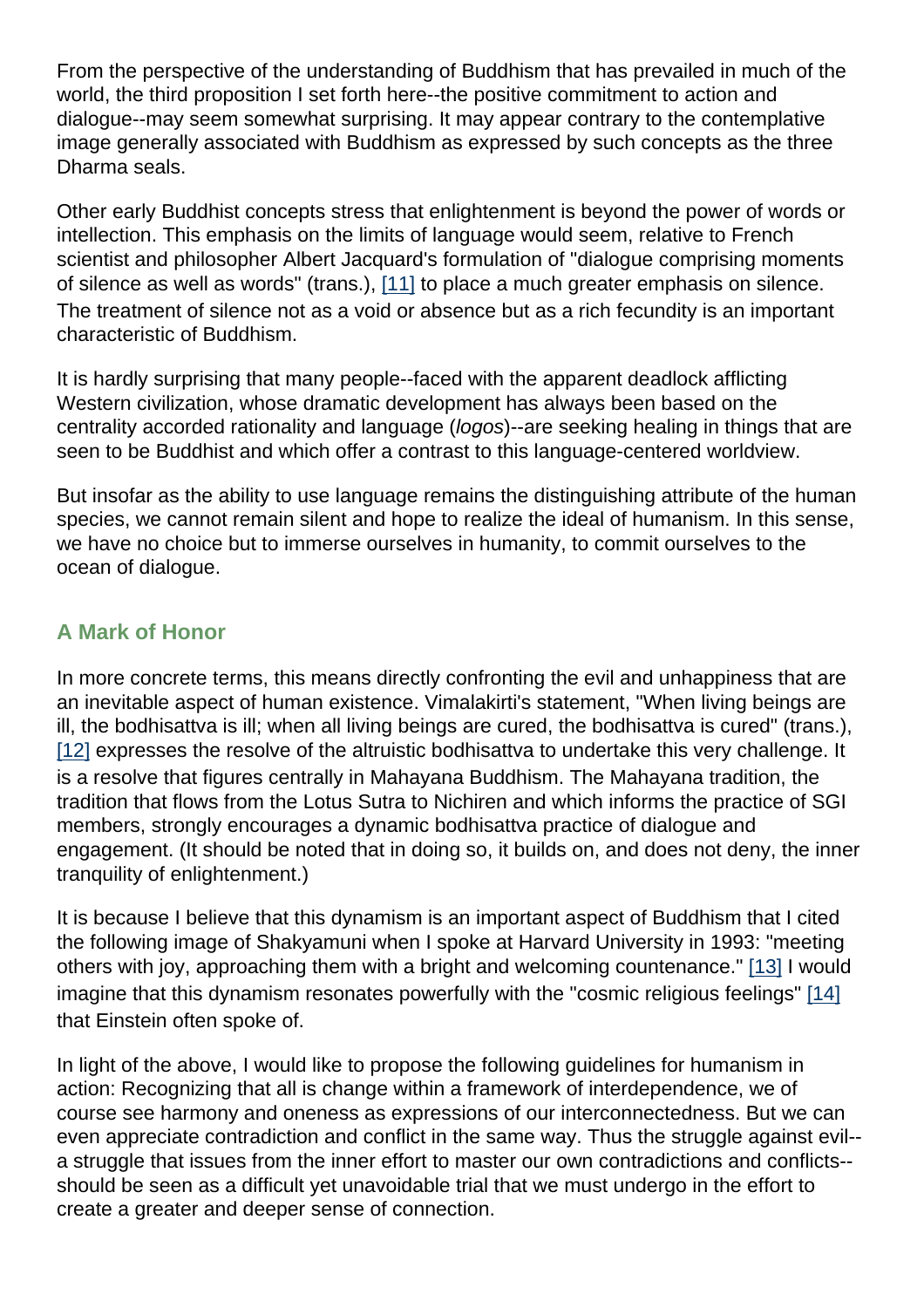If we experience connection positively as a sense of harmony or oneness, we experience the same connection negatively in conflict. In that they are both aspects of connection, they can be understood as bearing an equal value. To the degree, however, that we recognize the reality of life as a struggle and understand that it is through struggle that our humanity is tempered and strengthened, a courageous engagement with conflict is even more crucial. In the Buddhist tradition, this is the mark of honor of the bodhisattva. Refusing to discriminate on the basis of stereotypes or imposed limitations, we can recognize the underlying oneness of positive and negative connection, and engage with the full force of our lives in the kind of dialogue that will transform even conflict into positive connection. It is in this challenge that the true contribution of a Buddhist-based humanism is to be found.

That has been the conviction that has supported me in my efforts over the years.

When I called in 1968 for the normalization of China--Japan relations, or made the efforts described earlier to ease tensions between China and the Soviet Union, I was motivated by the confidence that even the fiercest conflicts do not continue forever. So long as there are people who raise their voices for peace, there is hope.

In 1996, relations between Cuba and the United States were at a particularly low point, following the downing in February of two private planes by Cuban fighter jets and the tightening of the U.S. economic embargo. When in June I visited the U.S. and Cuba, where I met and had a candid exchange with President Fidel Castro, I was likewise motivated by a humanistic faith that the confrontational relationship between the two countries was not fixed or fated to continue indefinitely into the future.

What greater proof of the relative and mutable nature of reality than the fall of the Berlin Wall, perhaps the most prominent symbol of a Cold War that often seemed destined to continue forever. I recall visiting West Germany in October 1961 and standing in front of the Brandenburg Gate. At the time, I shared my belief, based on my faith in people's courage and yearning for peace, that the wall would come down within thirty years. Remarkably, it was just twenty-eight years later that the Berlin Wall was in fact dismantled by the ordinary citizens living in both sides of that divided nation.

It has been my pleasure twice to meet with President Nelson Mandela of South Africa, and I consider him a valued friend. He describes the process by which seemingly intractable realities were challenged and the apartheid system brought down:

Many in the international community, observing from a distance how our society defied the prophets of doom and their predictions of endless conflict, have spoken of a miracle. Yet those who have been closely involved in the transition will know that it has been the product of human decision. [\[15\]](#page-29-11)

This is a truly pregnant observation. Historic transformations that strike third-party observers as miraculous are in fact wrought by those who have the wisdom to discern the relative, mutable nature of reality and possess the will to initiate action based on a clear vision of a better future.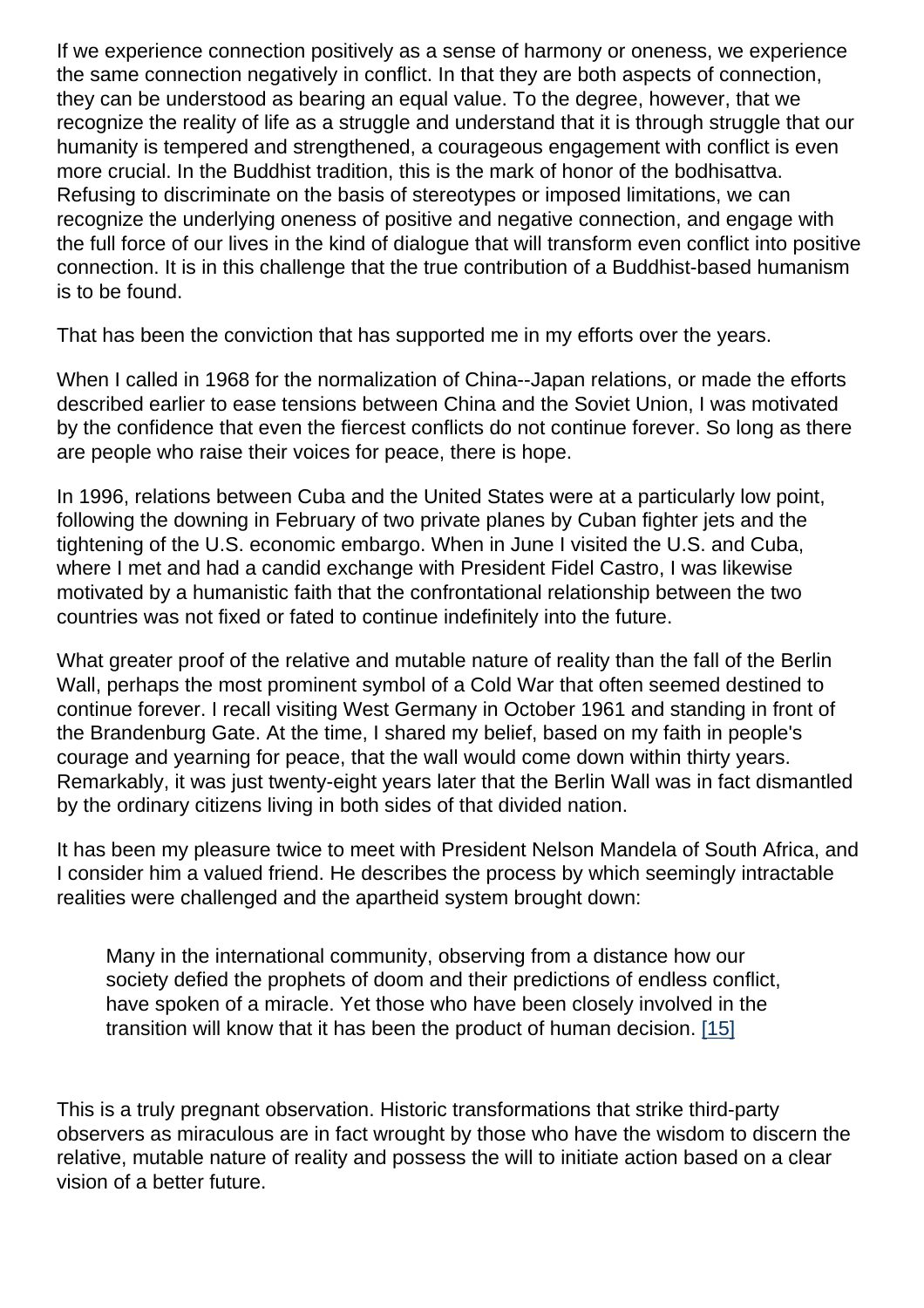#### **Looking Beyond Stereotypes**

One of the core concerns regarding the current situation in Iraq is that the conflict will become entrenched and develop into a full-scale confrontation between opposing worldviews, that it will become the spark for a clash of civilizations.

To prevent a descent into such a quagmire, it is vital that we not conflate specific impulses to violence with the cultural traditions of whole civilizations. We must be constantly on guard against the stereotyped, deterministic approach to others that, in fact, constitutes the core of all extremist philosophies, the very snares of dogmatism.

In any society, in any country, in any civilization, the vast majority of people reject extremist views. And it is only a tiny minority that harbor hegemonic ambitions to impose their culture or legal system on other countries.

Five years ago, in 2000, I published a dialogue with Iranian-born Professor Majid Tehranian of the University of Hawai'i in which we discussed and compared the Buddhist and Islamic traditions. Professor Tehranian noted the persistence of widespread prejudice against Islam, the misconception that it is somehow violent or threatening. He stressed, for example, that the true meaning of *jihad* is an inner struggle waged by individuals in the quest for spiritual elevation. He also spoke of the policies of accommodation toward people of other faiths under the Ottoman Turks and the historical reality that such European cities as Sarajevo and Cordoba enjoyed religious pluralism and flourished under Muslim rule. We agreed that at the core of Islamic civilization is to be found--not intolerance--but an aspiring to the universal and a respect for diversity.

Starting in February, publication will begin of a serialized dialogue between myself and Nur Yalman, a professor of cultural anthropology at Harvard University originally from Turkey. The realities and spirituality of Islamic society are among the topics we will cover in this dialogue, which we hope will contribute in some way to opening the path toward a global civilization based on the peaceful coexistence of all humankind.

Over the years, I have had the privilege of meeting with many distinguished individuals from throughout the Islamic world, from the Middle East, Asia and Africa. Through these encounters I have sensed a deep-seated yearning for peace, and this has reinforced my faith in the great majority of Muslims who seek harmonious coexistence.

The SGI as a whole has been actively participating in interfaith dialogue in various forums. Immediately following the September 11 terror attacks, for example, we joined representatives of the Jewish, Christian, Islamic and Buddhist faiths in a dialogue convened by the European Academy of Arts and Sciences. Further, SGI-affiliated institutes such as the Boston Research Center for the 21st Century and the Institute of Oriental Philosophy have been actively engaged in efforts in interfaith and cross-cultural dialogue. All these endeavors seek to contribute to the search for a path to peace, perspectives that will enable the resolution of the complex of global challenges.

The *2004 Human Development Report*, issued by the UN Development Programme (UNDP), is focused on the theme of cultural liberty. It contains important insights into the nature of coercive movements that use violence or threats to force their views on others or to establish cultural domination. The report notes that the focus of such coercive movements "is not on solving real grievances but on using ostensible grievances as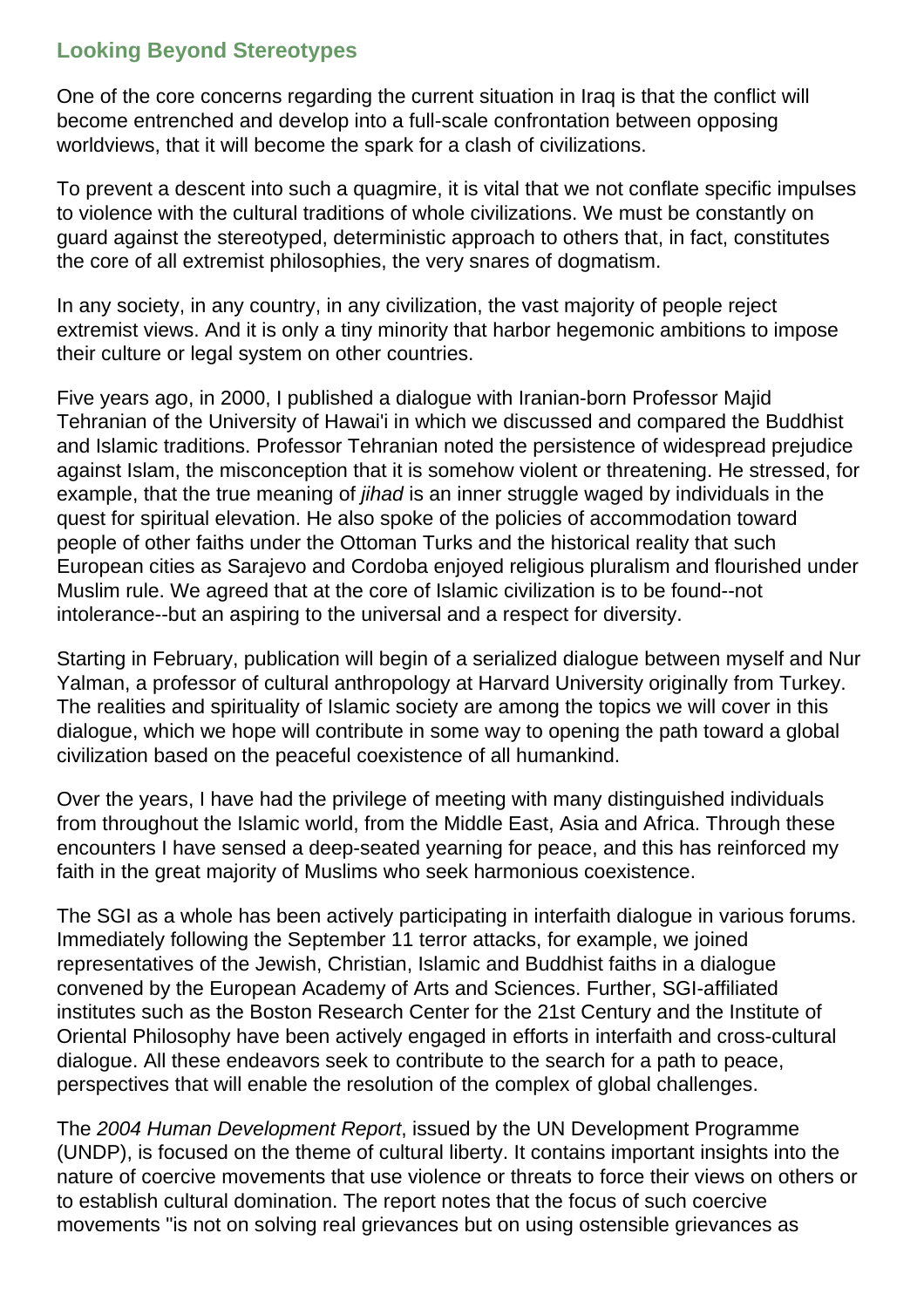rallying cries." [\[16\]](#page-30-0)

As the report makes clear, it is important that we have a keen awareness that people are not moved to extreme acts simply because they belong to a certain religion or nationality: "Movements of cultural domination also target members of their own community by denigrating and suppressing dissenting opinions and questioning integrity and loyalty (purity of faith or patriotism)." [\[17\]](#page-30-1) In other words, such movements will even turn against those whom they claim as members of the same group, religion or nationality.

It is for this reason that unilateral military measures are not an effective response to violent and extremist movements, as they can in fact end up increasing sympathy and support for such movements among the general population. It is crucial that persistent efforts be made to remove the underlying causes of social instability, the grievances on which extremist groups feed.

### **Human Rights Education**

Here education holds the key.

When properly implemented (when it is not, that is, merely a tool for social control as was the case in pre-1945 militarist Japan), education is a powerful force for the positive transformation of individuals and society as a whole. Education for global citizenship can help transform humankind's long-standing culture of war into a culture of peace. It challenges us to fulfill our genuine potential as users of language (*Homo loquens*). The United Nations can serve as a powerful coordinating focus for such efforts.

The World Programme for Human Rights Education, initiated in January 2005, provides a vital opportunity in this regard. The need for ongoing global efforts for human rights education has been a long-standing concern of mine; in a written statement to the UN Conference Against Racism, Racial Discrimination, Xenophobia and Related Intolerance, held four years ago in Durban, South Africa, I urged that efforts be made to this end. The SGI has worked with other nongovernmental organizations (NGOs), UN agencies and the representatives of UN member states to encourage the adoption of this program. The United Nations Commission on Human Rights adopted a recommendation for such a program in April 2004; it was formally established by a resolution of the UN General Assembly in December of that year. The program will focus in its first three years (2005-- 07) on integrating human rights issues into the curricula of primary and secondary schools.

The SGI worked to support the UN Decade for Human Rights Education (1995--2004) through the international exhibition "Human Rights in Today's World: Toward a Century of Hope." Plans are currently under way for a follow-up exhibition to be held in venues throughout the world in support of the new program.

The year 2005 also marks the start of the UN Decade of Education for Sustainable Development, something which the SGI has called for and worked toward in collaboration with other members of international civil society. The United Nations Educational, Scientific and Cultural Organization (UNESCO), the lead agency for the promotion of the decade, describes its goal as "a world where everyone has the opportunity to benefit from education and learn the values, behavior and lifestyles required for a sustainable future and for positive societal transformation."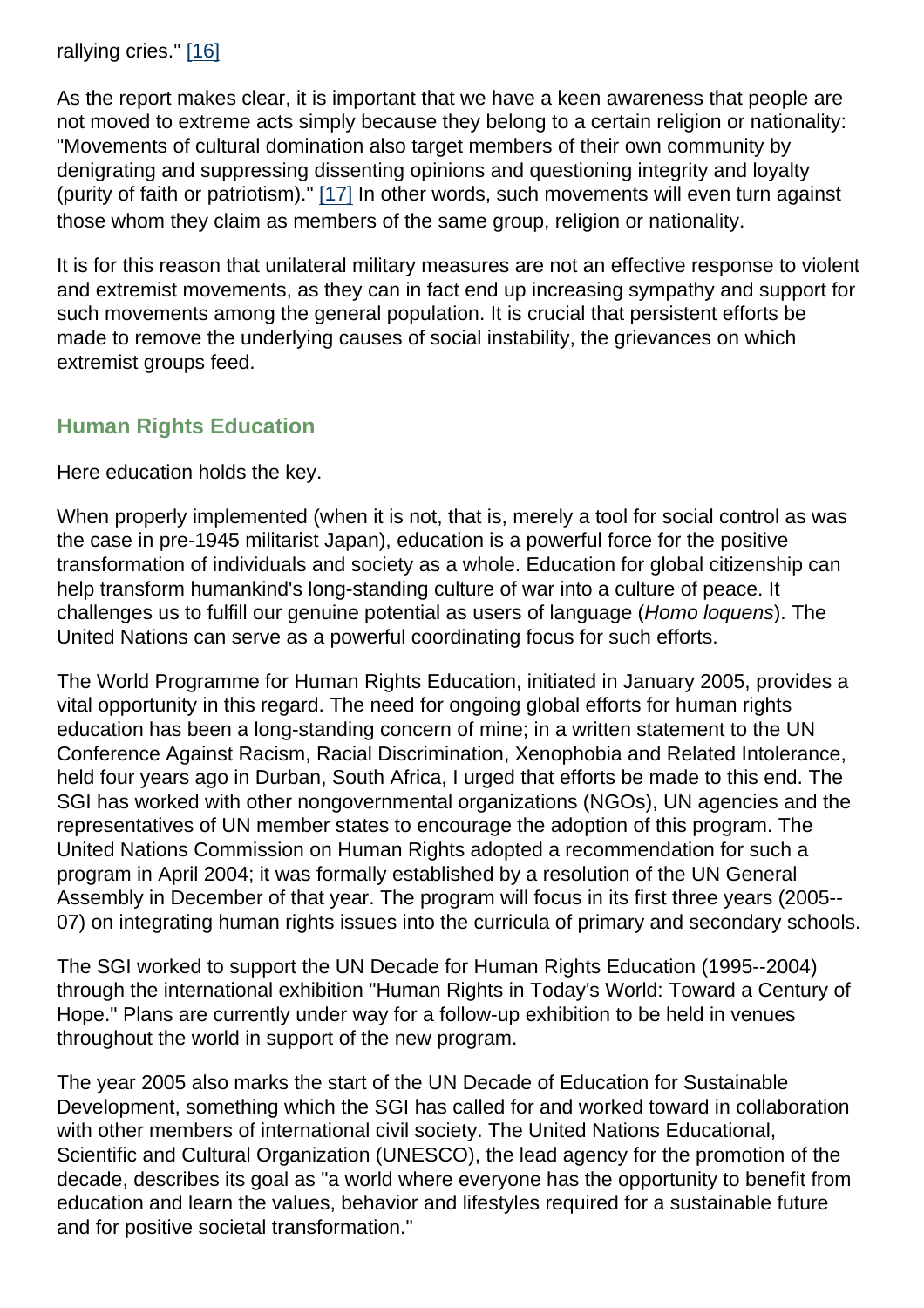This is obviously not limited to environmental education but has a much broader scope. It must take into consideration such global challenges as poverty alleviation and peace, while laying the foundation for our joint efforts to build a sustainable global society that we can leave as a proud legacy to future generations.

In that sense, human rights education and education for sustainable development reflect intertwined concerns and objectives. Global society should seize upon these two UNcentered initiatives as an important opportunity to set a positive direction for humanity in the twenty-first century. I call on all parties to work for their success.

# **A Primordial Encounter**

Humanism cannot be strictly limited to the human. Understanding this is essential if we are to establish the practice of humanism under the conditions that face us in the contemporary world.

Here I would like to cite again the words of Martin Buber whose philosophy of dialogue was powerfully expressed in his work *I and Thou*, which continues to shine as an enduring classic more than eighty years after it was written.

In this work, Buber uses the unusual formulations "I--It" and "I--You" to contrast different ways we relate to the world. The distinction between the subjective and objective realms- the dichotomy that lies at the heart of Western modernity--is seen as I--It, whereas I--You refers to the kind of encounter and relation that escapes that superficial level to engage the complete being on a far more essential dimension.

Buber states, "All actual life is encounter." [\[18\]](#page-30-2) He seeks to tear away the false constructs of I--It which cover modern civilization and to reveal the reality of You. By Buber's lights, the I needs the context of I--You to truly be; the I must exist for the You to be.

This way of thinking closely resembles the Buddhist concept of dependent origination (Jpn. *engi*), demonstrating the universality of Buber's vision of dialogue.

Let us listen to the quiet words with which Buber addresses us:

Three are the spheres in which the world of relation arises.

The first: life with nature. Here the relation vibrates in the dark and remains below language. The creatures stir across from us, but they are unable to come to us, and the You we say to them sticks to the threshold of language. The second: life with men. Here the relation is manifest and enters language. We can give and receive the You.

The third: life with spiritual beings. Here the relation is wrapped in a cloud but reveals itself, it lacks but creates language. We hear no You and yet feel addressed; we answer--creating, thinking, acting… [\[19\]](#page-30-3)

The first point that commands our attention is the earnestness with which Buber grapples with our nature as beings who use language (*Homo loquens*). His positioning of language as the necessary means and vehicle for dialogue is well balanced, neither undervaluing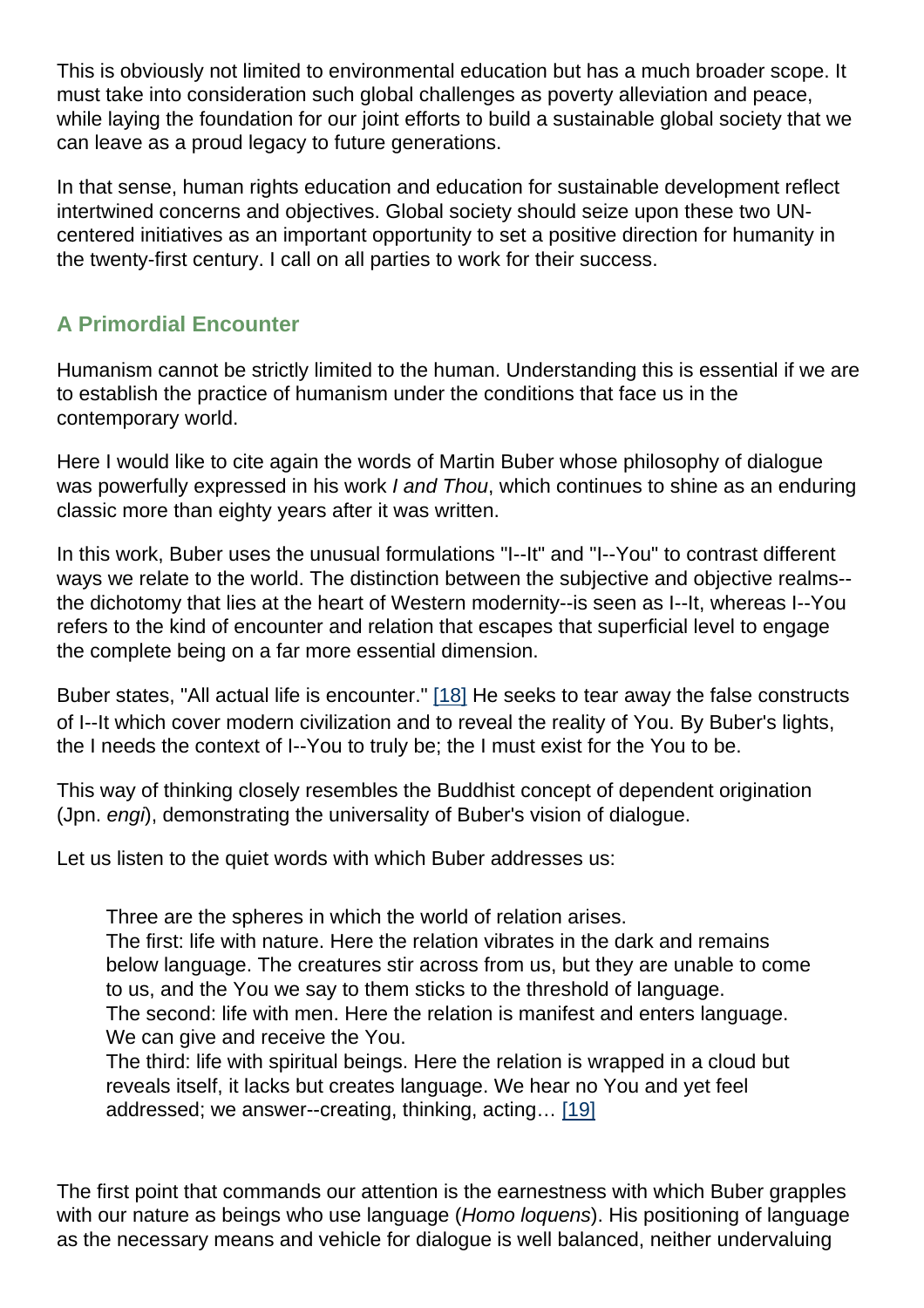nor overvaluing it. He of course avoids the excessive faith in language that is often an underlying factor in the development of dogmatism and fanaticism. He does not, however, question language in the way that many later followers of structuralism would.

Instead Buber scrupulously outlines the image of *Homo loquens* whose unique linguistic powers enable us to weave a subject-subject relationship (I--You) with people, the world of nature and the divine.

In this regard, I am reminded of a story told by the world-renowned novelist Chingiz Aitmatov. A good friend, Aitmatov and I have, over the course of numerous meetings and exchanges of views, conducted a dialogue that was published a number of years ago as "Ode to the Grand Spirit" (trans.). One day, Aitmatov was visited by a German journalist involved in a project to create a museum in space in which a wide range of materials representative of human civilization would be archived on microfilm and other formats. The journalist had read and been impressed by the dialogue, and planned to include it in the museum. He requested a brief statement from Aitmatov to be included with the book. After giving the matter careful thought, Aitmatov wrote the following words: "There is life hidden within stones. Only we human beings can give meaning to all things in the cosmos through thought and words" (trans.). [\[20\]](#page-30-4) This is what I am referring to when I write of our destiny as *Homo loquens*.

The second thing I would like to note about Buber's analysis is that, while following Jewish tradition in drawing a distinction and establishing a hierarchy between humanity and the rest of God's creation, he recognizes that unless the oneness of the world of humanity and that of nature is embraced, the encounter of I--You cannot be realized, nor can genuine dialogue be experienced.

"How beautiful and legitimate the full I of Goethe sounds! It is the I of pure intercourse with nature." [\[21\]](#page-30-5) As he praises the pantheistic Goethe, Buber stands with the thirteenthcentury St. Francis of Assisi, known as the patron saint of ecology, who conversed intimately with birds and plants and rocks.

When we think of the impasse of contemporary civilization, it is impossible to overemphasize the need to embrace this vision of dialogue between humanity and nature, just as Buber recognized. For myself, when I take photographs of nature I feel that I am engaged in such a dialogue. The crisis of the natural environment is far more critical now than it was in Buber's time; the demand for this kind of dialogue has increased proportionately. In working for a culture of peace, too, we must have a similar attentiveness to nature.

Indeed, no effort to make the new century an era of universal respect for human rights will be truly fruitful unless we can expand our understanding of human rights beyond the anthropocentric tradition of modern humanism. To give human rights full meaning, we need to consider humanity as part of nature, as integral to the environment.

#### **Nature as a Bearer of Rights**

From the middle years of the twentieth century, an accelerating chorus of voices has been raised, as is carefully documented in Roderick Nash's *The Rights of Nature*, declaring that rights are not intrinsic just to human beings but that our understanding of rights should be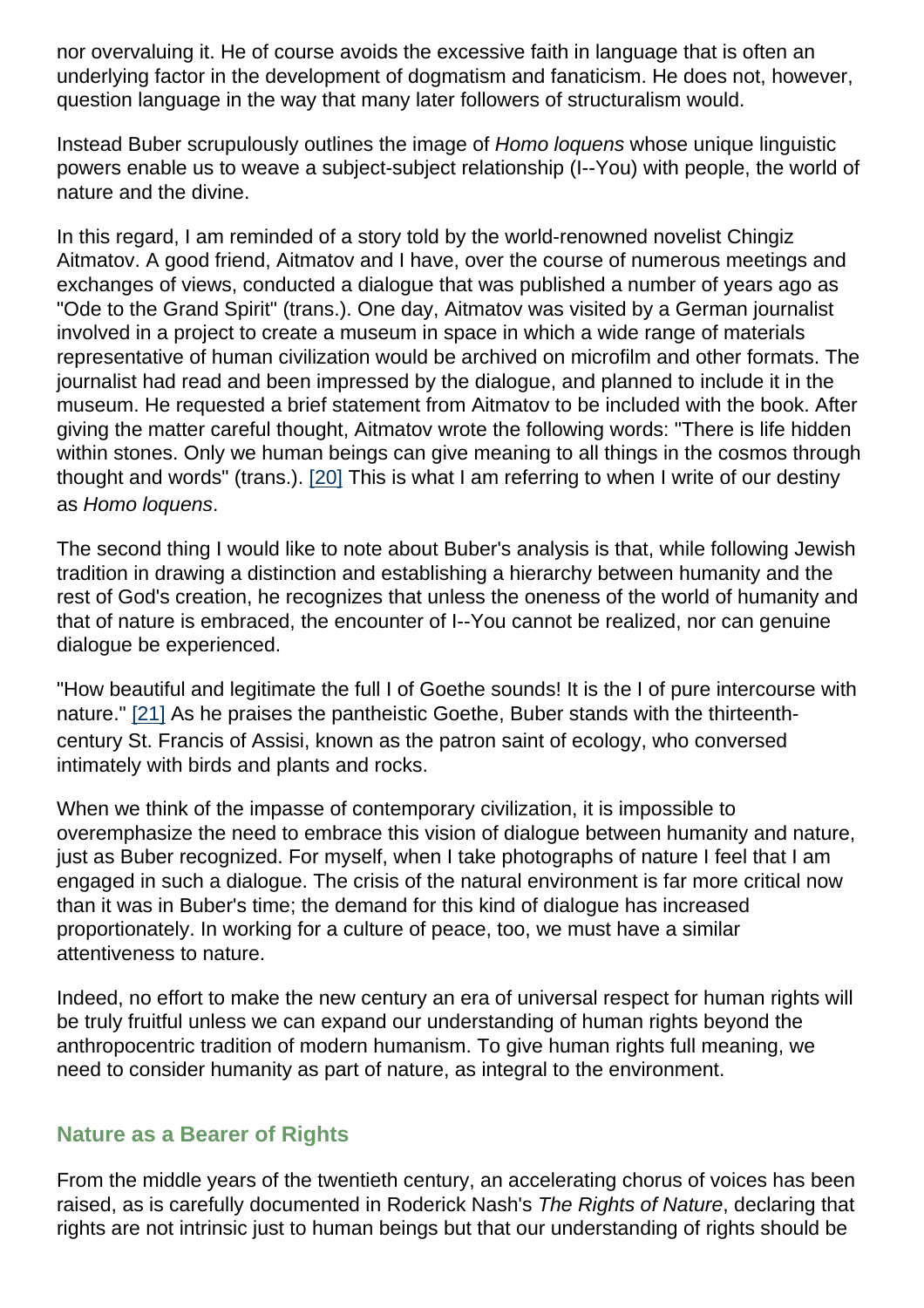expanded to include animals, plants and even inert nature. Our times demand such thinking, and it is for this reason that I have for some time urged that a global commitment to harmonious coexistence with nature be reflected in the Japanese Constitution.

To recognize nature not as an object of exploitation but as a bearer of rights represents a fundamental change in human civilization. Despite the overarching importance of this transition--or, perhaps, just because its dimensions can seem so overwhelming--efforts to move toward sustainability have progressed at a frustratingly slow pace.

This is prominently evidenced by our response to climate change. The United Nations Framework Convention on Climate Change was adopted just prior to the UN Conference on Environment and Development (Earth Summit) held in Rio de Janeiro, Brazil, in 1992. After a long and tortuous process, the ratification by Russia in 2004 of the Kyoto Protocol will finally cause it to enter into force this February.

The Kyoto Protocol stipulates at least a five-percent reduction in emissions of carbon dioxide and other greenhouse gases by the industrialized countries party to the treaty relative to their 1990 levels. There are, however, many crucial issues that still need to be addressed, including the United States' withdrawal, the participation of developing countries and the development of a truly effective successor framework for the period after 2013.

Climate change is a key agenda item for this year's G8 Summit of leading industrial countries to be held at Gleneagles in the United Kingdom, to which both India and China have been invited. The participation of these two countries would certainly be desirable, as would substantive efforts to encourage the U.S. to modify its position while developing a successor framework to the Kyoto Protocol.

In parallel with negotiations for the implementation of the convention, efforts have been made in various countries to establish the legal framework for a transition to a sustainable society. The European Union, for example, has led the way since the 1990s by such measures as introducing an environmental tax to control emissions of greenhouse gases and efforts to increase the share of renewable energy sources as a replacement for fossil fuels.

In this way, the short- and medium-term questions of the global environmental crisis have become part of international political and economic discourse. But in a more essential sense this crisis needs to be addressed from a long-term perspective as something that threatens to undermine the very foundations of human survival.

It is said that in order to halt global warming it will be necessary to reduce total emissions by half. We need to rethink our ways of life as individuals and the core values and structures of contemporary civilization. The nature of the long and difficult path to sustainability reinforces once again the importance of taking action now with a long-term perspective.

The truly difficult and frightening aspect of the environmental crisis is that, even if we are able to note and respond to specific, individual danger signals, we cannot predict the most distant effects within the context of a vast system of interconnections.

In November of last year, a documentary on the environmental crisis, *Strange Days on*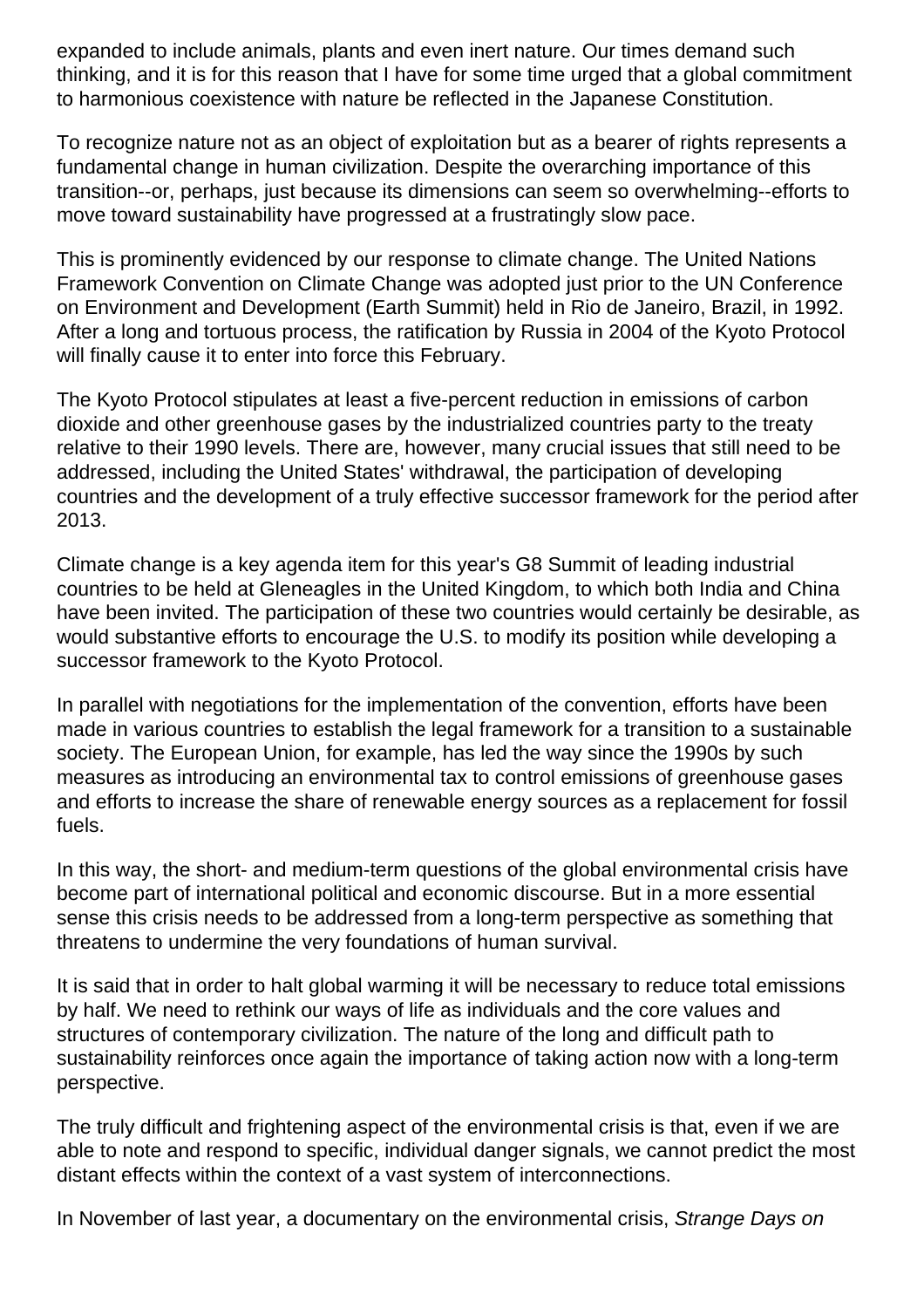*Planet Earth*, was broadcast in Japan. It traced the connections between what at first seem to be unrelated phenomena--respiratory illness in the Caribbean and African dust storms; landslides in Hawai'i and changes in the flora of South America--demonstrating that they are all interlinked parts of a global ecological crisis.

Such improbable connections and unanticipated consequences have been referred to as the Butterfly Effect--the chains of connection and causality whereby the fluttering of a butterfly's wings in Brazil could be the cause of a tornado in Texas. It is one of the subjects touched on in my dialogue with Professor Victor Antonovich Sadovnichy, rector of Moscow State University, in the context of resource and environmental issues. [\[22\]](#page-30-6)

If we look back over the past several years, they were marked by a series of extreme weather conditions, from the deadly heat wave that struck Europe to massive floods in India and Bangladesh, as well as the hurricanes that devastated parts of North and Central America. Many experts consider these phenomena to be related to global climate change.

### **A Failure to Listen**

Chingiz Aitmatov, in his book, The Mark of Cassandra, uses the following parable to describe the psychological state that prevails among so many people. "Suppose," he writes, "that a severe structural defect has been discovered in one of the massive bridges spanning San Francisco Bay, but it can still be traveled. It is as if we are saying that so long as the bridge holds up and is passable, let's keep transporting freight over it, leaving the problem of the bridge itself for someone else to deal with in the future" (trans.). [\[23\]](#page-30-7)

In this work, which bears the name of the Greek prophetess of doom, Aitmatov portrays the dark side of contemporary civilization. As is symbolized by the fact that the Framework Convention on Climate Change required thirteen years to become operative through the entry into force of the Kyoto Protocol, international efforts are lagging behind the rapid pace of ecological degradation; at this rate the gap will only grow greater. We need to pay earnest heed to Cassandra's prophecy (the various signals indicating changes in the global environment) and take action--at the international, national and local levels--to redirect the path of human civilization before these predictions of disaster become a reality.

Another book with a similar title and theme is Alan AtKisson's *Believing Cassandra: An Optimist Looks at a Pessimist's World*. As its subtitle indicates, the book is permeated with a hopeful tone. Even as he examines various global environmental issues, he avoids apocalyptic pessimism and the dogmatism of what Alvin Toffler has criticized as "ecotheocracy." [\[24\]](#page-30-8) He engages in the search for a resolution to Cassandra's dilemma.

The book deals with the environmental crisis from the perspective of systems analysis, as the disconnect between two different systems--the world of human affairs and nature. In this sense, it is a problem of miscommunication, of the human failure to correctly receive and interpret the warning signals being issued by nature. The world of humans is capable of conscious action, and it is this capacity that places responsibility on the human side.

These may be rather commonsense observations, but I was struck by AtKisson's use of systems dynamics terminology to stress the crucial importance of feedback loops and their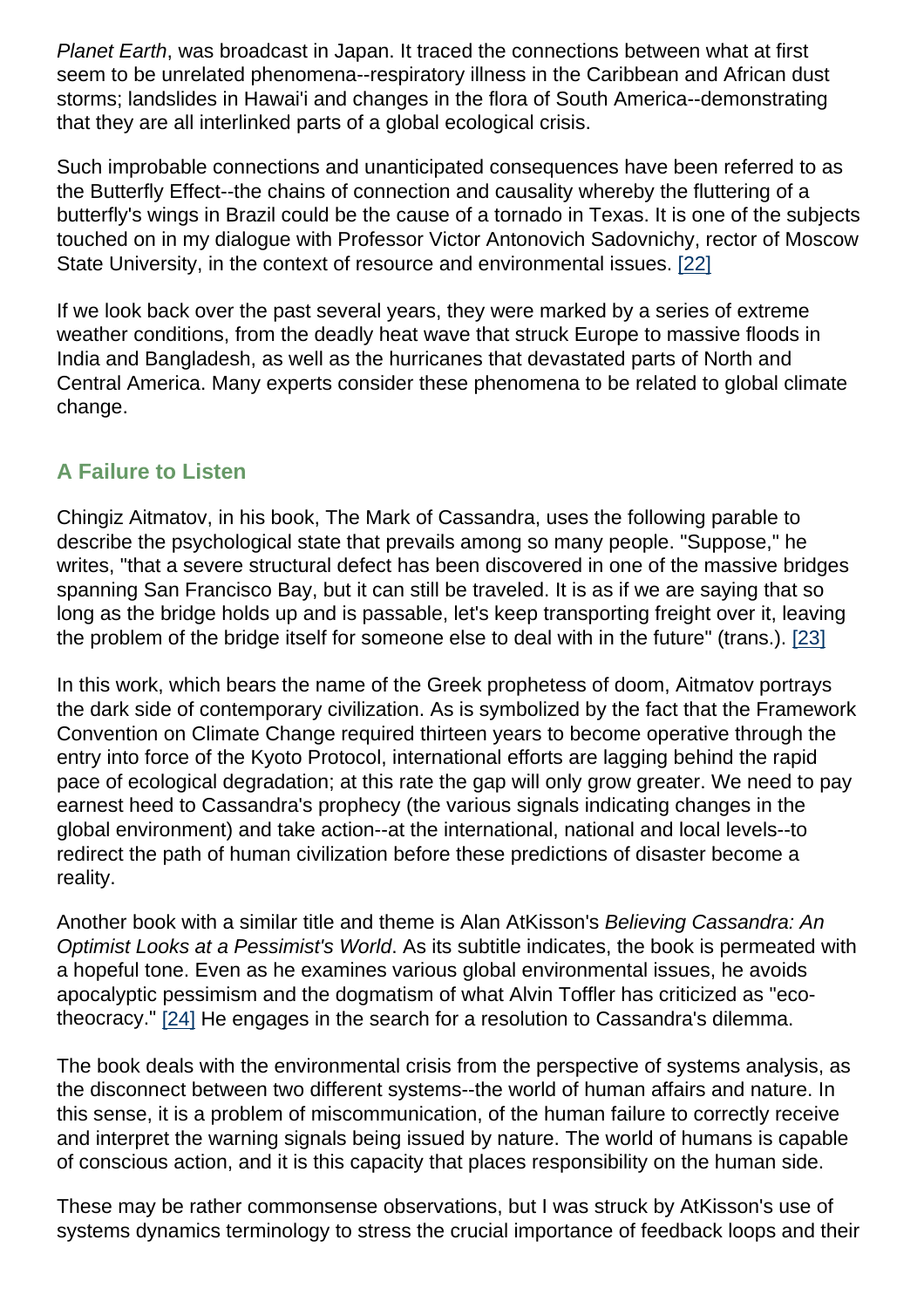failure to function as the heart of the problem. The flexible, dynamic response that AtKisson proposes is just what one would expect from a committed optimist.

Such terms as communication and feedback loops are indeed suggestive of the idea of dialogue with nature. But since, as Buber observed, nature "sticks to the threshold of language," [\[25\]](#page-30-9) dialogue or encounter between humanity and nature can only be realized through a deliberate and sustained effort on the part of humankind, thus consciously establishing a relationship of I--You.

It might strike some as rather odd to bring language such as "I--You," with spiritual, if not religious, overtones to a discussion of how most effectively to safeguard the natural environment. But as the phrase "think globally, act locally" suggests, this is an issue that on the one hand is extremely concrete and on the other must be viewed from the span of the entire history of human civilization.

In this sense, continuous and sustained thought and effort are crucial; they in turn must be rooted in and reinforced by spirituality. Here, the philosophy of Buddhism can provide a robust basis. It identifies life as universally present in both sentient beings such as humans and animals, and insentient beings such as plants, mountains and rivers, the earth itself. It teaches that even insentient beings such as grasses and trees have the potential for enlightenment. [\[26\]](#page-30-10)

If we lack the humility to heed attentively the messages of the natural world, arrogantly and recklessly asserting only the concerns and needs of the human world, feedback loops will fail to function and the natural systems that sustain us will collapse. This is the ultimate consequence of an I--It relationship with the natural world. The clear vision of Martin Buber, the philosopher of dialogue, was able to penetrate the multilayered pretensions of modern civilization.

# **Sustaining the Effort**

In this context, I cannot help but be impressed by the foresight of the founding president of the Soka Gakkai, Tsunesaburo Makiguchi (1871--1944). In *Jinsei chirigaku* (The Geography of Human Life), written when he was just thirty-two years old, Makiguchi noted the following eight modes of spiritual interaction between humans and their surroundings: cognitive, utilitarian, scientific, aesthetic, moral, sympathetic, public and religious. Of these, the first five tend to regard the environment purely as an object that is different from oneself, as merely the material of experience for expanding knowledge of the world. In the last three forms of interaction, we understand our surroundings to be, like us, equally a part of the world. Makiguchi viewed these more intimate forms of interaction with our environment as effective in helping develop our emotional life and character: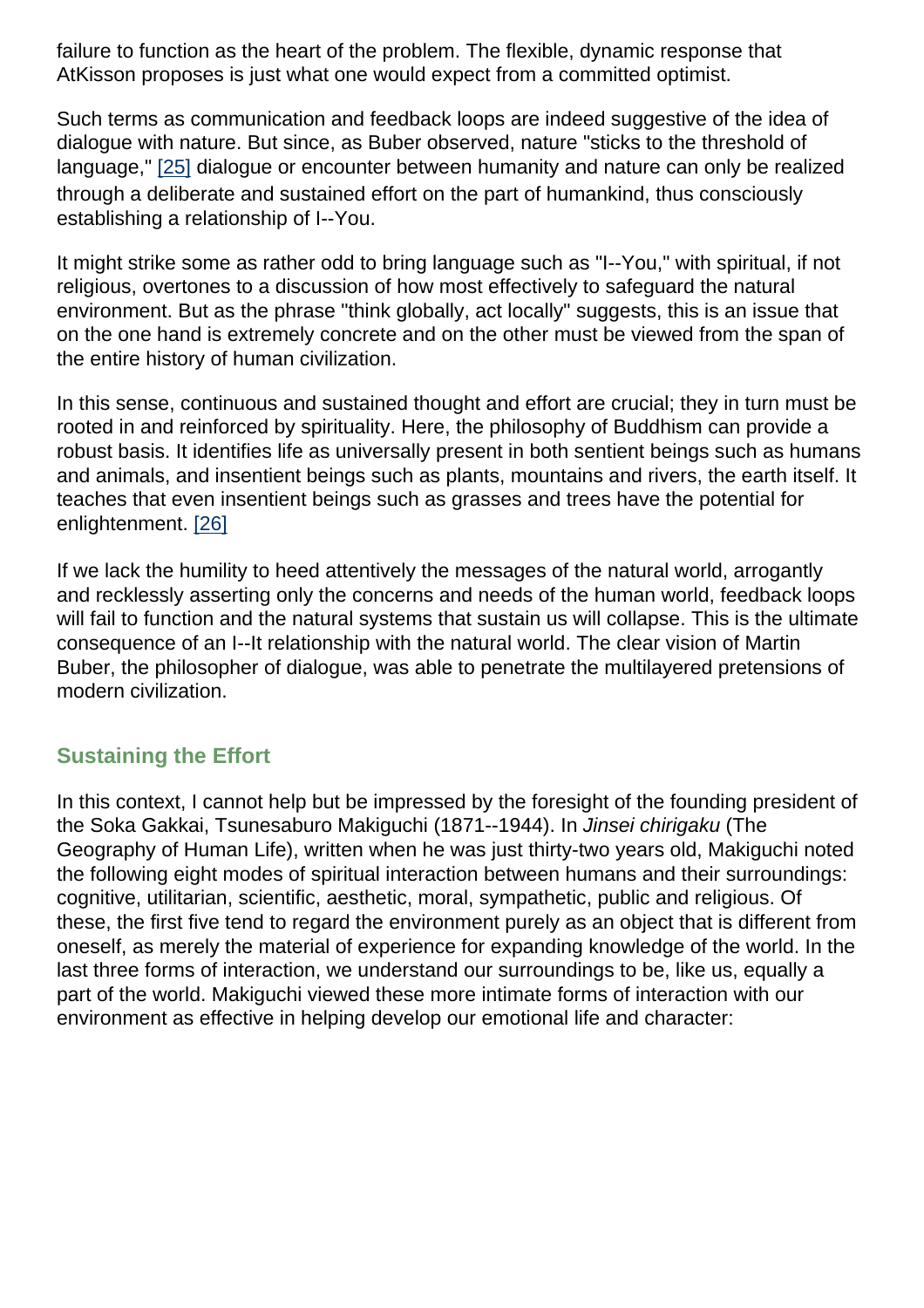[The quality of] interactions between humans and the world around us can first be understood to depend on the subjective qualities of the person. It is through our various interactions with the world that we develop in a fully balanced manner. That being the case, the world around us, nature in particular, can truly be our enlightener, our guide, our consoler. Forging a variety of interactions with nature is essential in enabling us to meet and deal with the limitless vicissitudes of life. Our happiness in life can indeed be said to be proportional to the extent and intimacy of our interaction with nature. [\[27\]](#page-30-11)

While there may be minor differences, there is a basic concordance between the types of interaction Makiguchi refers to as experience and Buber's I--It relationship; and between the latter three forms of interaction and Buber's I--You relationship.

When Makiguchi describes the natural world as "our enlightener, our guide, our consoler," he is engaging in the most bold kind of personification, a confident expression of an I--You relationship with nature.

Rooted in the Hebraic tradition, Buber carefully chooses his words as he calls out to nature. In contrast, Makiguchi, living in the more animist spiritual milieu of Japan, plunges straight into a bold and direct friendship with nature. Without the compunctions or hesitations found in Buber, Makiguchi looks directly to nature as a partner.

Whether the approach is bold or cautious, in both we find genuine encounter and dialogue with nature, a call and response that involves the entire personality. It is for this reason that Makiguchi declares: "Forging a variety of interactions with nature is essential in enabling us to meet and deal with the limitless vicissitudes of life."

To harm one's precious partner in life is to harm oneself. The current state of the global environment goes far beyond anything that Makiguchi would have imagined possible in his time.

Humans can exist only in harmony with our environment.

### **The Pitfalls of Globalization**

The ongoing rush to globalization illustrates the kind of illusion to which contemporary civilization is prey. Despite its apparent promise, globalization in fact shows few signs of giving rise to a new global ethos. It is merely a form of economic expansionism, and its primary characteristic is the crude worship of monetary wealth, what could be termed global Mammonism. This is the bitter final outcome of the I--It objectification of the world.

Currency is of course the product of human wisdom that is essential in facilitating the smooth functioning of our life as social beings. At the same time, we need to remember that currency exists only as a set of agreements within the system of the world of human affairs. Within the system of the natural world, money is but scraps of paper. This is, of course, a deliberate overstatement; but I think it is crucial that we not lose complete sight of the artificial nature of currency.

If we are confused on this point and succumb to the allures of Mammon, we will disrupt the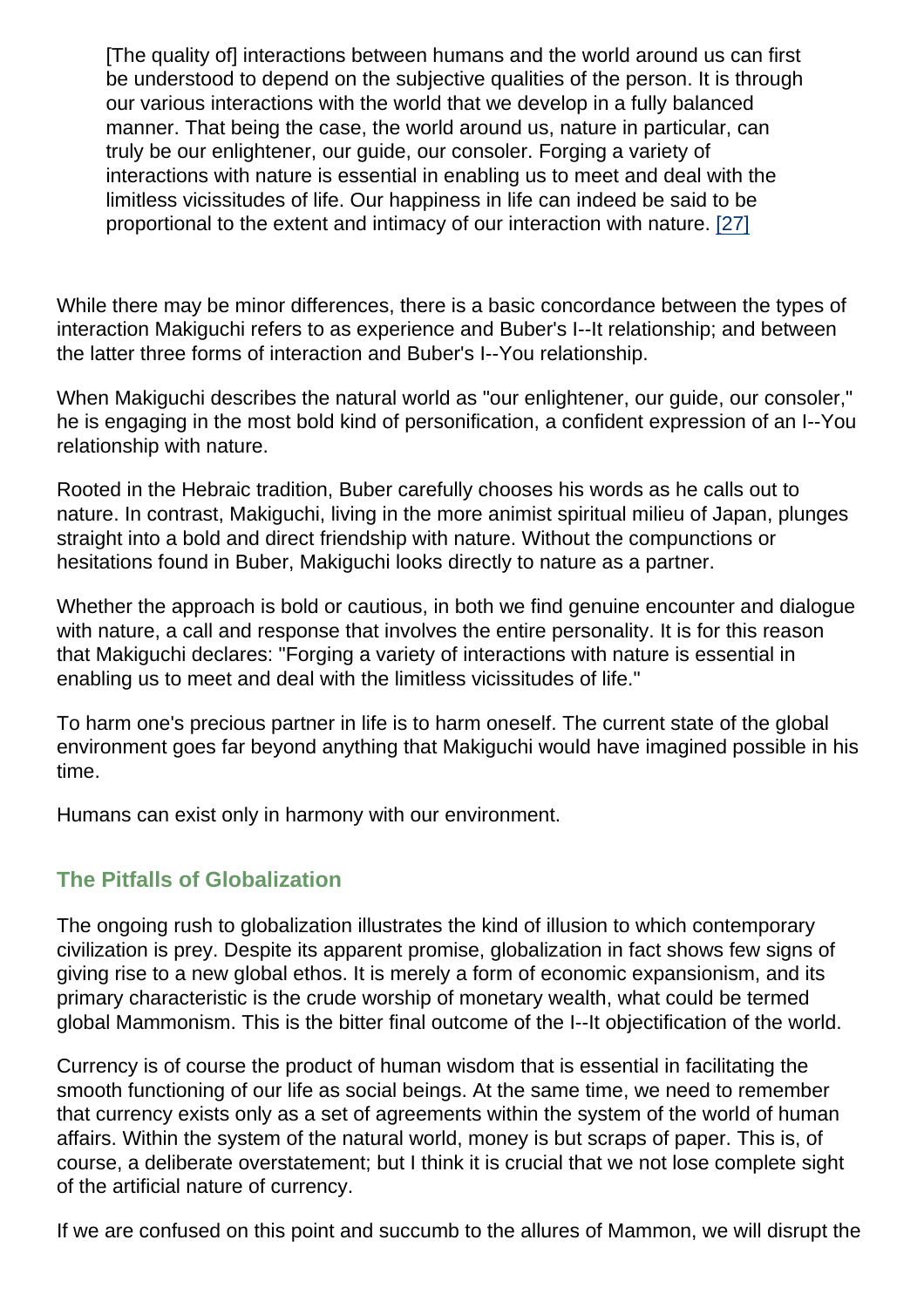essential congruence between human and natural systems that is necessary if we are to survive. The untrammeled logic of capital will generate ever-greater dissonances and collisions between these two systems. Eventually, we will find ourselves at the receiving end of nature's harsh payback.

It is for just this reason that I must emphasize the need for firm determination and action and the kind of persistence and continuity of effort that I mentioned earlier. Sustainability cannot be realized without sustained effort.

It was with this in mind that I stressed the need to learn, reflect and empower in the proposal I made to the World Summit on Sustainable Development (WSSD) held in 2002. For I believe that these three steps are critical to the larger effort to promote and realize the goals of the UN Decade of Education for Sustainable Development.

Concretely, the SGI has held the exhibition "Seeds of Change: The Earth Charter and Human Potential" (developed jointly by the SGI and the Earth Charter Initiative) in more than ten countries; we are further planning a new exhibition on global ethics and the Earth Charter to be held in Japan from this year.

### **Reforming and Strengthening the United Nations**

Looking ahead, I would like to propose a number of ways to advance the tide of humanism from the perspective of international systems and institutions. This year marks the sixtieth anniversary of the founding of the United Nations, and sixty years also since the end of World War II and the dropping of the atomic bombs on Hiroshima and Nagasaki. Here I would like to focus on the following three topics: (1) reforming and strengthening the UN; (2) confidence and peacebuilding efforts in the Asia-Pacific region; and (3) initiatives toward nuclear disarmament and conflict prevention.

Last year, two bodies appointed by UN Secretary-General Kofi Annan submitted their recommendations for reforming the UN. These were the High-level Panel on Threats, Challenges and Change, chaired by former prime minister Anand Panyarachun of Thailand, and the Panel of Eminent Persons on Civil Society and UN Relationships, chaired by former president Fernando Henrique Cardoso of Brazil.

The High-level Panel's report, *A More Secure World: Our Shared Responsibility,* makes concrete recommendations that include enlargement of the Security Council and establishing a new Peacebuilding Commission. It also calls for measures to enhance the legal and institutional environment within which the UN responds to new threats. These proposed measures include: the rapid completion of negotiations on a comprehensive convention on terrorism; greater and more effective utilization of the International Criminal Court (ICC); and clearer criteria for the use of force. Of these, the need for a body to assist in post-conflict peacebuilding is something I emphasized in last year's proposal, and I hope the panel's recommendation will be realized.

The proposed overhaul of the Security Council that forms the main focus of the report would see the Council enlarged to better reflect such factors as regional representation and level of contribution to the UN. It is praiseworthy in its attempt to facilitate a wider sharing of responsibility and development of the Council into a deliberative body with a more global viewpoint.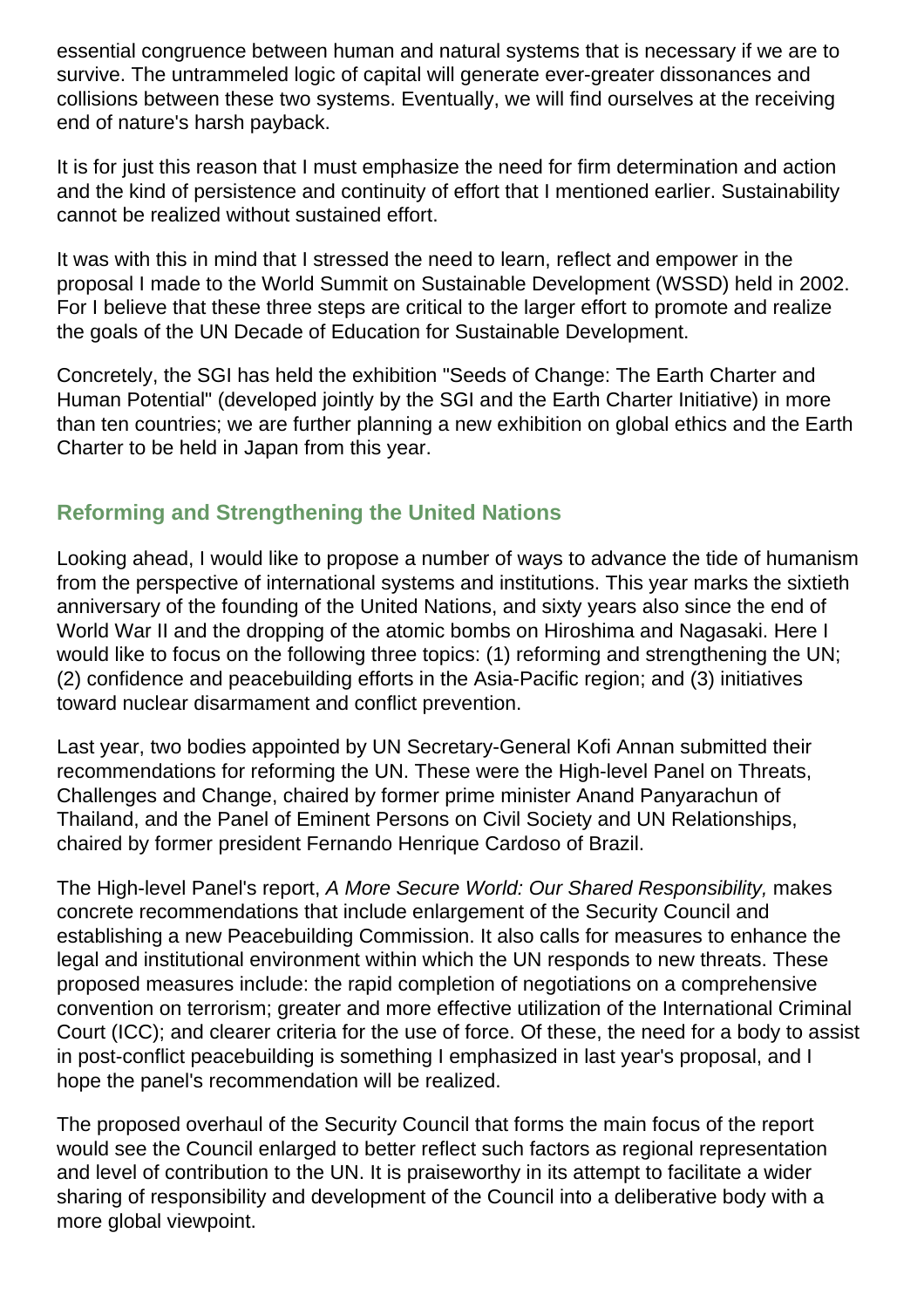Secretary-General Annan has stated that the UN's aim should be "to create a world that both has fewer threats and greater ability to meet those threats which nevertheless arise." [\[28\]](#page-30-12) In addition to enhanced problem-solving capabilities, this will require a renewed emphasis on preventive measures.

When viewed in the context of these comments by the Secretary-General, the report's recommendations for enlarging the Security Council and establishing a new peacebuilding commission are perhaps more weighted toward problem-solving.

I would like to emphasize a preventive engagement with global problems--the goal of creating a world with fewer threats cited by the Secretary-General--in my ideas on how the UN might be reformed to meet the needs of the twenty-first century. My reason is that I believe that the soft power of dialogue and cooperation lies at the heart of the UN, and soft power functions most effectively at the preventive end of the spectrum, namely, defining paradigms for addressing global problems, creating collaborative frameworks aimed at prevention and so forth.

I would first like to propose a greater role for the UN's Economic and Social Council (ECOSOC).

In addition to supporting development cooperation via debate and policy advisories on international economic and social issues, in recent years ECOSOC has played a key role in setting the agenda for priority UN action, channeling energies into issues such as the fight against poverty and managing the effects of globalization.

Drawing upon the experience of ECOSOC to date, I would hope that any UN restructuring and reform will place central emphasis on enhancing the following four soft power roles: (1) identifying and prioritizing the issues the international community must address; (2) setting standards and targets for international cooperation; (3) coordinating and enhancing the effectiveness of the UN's various activities; and (4) collecting and sharing information and best practices among UN agencies.

Part of my reason for stressing these roles is that in many instances the UN has moved to address such global problems as poverty and the environment only after they have reached crisis proportions. To move away from this ex post facto approach and reinvent itself as a prevention-focused body creating a world with fewer threats, the UN will need to strengthen its soft power capacities.

As part of restructuring in 1997, the various UN agencies were grouped by mission: peace and security, economic and social affairs, humanitarian affairs, and development, with executive committees for each. Above these is the Senior Management Group, which includes the conveners of each executive committee and meets regularly as the Secretary-General's cabinet.

To build on such efforts and enable the UN to fulfill the four soft power roles I identified above, there is a need for what might be termed a "global governance coordinating panel," whose work would be closely linked to ECOSOC deliberations and decision-making. A working group of NGOs with relevant expertise could support the activities of this panel; input from and collaboration with these NGOs would help generate a common awareness of problems and raise the public profile of the relevant issues. By further enhancing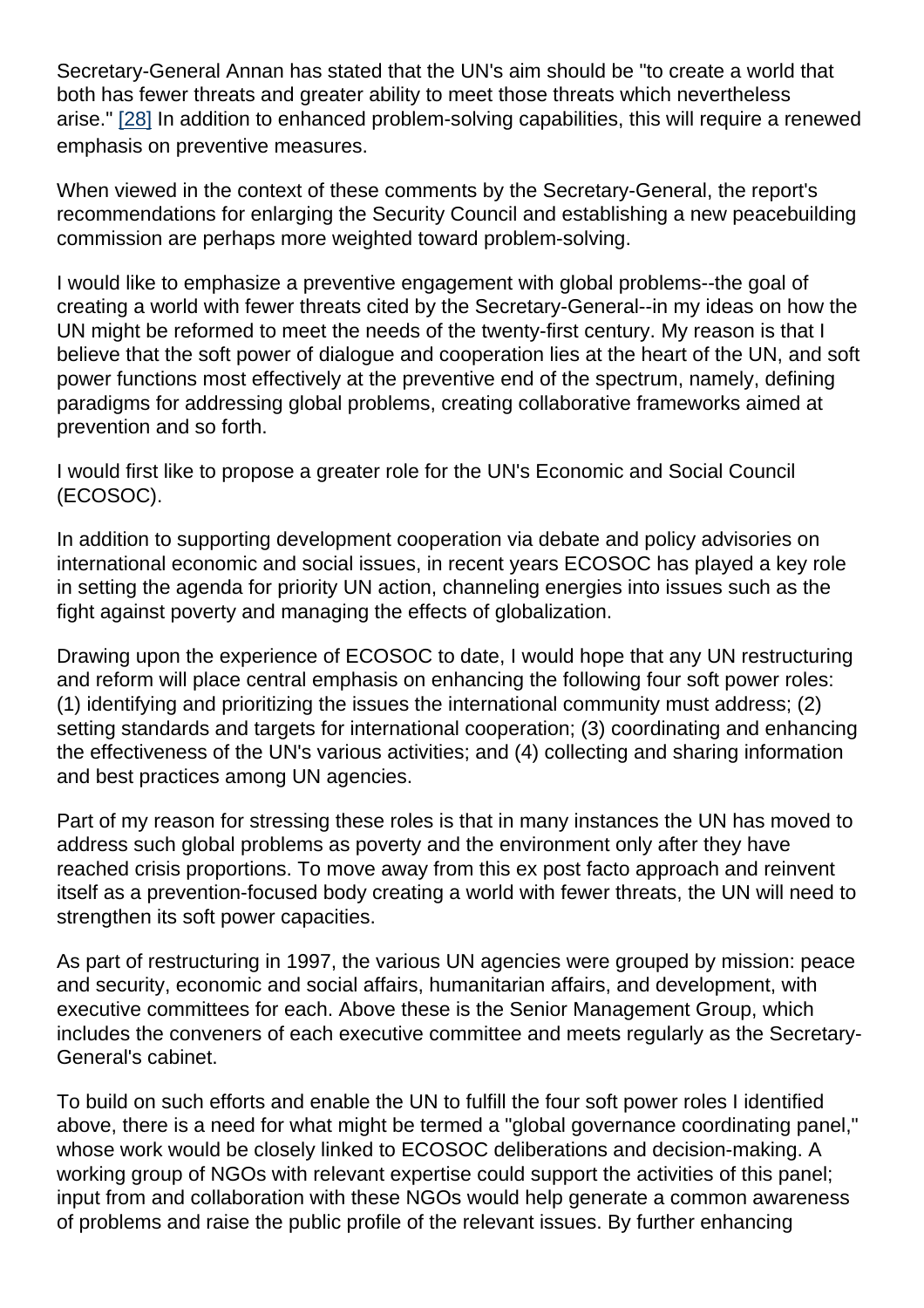system-wide information sharing and activity coordination, the panel would reflect the interrelated and complex nature of global problems.

The priority objective of such structural reforms should be achieving the Millennium Development Goals (MDGs), tackling those issues that endanger their realization by the target date of 2015. Research by the World Bank shows that the proportion of people living in extreme poverty (less than US\$1 a day) fell by almost half between 1981 and 2001, from forty percent to twenty-one percent of the world's population, an absolute decline of as many as 400 million despite rapid population growth. As this statistic shows, realizing the MDGs may be difficult, but it is by no means impossible. What is required quite simply is a strong determination on the part of the international community.

A high-level plenary meeting of the UN General Assembly (UNGA) [\[29\]](#page-30-13) to comprehensively review the implementation of the Millennium Declaration and progress toward achieving the MDGs is scheduled for September. I appeal to the world's heads of state and government who gather at that time to reaffirm their commitment to the goal of ridding our world of unnecessary suffering.

### **The Role of Civil Society**

In conjunction with restructuring designed to bring forth the UN's soft power capacities, I should like to propose reforms aimed at strengthening the partnership between the UN and civil society.

In this connection, many thought-provoking concepts are set out in the report of the Panel of Eminent Persons chaired by former Brazilian president Cardoso, *We the Peoples: Civil Society, the United Nations and Global Governance*. The report calls upon the UN to mobilize and coordinate external cooperation rather than tackling problems alone; to this end, the UN must become an "outward-looking Organization" [\[30\]](#page-30-14) that is capable of bringing together the many actors relevant to different issues.

A prerequisite for any such effort must surely be to build closer partnerships between the UN and civil society, in particular with NGOs.

Comparing the world in 1945 when the UN was founded to the world today, we note a great increase in the number of problems of global scale, as well as a plethora of NGOs mobilized to tackle them. We cannot ignore these momentous changes; confining discussion solely to internal reform of the UN would severely limit the benefit of any restructuring.

This being the case, efforts should be made to ensure that the voices of the world's people are more clearly heard at the UN. For example, the other major organs of the UN could adopt the system of accrediting NGOs with consultative status that is presently used by ECOSOC.

NGOs have for many years been able to observe UNGA sessions and access relevant documents, but have not been able to make statements there. At the series of Special Sessions of the UNGA convened during the 1990s, NGO representatives were able to address the assembly and take part in intergovernmental discussions at the ministerial level.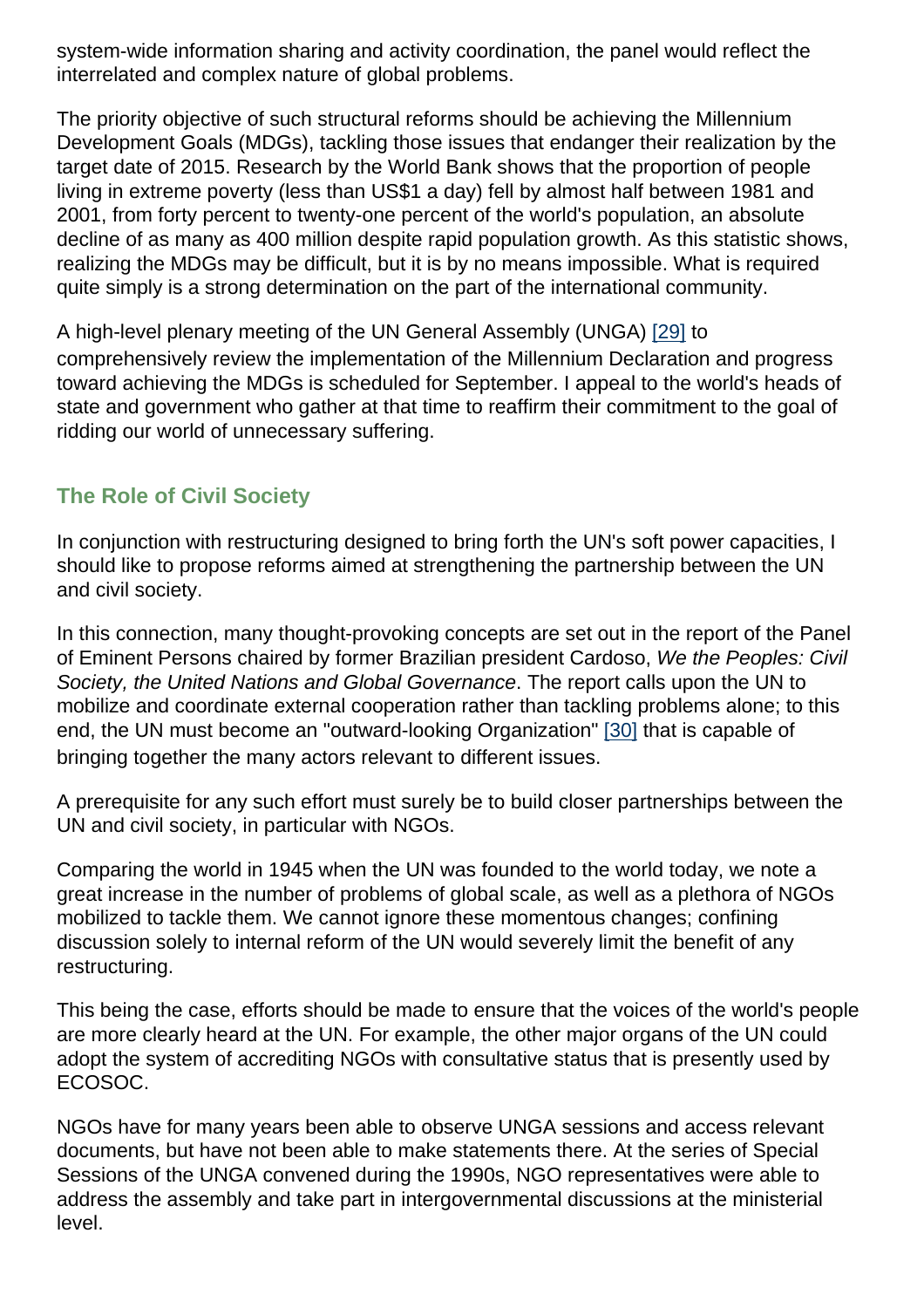At the Security Council, too, since 1992 a practice known as the Arria Formula [\[31\]](#page-30-15) has been in place whereby a member of the Council may invite, among others, representatives of NGOs to address an informal gathering of members of the Council on issues of shared concern.

On the basis of these experiences, moves should be made to guarantee that the right to participate in debates as nonvoting observers and to propose agenda items that NGOs currently have relative to ECOSOC be extended to their relations with the UNGA and the Security Council.

In 1963, U.S. President John F. Kennedy addressed the UNGA as follows: "My fellow inhabitants of this planet: Let us take a stand here in this Assembly of nations. And let us see if we, in our own time, can move the world to a just and lasting peace." [\[32\]](#page-30-16)

On the occasion of the UN's sixtieth anniversary, let us recall Kennedy's words as we reaffirm our commitment to uphold the underlying spirit of the UN Charter, which opens with the stirring phrase "We the Peoples…" For the good of our planet, for the good of humankind, let us make the most of this opportunity, bringing all our intelligence and conviction to bear on the challenges of reforming and strengthening the United Nations.

### **For an Asia-Pacific UN Office**

Secondly, I would like to offer some ideas for building the foundations of trust and peace in the Asia-Pacific region. To begin, I would like to propose the establishment of a UN Asia-Pacific office as a new regional base. The establishment of an office for the Asia-Pacific region would mark the start of a new effort to advance human security in the region, and to make it a model for the UN's goal of building a world with fewer threats.

At present, in addition to UN Headquarters in New York, there are the UN Offices at Geneva, Vienna and Nairobi. These three cities are home to a variety of UN offices and agencies, each with a focus on a different cluster of concerns--human rights and disarmament in Geneva, crime prevention and international trade in Vienna, and environment and human habitat in Nairobi.

In a previous proposal (1994), I spoke of the desirability of the UN having a regional base in Asia. I would like on this occasion to extend that idea to embrace the Pacific region as well, which includes such key supporters of UN activities as Canada and Australia. As many UN activities are focused on the particular needs of countries in Asia, these linkages could generate valuable synergies.

Moreover, Japan, which is both an Asian and a Pacific country, is home to the United Nations University (UNU), whose research and capacity-building activities in recent years have been focused on two areas: (1) peace and governance; and (2) environment and sustainable development.

A UN Asia-Pacific office could form a hub with organic links to UNU and other institutions in the region. Its energies could be focused on the realization of human security and UNcentered efforts toward building the structures of global governance that will enable people to live secure and fulfilling lives. ECOSOC, which presently convenes its four-week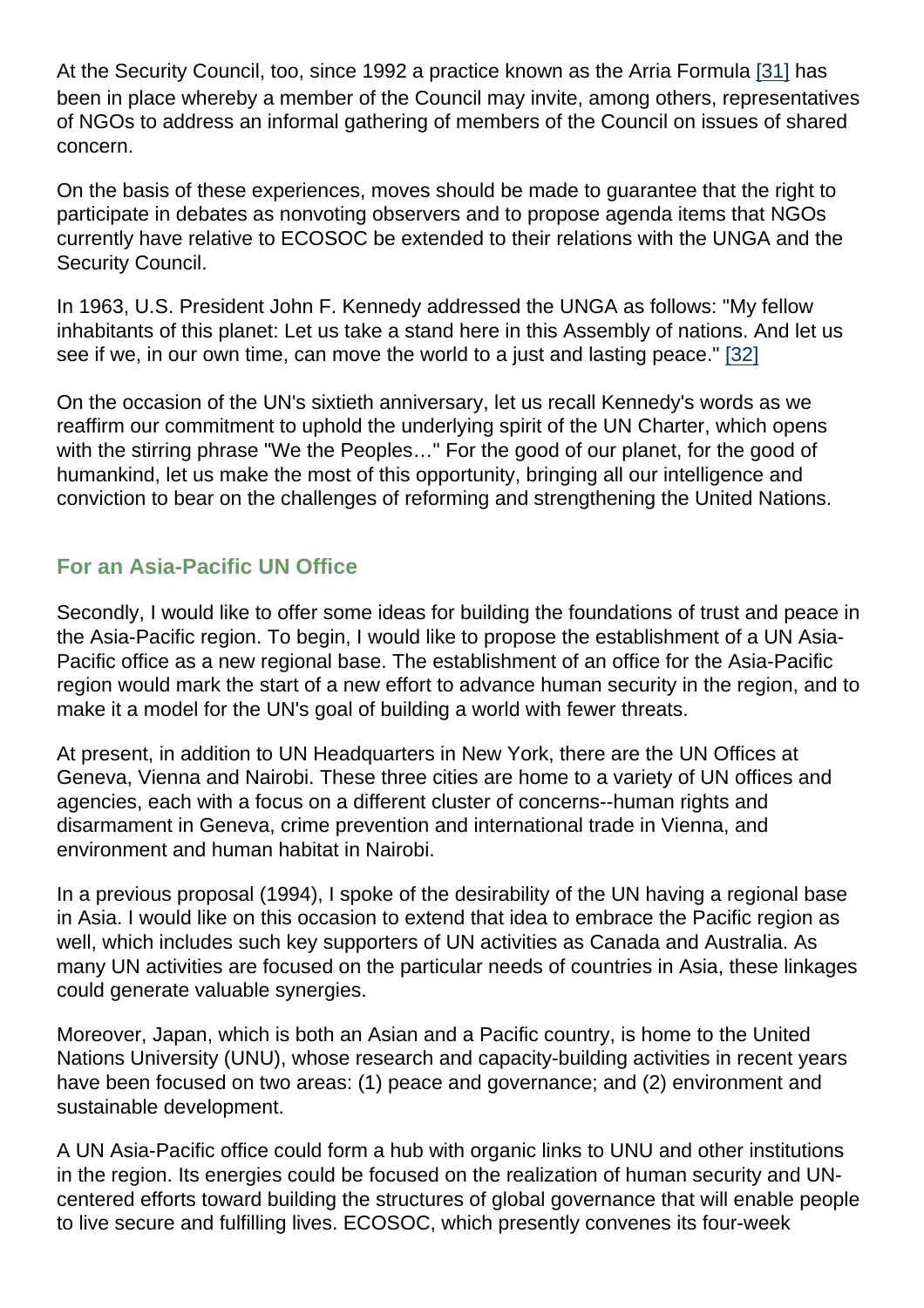substantive sessions alternately in New York and Geneva, could consider including this Asia-Pacific office in the rotation.

One possible location for such an office would be Bangkok, currently home to the United Nations Economic and Social Commission for Asia and the Pacific (UNESCAP). Another might be Okinawa in Japan or Cheju Island in South Korea. Having endured the indescribable misery of armed conflict, both could be considered "peace islands" whose people harbor strong aspirations for a world without war.

The Toda Institute for Global Peace and Policy Research has been studying the issues of human security and global governance for many years as one of its major projects. To mark its tenth anniversary, in February 2006 the institute plans to host an international conference on strengthening the UN and global governance. The Toda Institute will be carrying out an accelerated program of joint research with other institutions, including explorations of the feasibility of a UN Asia-Pacific office.

### **Toward East Asian Integration**

The next area I would like to address is laying the foundations in East Asia for the kind of regional integration we see in the European Union (EU) and the North American Free Trade Agreement (NAFTA).

Since the currency and economic crisis that struck East Asia in 1997, there have been growing calls for greater regional cooperation centered on the Association of Southeast Asian Nations (ASEAN). A framework for intra-regional dialogue, consisting of the ten ASEAN countries plus China, Japan and South Korea (ASEAN+3), is now well established. Against this backdrop, in November 2004 a summit of ASEAN leaders decided to hold the first East Asia Summit in Malaysia this autumn. Discussions here are also expected to include moves toward greater integration with an eye to the eventual establishment of an "East Asian community."

As someone who has called at every available opportunity for greater integration in Asia, I welcome these moves and hope that summits and other gatherings will clarify the aim of building a regional community that is open to the rest of the world and contributes to peace, stability and prosperity.

Issues such as ecological integrity, human development and disaster strategies are amenable to intra-regional cooperation. Successful collaboration would foster trust and open the way to the formation of a regional community.

In the area of the environment, frameworks such as the Acid Deposition Monitoring Network in East Asia (EANET) and the Asia Forest Partnership (AFP) already operate. Further cooperative structures should be developed to respond to the full range of environmental challenges.

In human development, public health and hygiene is a particular focus. The decade to 2015 has been designated the International Decade for Action, "Water for Life," [\[33\]](#page-30-17) and I hope efforts will be made through such initiatives as the Water Environment Partnership in Asia (WEPA) to safeguard and manage water resources. With the number of reported HIV infections in East Asia rising rapidly, channeling resources into combating the virus will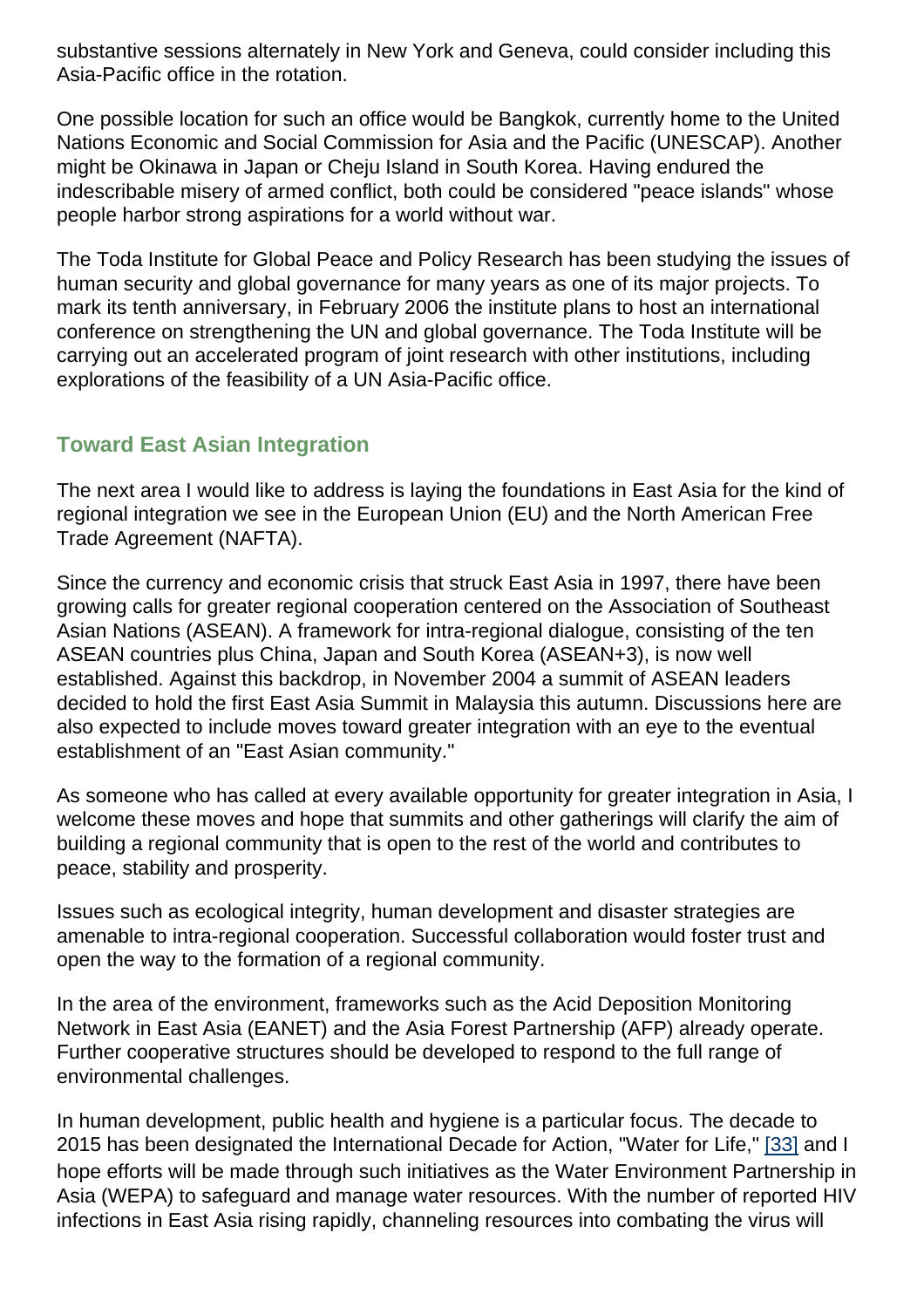also be critical.

Strategies for mitigating natural disasters can be an important focus for regional cooperation. The huge earthquake that devastated the historic city of Bam in southeast Iran in December 2003, the powerful earthquake that hit Niigata Prefecture in Japan last October, and the deaths of over 200,000 people in the earthquake and subsequent tsunami in the Indian Ocean in December of last year--all have highlighted the acute need for an international recovery system.

This month, a decade after an earthquake killed more than six thousand people in Kobe, Japan, the World Conference on Disaster Reduction was convened in that city. Delegates to the conference adopted the Hyogo Framework for Action for the next ten years, which sets out a list of five key objectives including to "ensure that disaster risk reduction is a national and local priority with a strong institutional basis." [\[34\]](#page-30-18) Another outcome of the conference was an agreement to set up an international recovery platform to support the mid- to long-term recovery and reconstruction efforts of societies hit by natural disasters.

Tragically, it is impossible to entirely eliminate natural disasters. It is therefore crucial, as the Kobe conference stressed, to promote disaster reduction efforts that minimize the damage caused by disasters by putting in place early warning systems and strengthening response capacities. I hope the new international recovery platform will become functional as soon as possible and would like to see substantive progress on a full range of systems for cooperation on disaster prevention and recovery support in Asia. A priority must be to set up the kind of early warning system whose need was made painfully clear by the Indian Ocean tsunami.

As mentioned, the EU provides one model for the type of regional integration that I believe could greatly benefit East Asia. Last year saw an effective relaunch of the EU following enlargement to twenty-five member states. This coincided with the signing of the EU Constitution. Together these mark a major step toward the creation of a political community transcending traditional conceptualizations of national sovereignty.

Joseph Nye, former dean of the John F. Kennedy School of Government at Harvard University, offers the following analysis: "Eight of the new members are former Communist countries that were locked behind the Iron Curtain for nearly half a century. Their attraction to the Union is a sign of the appeal--the 'soft power'--of the idea of European unification." [\[35\]](#page-30-19)

Soft power is the diametrical opposite of the use and threat of military might to dominate and coerce, which has played a predominant role in shaping human history to date. Taking the form of dialogue and regional cooperation, grounded in a gradualist yet tenacious process of consensus-building, soft power has been the key to EU integration.

In Europe, it was France and Germany who worked to overcome a history of conflict in two world wars to build the relationship of trust and cooperation that became the driving force behind integration. In the same way, closer ties of friendship between China, Japan and South Korea can be pivotal to opening the way to the kind of united, integrated community that will make war in East Asia unthinkable.

#### **Youth Exchange: Basis for Lasting Peace**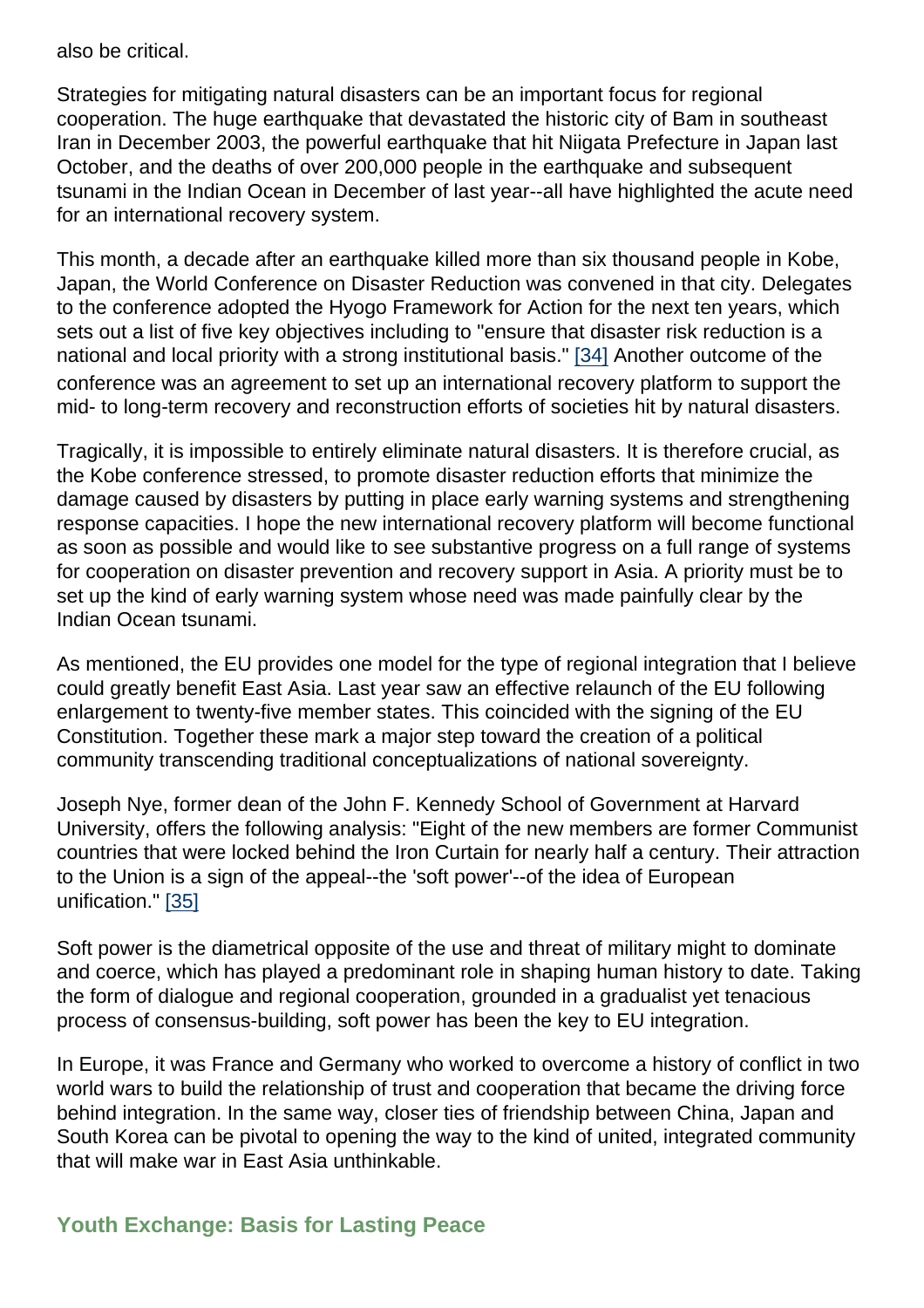At talks between the leaders of these three countries last November, agreement was reached on an Action Strategy on Trilateral Cooperation designed not only to strengthen cooperation in areas such as environmental protection, disaster prevention and management, but also to promote cultural and people-to-people exchanges.

In terms of concrete initiatives, the EU Erasmus program provides a model for student mobility that could profitably be emulated by China, Japan and South Korea. Erasmus consists of a series of interuniversity programs that seek to realize a target of ten percent of all students in participating countries having the experience of studying at an institution of higher education in another country.

The experience of the EU points toward a number of issues that would have to be overcome in order to successfully build a corresponding infrastructure for student exchanges in East Asia. These include: assuring adequate funding for exchange students, easing worries about studying in another country, and resolving uncertainties about recognition of credits and qualifications.

I personally have long been an enthusiastic proponent of educational ties. Young people carry the hopes for our shared future, and I believe firmly that the connections forged by people of different countries in their youth can form the basis for lasting peace.

Under the University Mobility in Asia and the Pacific (UMAP) program, exchanges of students and teaching staff from institutions of higher education have been taking place since 1993. I believe these should be extended significantly--to eventually form a youth educational exchange program embracing all the countries of Asia. Such a program would do much to lay the foundations for long-term peaceful coexistence in the region.

There is already a considerable basis on which to build an interuniversity network linking China, Japan and Korea that could act as a precursor to a more comprehensive structure. China at present ranks second behind the U.S. in the number of exchange agreements with Japanese universities, while Korea ranks third. And Chinese exchange students at universities and technical schools in Japan are more numerous than any other nationality. Here again Korean exchange students are the next largest in number.

I was very proud when Soka University in 1975 became the first university in Japan to accept exchange students from China following the normalization of diplomatic relations. Soka University currently has exchange agreements with ninety universities in forty-one countries and territories worldwide. These include twenty-two universities in China and five in Korea. There are also plans for Soka University to open a Beijing office by the end of 2005, in anticipation of a further expansion of educational exchanges.

For its part, the Soka Gakkai in Japan has been working to form closer ties between its youth membership and the All-China Youth Federation (ACYF), to which over 300 million of China's young people belong. Since a delegation led by China's current president, Hu Jintao (then chair of the ACYF), came to Japan and signed an exchange protocol twenty years ago, exchange delegations have visited both countries on a regular basis. A new tenyear exchange agreement was formally signed in 2004. [\[36\]](#page-30-20)

In addition, this year is also Japan--Korea Friendship Year, commemorating forty years since the normalization of relations between Japan and South Korea. This offers an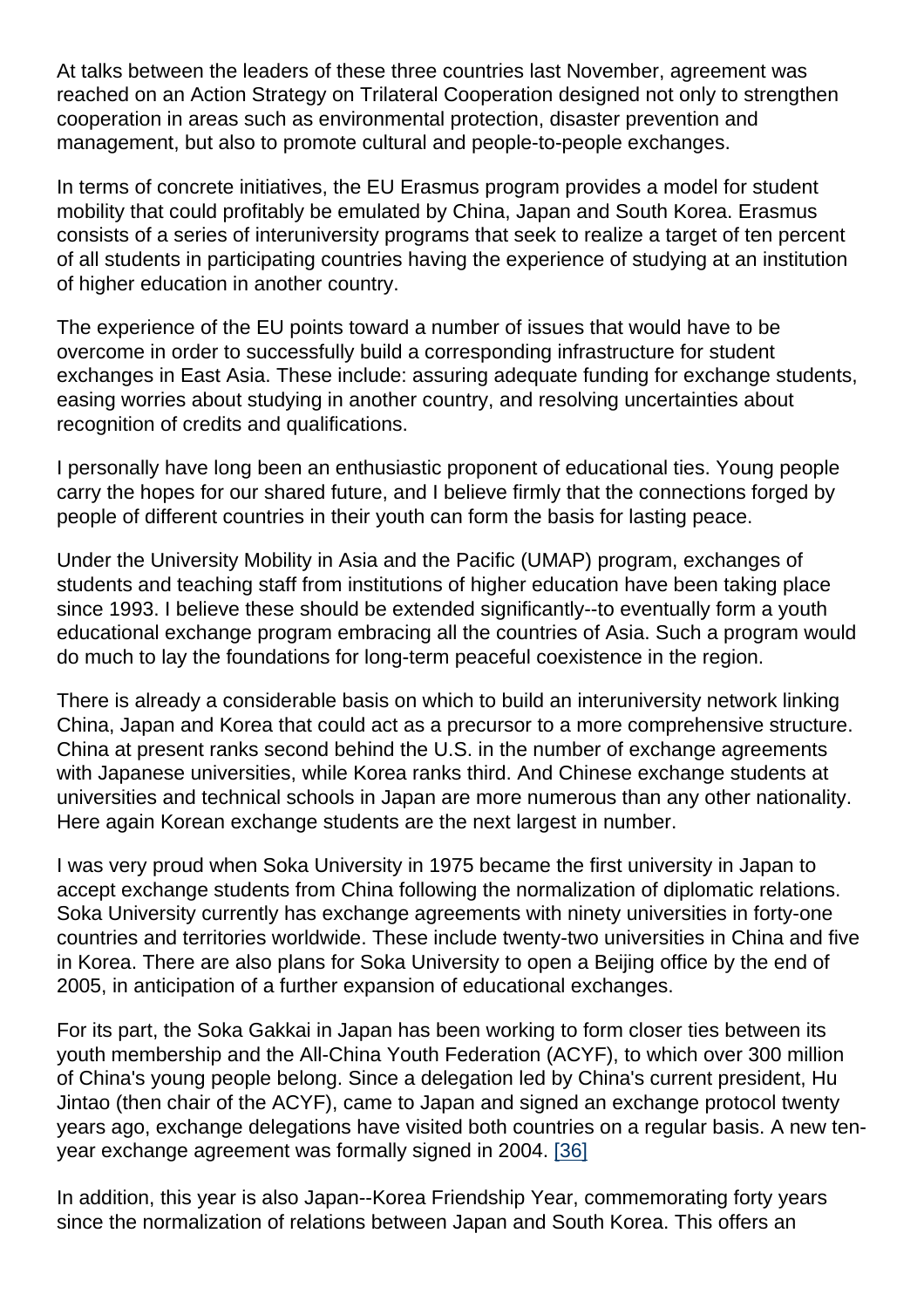excellent opportunity to further develop friendly relations that in recent years have seen lively growth in cultural interaction and the movement of people.

My hope is that 2005 will mark a new start for relations between China, Japan and South Korea. Sixty years after the end of World War II, we should work to support and encourage forward-looking exchanges among the young people of our respective countries based on a willingness to confront and learn from the lessons of the past.

### **Supporting the Six-Party Talks**

As well as building trusting relationships with one another through these forward-looking programs and other initiatives, I believe that these three countries should work closely together in a concerted quest for a breakthrough in the standoff over the North Korean nuclear arms development issue.

Southeast Asia already has a Nuclear Weapon-Free Zone Treaty (Bangkok Treaty), which entered into force in 1997. A similar zone should be created in Northeast Asia; the prerequisite for this must be the success of the six-party talks involving the United States, Russia, Japan, China, North Korea and South Korea and the resolution of the issue of North Korean nuclear arms. The six-party talks were first held in August 2003, and the second and third rounds in 2004. The talks have so far failed to generate substantive results, however, and the absence of any timetable for further rounds is causing growing concern in the international community.

As a way out of the deadlock, I would like to suggest that the working group set up to discuss specific procedures for the dismantlement of the North Korean nuclear program be converted into a standing body. This could be based in Beijing, the venue of the past rounds of talks, or New York, the home of UN Headquarters. The working group was established at the second round of the six-party talks held in February 2004, and its role defined at the third round in June. But it has yet to be convened.

To facilitate the functioning of this working group, it would be helpful to establish a venue for informal discussions, to which countries that have voluntarily relinquished their nuclear weapons plans could be invited and where there could be a broad-based exchange of opinions on regional security guarantees.

In any event, we must revive the six-party talks and continue to make efforts to denuclearize the Korean Peninsula. The six-party talks should be developed into a constructive forum of dialogue for building peace in Northeast Asia.

#### **Generating Momentum for Nuclear Disarmament**

The third area I would like to discuss concerns steps that must be taken for nuclear disarmament and conflict prevention.

In this regard, I would like to stress the need for prompt moves on the part of the nuclear powers to reduce and dismantle their existing arsenals and strengthen the nuclear nonproliferation regime.

This year is the sixtieth anniversary of the atomic bombings of Hiroshima and Nagasaki,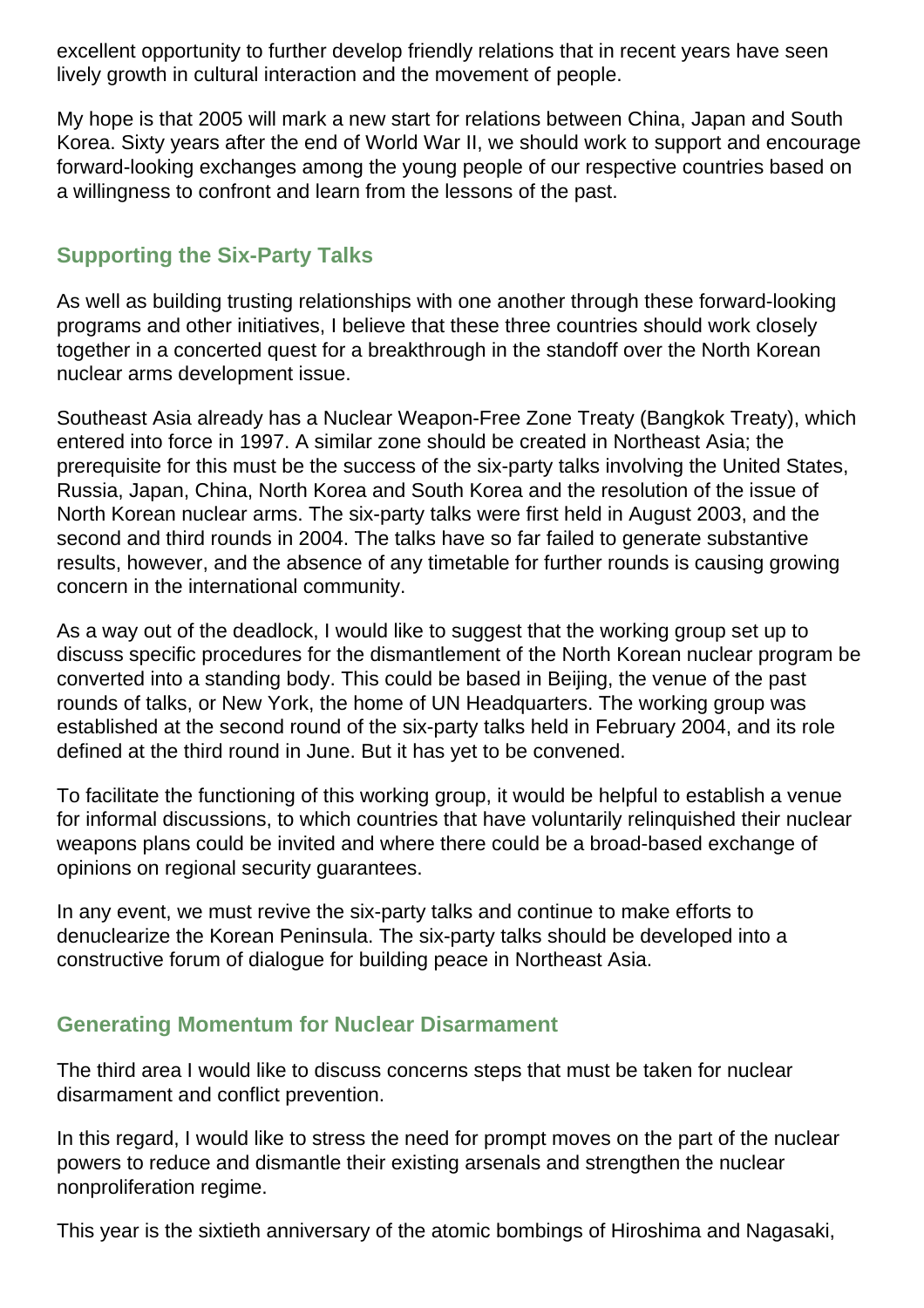the only times nuclear weapons have been used in war. It is also the fiftieth anniversary of the Russell--Einstein Manifesto, an international appeal for nuclear abolition.

Only one of the eleven signatories to this manifesto is still alive--Nobel Peace Laureate and emeritus president of the Pugwash Conferences on Science and World Affairs, Sir Joseph Rotblat. Preparations are currently underway for the publication of a serialized dialogue between myself and Sir Joseph. In our conversations, he expressed deep concern over the lack of any substantial progress in nuclear disarmament. He also deplored new nuclear development programs initiated by the nuclear powers despite the "unequivocal undertaking by the nuclear-weapon States to accomplish the total elimination of their nuclear arsenals leading to nuclear disarmament" made in the Final Document of the 2000 Review Conference of the Parties to the Treaty on the Non-Proliferation of Nuclear Weapons (NPT). [\[37\]](#page-30-21)

Addressing the 54th Pugwash Conference in October 2004, Sir Joseph warned that "the proliferation of nuclear weapons cannot be stopped while the Nuclear Weapons States arrogate to themselves the possession of nuclear weapons and refuse to enter into comprehensive negotiations towards elimination…." [\[38\]](#page-30-22)

I fully concur. Even if the undertaking in the Final Document is not legally binding, it reflects the consensus of the states party to the NPT, and acts that disregard it risk undermining the very foundation of the NPT framework and accelerating trends toward nuclear proliferation.

The 2005 NPT Review Conference is scheduled for May this year. I strongly urge the five declared nuclear-weapon states, who are also the permanent members of the UN Security Council, to promptly begin building the framework for disarmament, reminding themselves of the course of events that led to the indefinite extension of the NPT ten years ago.

Over recent years, nonproliferation issues have been continuously taken up as a critical challenge at summit meetings. The G8 Action Plan on Nonproliferation, aimed at preventing illicit diversion of nuclear materials and technology, was adopted at the Sea Island Summit in 2004.

Effective measures to reduce arms made in good faith by the nuclear powers are essential in order for efforts such as the G8 Action Plan and the U.S.-led Proliferation Security Initiative to be seen by the international community as convincing and credible, and to inspire the broad-based cooperation needed if they are to succeed.

For many years, negotiations on reduction of nuclear stockpiles took the form of bilateral talks between the U.S. and the Soviet Union or Russia. With the recent stagnation of this process, however, I think we need to step away from this approach and begin a new multilateral disarmament process.

The fact that for a long while we have had no prospect of reducing or eliminating nuclear arsenals heightens the danger of proliferation--not only of nuclear arms but of other weapons of mass destruction--with a resultant increase in military tensions. Nuclear nonproliferation and nuclear disarmament are inseparable; when they are advanced in tandem, our world will make important strides toward peace and stability.

Just as nuclear nonproliferation efforts are monitored by the International Atomic Energy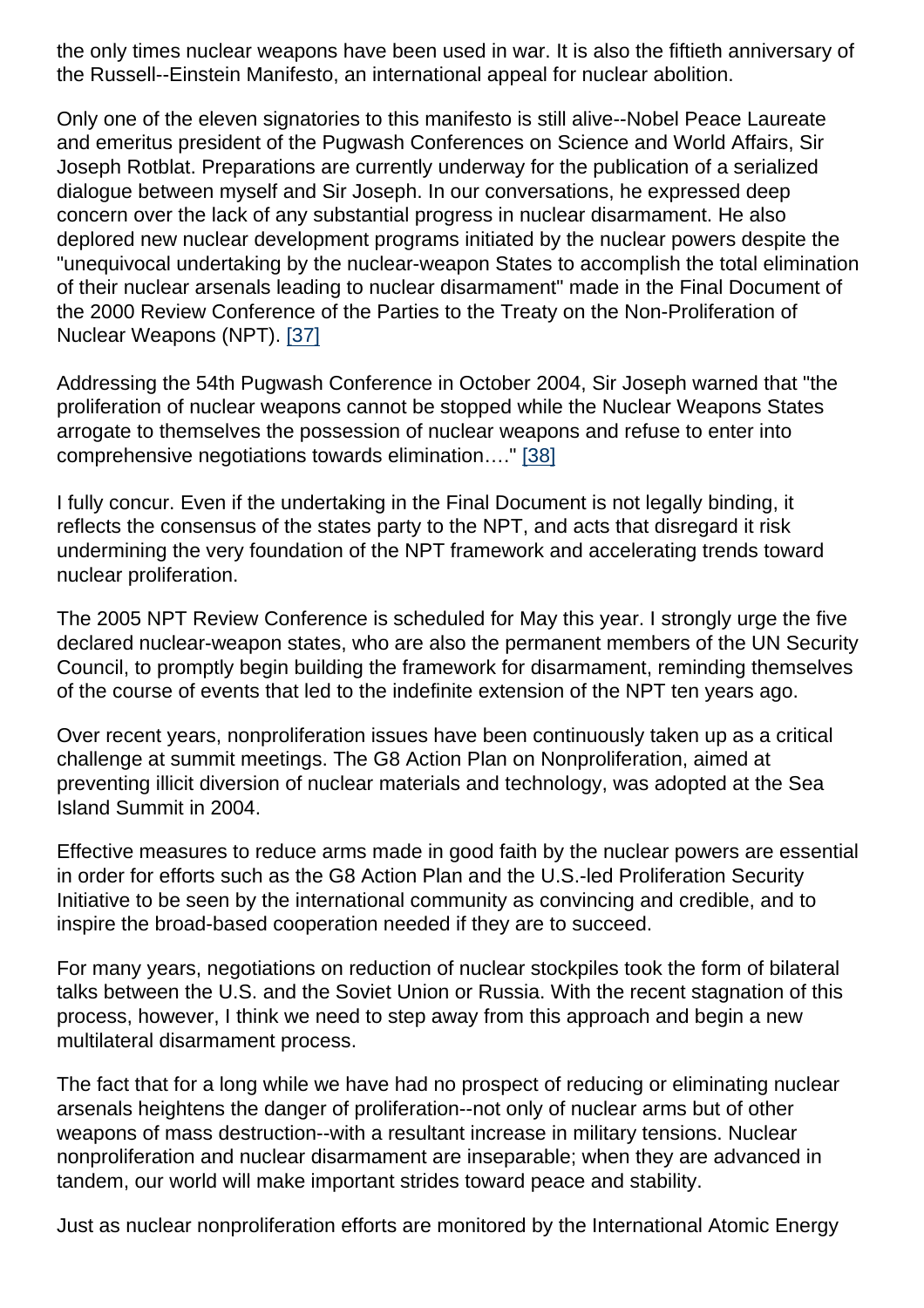Agency (IAEA), I believe we need an international nuclear disarmament agency, a specialized agency to oversee fulfillment of the "unequivocal undertaking by the nuclearweapon States to achieve the total elimination of their nuclear arsenals" referred to above.

Progress on negotiating the Fissile Material Cut-off Treaty (FMCT) at the Conference on Disarmament has been at a standstill for many years now. We need to revive this process, urging India and Pakistan--who came to possess nuclear weapons outside the NPT--as well as Israel to join, thus engaging them in international regimes for the control of weapons-grade nuclear materials.

### **Curbing the Arms Trade**

I would also like to call for the earliest possible conclusion of multilateral legal controls on the arms trade. In my 1999 proposal, I stressed the urgency of restricting the trade in arms to prevent the flow of weapons into regions with ongoing conflict or heightened confrontation and tension, as one element in the process to deinstitutionalize war.

There is a rising global chorus of voices calling for such curbs. The Control Arms campaign was launched in October 2003 to advocate legally binding controls on the arms trade at all levels. Three NGOs--Amnesty International, Oxfam and the International Action Network on Small Arms--are working together to promote this campaign, appealing to governments to conclude a treaty that would limit transfers of small arms by next year.

Today, there are over 600 million small arms in the world, and more than 500,000 people are killed with conventional weapons every year. The UN held the first Conference on the Illicit Traffic in Small Arms and Light Weapons in All Its Aspects in 2001, and adopted a program of action to "prevent, combat and eradicate" this trade.

In addition to such measures against the illegal arms trade, a regulatory structure must be put in place as soon as possible to cover authorized arms exports in light of their scale--a staggering annual value totaling US\$21 billion--and impact.

Exporting weapons into regions of heightened tension, whether legally or illegally, flouts any move toward conflict prevention. By feeding local and regional arms races, it also has a seriously negative impact on human security, diverting budget resources to military expenditures and away from basic services such as education, health care and sanitation desperately needed by impoverished people.

According to the Control Arms campaign, the five permanent members of the UN Security Council account for eighty-eight percent of the world's exports of conventional weapons. In the last four years, the U.S., the U.K. and France earned more income from arms exports to Africa, Asia, the Middle East and Latin America than they provided in aid.

It is imperative that humanity deinstitutionalize war in the twenty-first century. The first step toward this must be to learn to resist the temptation to exploit war and civil strife in other countries for the sake of one's own influence and profit.

I earlier touched on the participation of China and India in the deliberations on climate change to be held during the G8 Summit in Gleneagles this year. In the same spirit, I would like to propose that a guideline for strengthening controls on small arms be discussed in the context of a G10 framework.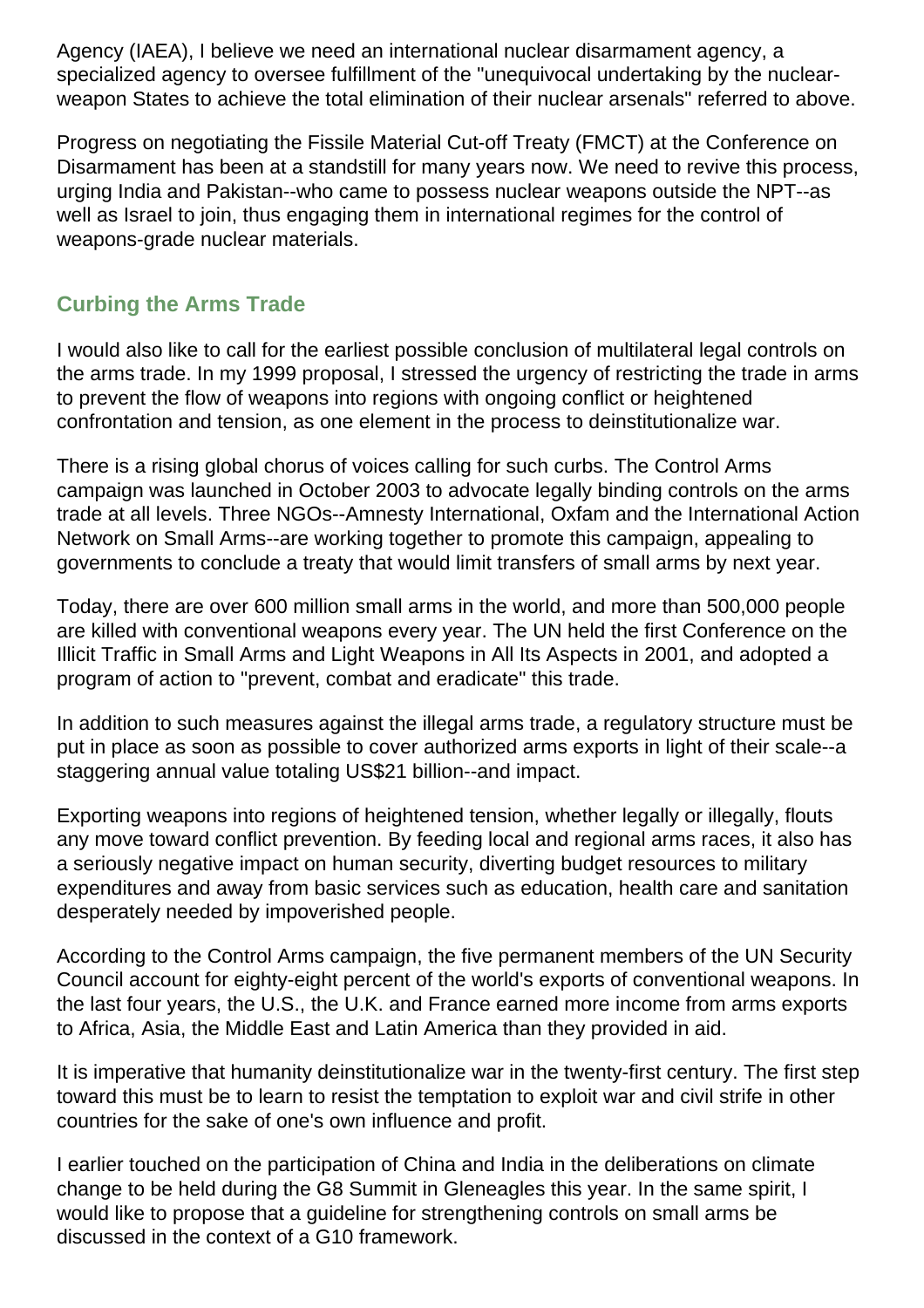Last year I was fortunate to meet with former president Kocheril Raman Narayanan of India. One of the topics we discussed was the increasing importance of China and India in the world. Today, it would be virtually impossible to consider solutions for global challenges without their involvement.

I emphasized the significance of both countries for the twenty-first century in my proposal four years ago. It is my conviction that the spiritual heritage in which both Chinese and Indian civilizations are rooted, when brought to full blossom as soft power in the contemporary world, can make great contributions to creating peace in Asia and the world.

My proposal in 1998 that the G8 Summit meetings should evolve into a "summit of responsible states" through the added participation of China and India was also based on this idea.

Although full development into a G10 Summit may take some time, I would urge that the small arms issue be discussed during the Gleneagles Summit this year and that negotiations on a treaty involving the major powers be initiated promptly as we work toward the second Conference on the Illicit Trade in Small Arms and Light Weapons in All Its Aspects scheduled for next year.

# **Educating for Disarmament**

Next, I would like to stress the importance of disarmament and nonproliferation education. In recent years, there has been a growing appreciation of the need for grassroots efforts to raise awareness of these issues, particularly among the younger generations. This is essential if we are to counter the accelerating trend toward nuclear proliferation and to breathe new life into the currently stagnant nuclear disarmament process.

In 2001, UN Secretary-General Annan appointed a working group of governmental experts from ten countries. The product of their deliberations, the *United Nations Study on Disarmament and Non-Proliferation Education*, was submitted and adopted at the fiftyseventh session of the General Assembly in 2002.

The importance of disarmament education gained prominence at the First Special Session on Disarmament of the UNGA in 1978. In a ten-point proposal written on the occasion of that session, I called for the promotion of disarmament education at the grassroots level, highlighting the significance of activities to inform the general public in a concrete and compelling manner of the atrocity of war and the horrors of nuclear weapons.

In 1982, the UN launched a ten-year World Disarmament Campaign. Leading up to it, the SGI held the exhibition "Nuclear Arms: Threat to Our World" in June of the same year at UN Headquarters in New York in collaboration with the UN Department of Public Information and the cities of Hiroshima and Nagasaki. The exhibition toured the world, visiting nuclear powers and countries of different social systems and ideologies, and was seen by an estimated 1.2 million people.

After the Cold War ended, we continued to organize exhibitions such as "War and Peace: From a Century of War to a Century of Hope" and an updated antinuclear exhibition, "Nuclear Arms: Threat to Humanity," bringing people together in their shared yearning for peace and generating momentum toward a world without war.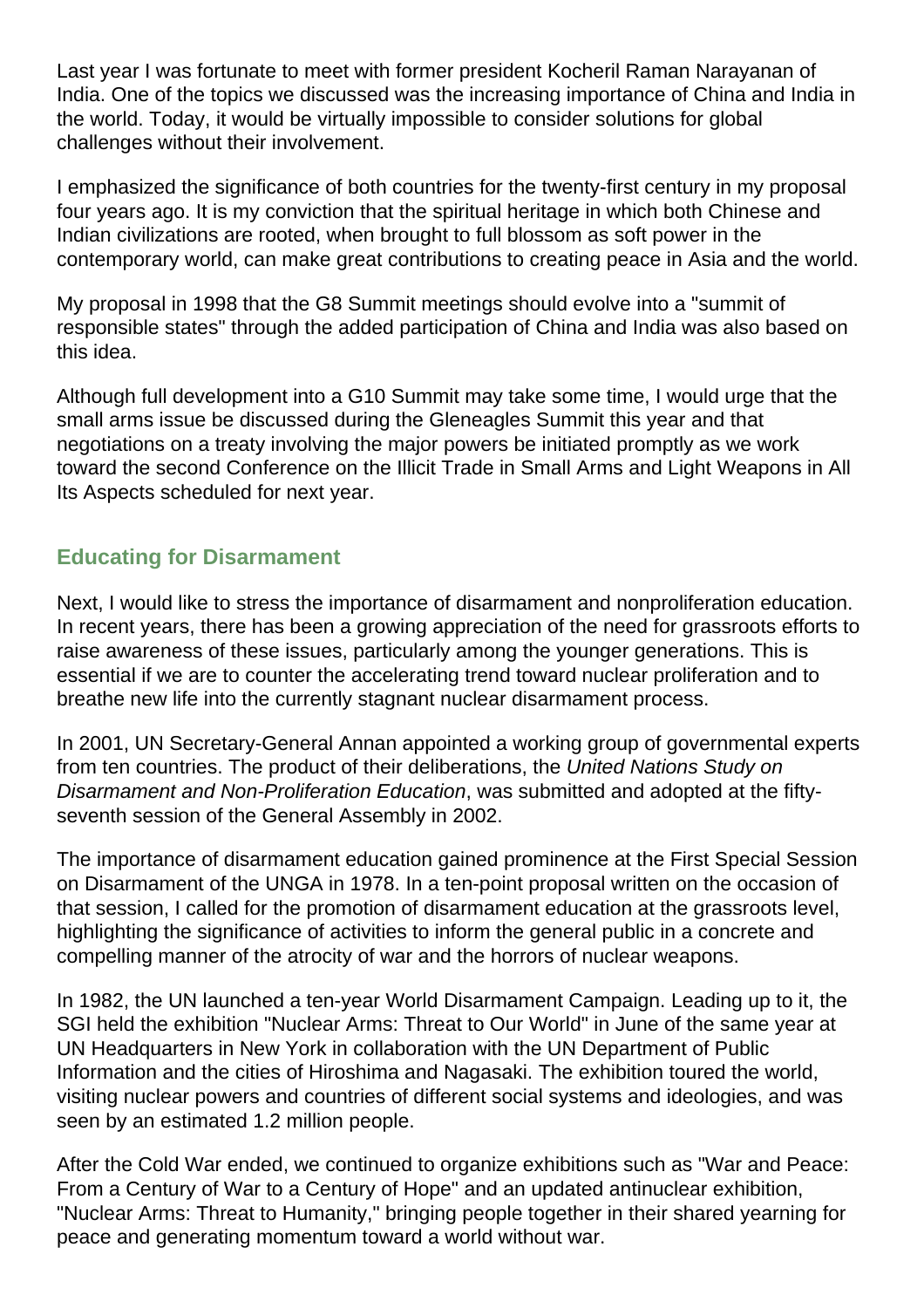In 1998, the exhibition "Linus Pauling and the Twentieth Century" was launched. It introduces the life and ideas of Dr. Pauling and pays homage to his contribution to peace and humanitarian causes. It has been shown in the U.S., Japan and several European countries, and visited by more than a million people.

The Pauling exhibition has been very well received. Jayantha Dhanapala, then UN undersecretary-general for disarmament affairs, commented that the exhibit's concept of disarmament education concurs with that of the UN reflected in a resolution of the General Assembly in 2000. It was also mentioned in the UN Secretary-General's report on disarmament and nonproliferation education submitted to the General Assembly last year.

It is precisely because emerging threats such as terrorism have increased instability in the world that the international community must make a united effort to set our world securely on a path toward peace. Disarmament and nonproliferation education can play a vital role in this.

In his foreword to the report mentioned above, Secretary-General Annan noted, "It is striking for someone of my generation to think that an entire new generation of human beings is coming to maturity without an ever present terror of nuclear catastrophe." [\[39\]](#page-30-23) He went on to warn against the dangers of allowing ignorance and complacency about disarmament issues to take root among the younger generation.

Indeed, should this happen, no amount of treaty language will be enough to solidify a genuine trend toward peace. In that sense, I think that we need to actively incorporate disarmament and nonproliferation into school education.

One of the recommendations in the Secretary-General's report calls for participatory lesson plans based on "case studies that encourage students to think critically and to undertake specific follow-up actions to bring about positive global change." [\[40\]](#page-30-24) It also recommends adding peace studies programs to college and university curricula.

Complementing school education are efforts to raise awareness in every part of society. For our part, the SGI will persevere in activities to promote disarmament and nonproliferation education. In this, we draw courage from the declaration calling for the abolition of nuclear weapons issued by the Soka Gakkai's second president, Josei Toda (1900--58), which he declared was foremost among his instructions to his successors. [\[41\]](#page-30-25)

The year 2005 is the seventy-fifth anniversary of the founding of the Soka Gakkai. From the beginning, the Soka Gakkai has been consistently dedicated to building a peaceful society through education, as symbolized by its inception as the Soka Kyoiku Gakkai (Society for Value-Creating Education) and the fact that its first and second presidents, Tsunesaburo Makiguchi and Josei Toda, were educators.

This unchanged commitment propels our engagement in activities to support the two international frameworks launched this year, the World Programme for Human Rights Education and the UN Decade of Education for Sustainable Development.

#### **Humanity's Eternal Victory**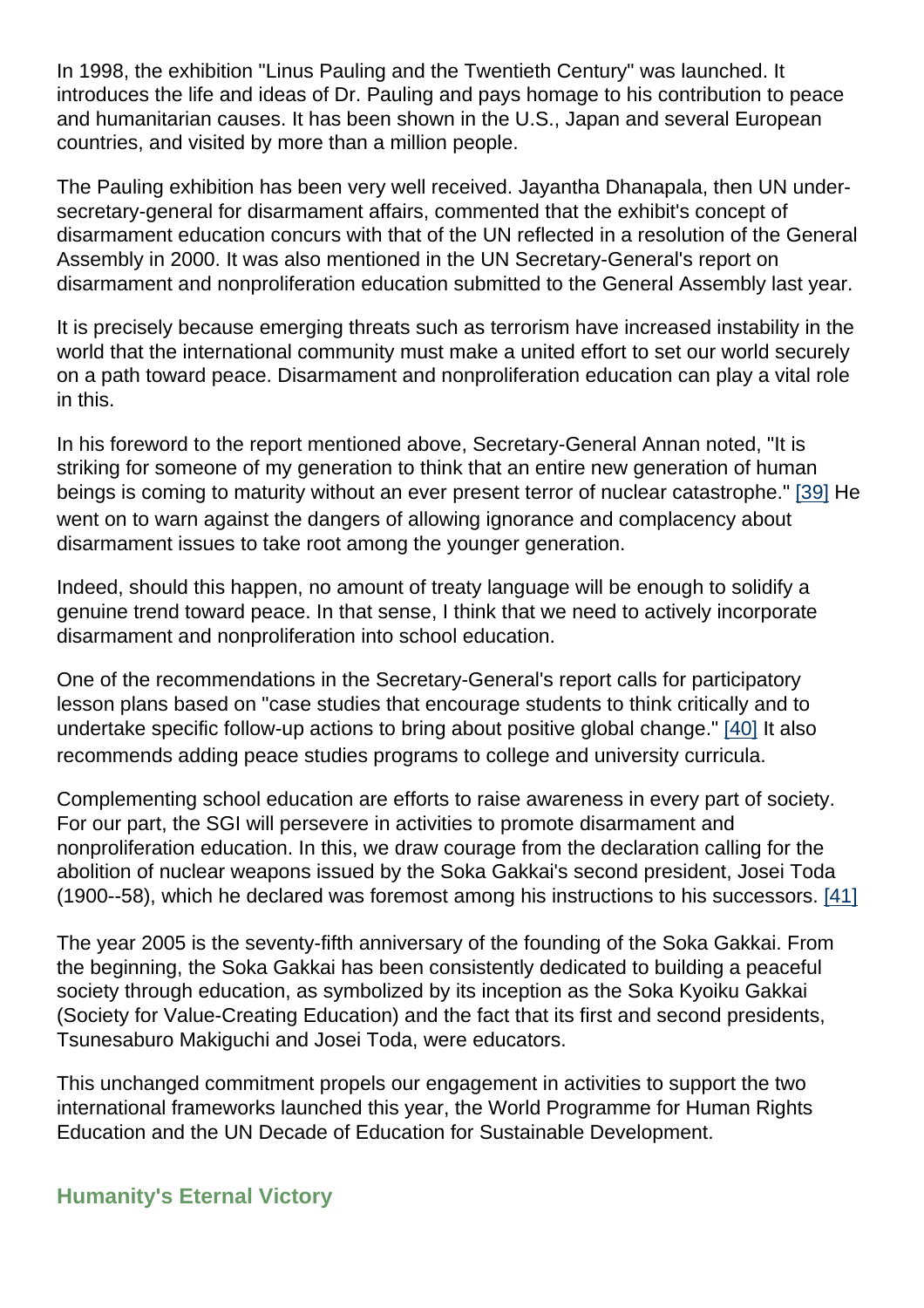In conclusion, I would like to reaffirm the fundamental spirit of the SGI as we celebrate our thirtieth anniversary.

Over these three decades, individual SGI members have made steady, tireless efforts, based on their Buddhist faith and as responsible citizens, to offer hope and build trust in their respective societies. These efforts have enabled the SGI's global network of humanism to expand from 51 countries and territories to 190.

The spirit underlying our actions is encapsulated in the purposes and principles of the SGI Charter adopted ten years ago, in particular the following undertakings:

> SGI shall contribute to peace, culture and education for the happiness and welfare of all humanity based on Buddhist respect for the sanctity of life.

SGI shall contribute to the promotion of education, in pursuit of truth as well as the development of scholarship, to enable all people to cultivate their individual character and enjoy fulfilling and happy lives.

SGI shall respect cultural diversity and promote cultural exchange, thereby creating an international society of mutual understanding and harmony.

Rooted in this commitment to peace, culture and education, SGI members everywhere continue to engage in earnest dialogue--in our families, our communities, our societies. In this way we seek to generate a global tide of peace and creative coexistence.

We draw inspiration from the unshakeable faith Presidents Makiguchi and Toda placed in the power of education to unite humankind in its goodness--that this is the sure and certain path to humanity's eternal victory. Engraving in our hearts the profound spirit of our mentors, we reaffirm our determination to swell the currents of solidarity among awakened citizens, sharing and spreading a dynamic commitment to peace and humanism.

#### **Notes:**

- 1. Tagore 1921, p. 33.
- <span id="page-29-0"></span>2. Buber 1947, p. 40.
- <span id="page-29-1"></span>3. Willens 1984, p. 27.
- <span id="page-29-2"></span>4. Qtd. in Takeyama 1953, p. 189.
- 5. Hermanns 1983, p. 53.
- <span id="page-29-3"></span>6. Clark 1984, p. 752.
- <span id="page-29-4"></span>7. Hermanns 1983, p. 143.
- <span id="page-29-5"></span>8. Kaneko 1991, p. 262.
- 9. Nichiren 1999, p. 402.
- <span id="page-29-6"></span>10. *Seikyo Shimbun* 1991, p. 3.
- <span id="page-29-7"></span>11. Jacquard 1997, p. 18.
- <span id="page-29-8"></span>12. Takakusu 1977, 14:544.
- <span id="page-29-9"></span>13. Ikeda 1993.
- <span id="page-29-11"></span><span id="page-29-10"></span>14. Hermanns 1983, p. 117.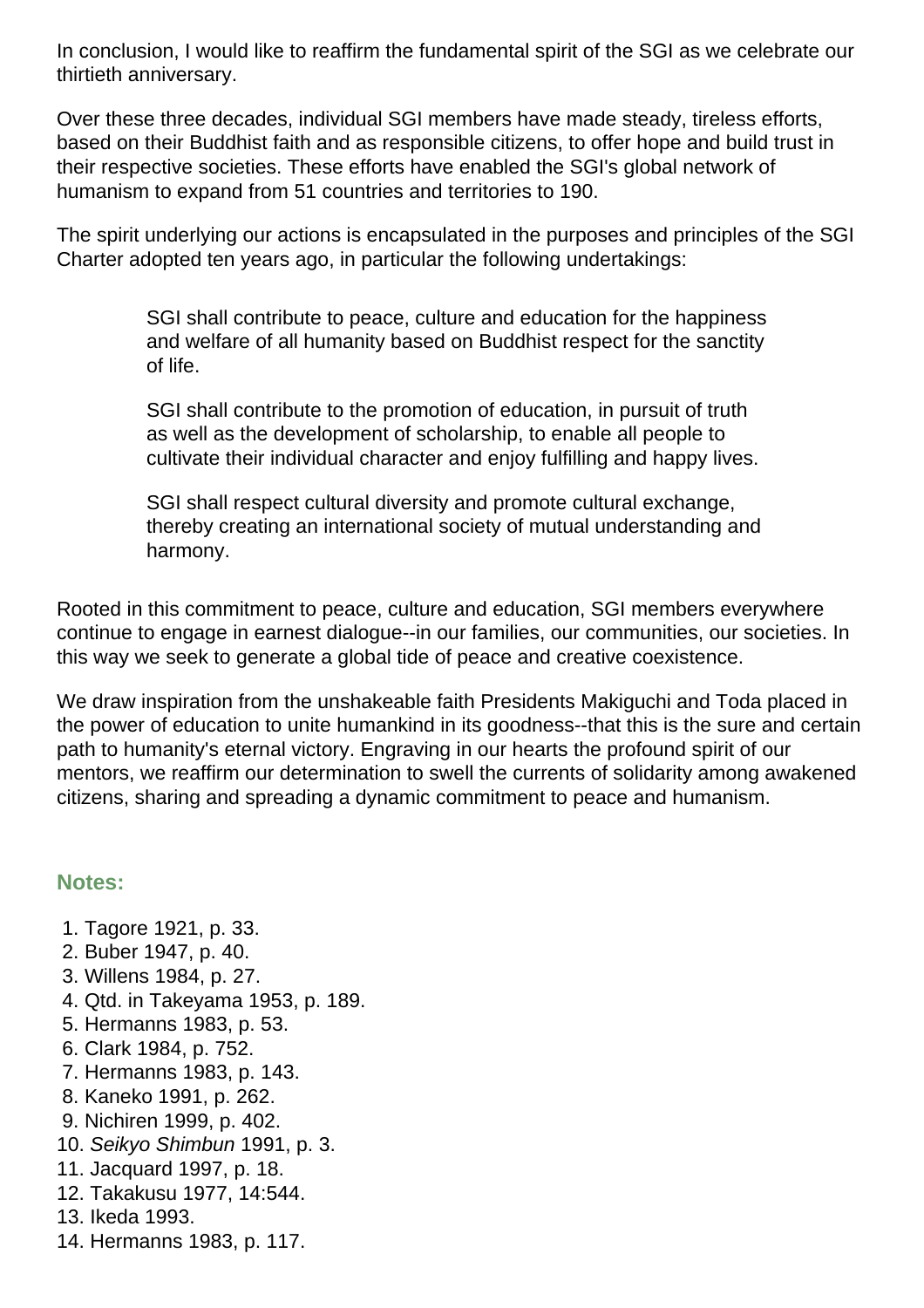<span id="page-30-13"></span><span id="page-30-12"></span><span id="page-30-11"></span><span id="page-30-10"></span><span id="page-30-9"></span><span id="page-30-8"></span><span id="page-30-7"></span><span id="page-30-6"></span><span id="page-30-5"></span><span id="page-30-4"></span><span id="page-30-3"></span><span id="page-30-2"></span><span id="page-30-1"></span><span id="page-30-0"></span>15. Mandela 2004, p. 43. 16. UNDP 2004, p. 77. 17. Ibid., 75. 18. Buber 1996, p. 62. 19. Ibid., 56–57. 20. Aitmatov and Ikeda 1992, p. 5. 21. Buber 1996, p. 116. 22. Sadovnichy and Ikeda 2004, p. 236. 23. Aitmatov 1996, p. 239. 24. Toffler 1990, p. 369. 25. Buber 1996, p. 150. 26. Nichiren 1952, p. 1339. 27. Makiguchi 1983, 1:37. Cf.: Makiguchi 2002, p. 31. 28. *Kokusaimondai* 2004, p. 5. 29. UN 2004f. 30. UN 2004g. 31. Paul 2003. 32. Kennedy 1963. 33. UN 2004e. 34. UNISDR 2005. 35. Nye 2004. 36. *Soka Gakkai Newsletter* 2004. 37. UN 2000a. 38. Rotblat 2004. 39. UN 2004b. 40. Ibid. 41. Toda 1981, 4:565.

#### <span id="page-30-25"></span><span id="page-30-24"></span><span id="page-30-23"></span><span id="page-30-22"></span><span id="page-30-21"></span><span id="page-30-20"></span><span id="page-30-19"></span><span id="page-30-18"></span><span id="page-30-17"></span><span id="page-30-16"></span><span id="page-30-15"></span><span id="page-30-14"></span>**BIBLIOGRAPHY**

AFP (*Asia Forest Partnership*). The Ministry of Foreign Affairs of Japan. http://www.mofa. go.jp/policy/economy/fishery/afp/general0211.html.

Aitmatov, Chingiz. 1996. *Kasandora no rakuin* [The Mark of Cassandra]. Trans. by Norikazu Iida. Tokyo: Ushio Shuppansha.

Aitmatov, Chingiz and Daisaku Ikeda. 1992. *"Meiyokaicho to Aitomatofushi tono taidan"* [A Discussion Between SGI President and Mr. Aitmatov]. *Seikyo Shimbun*. September 7.

ASEAN (Association of Southeast Asian Nations). 2004. Chairman's Statement of the 10th ASEAN Summit. November 29, Vientiane. http://www.aseansec.org/16632.htm.

AtKisson, Alan. 1999. *Believing Cassandra: An Optimist Looks at a Pessimist's World.* Vermont: Chelsea Green Publishing Co.

Buber, Martin. 1947. *Between Man and Man.* Trans. by Ronald Gregor Smith. London: Kegan Paul.

----------. 1996. *I and Thou*. Trans. by Walter Kaufmann. New York: Touchstone.

Clark, Ronald. 1984. *Einstein: The Life and Times*. New York: Avon Books.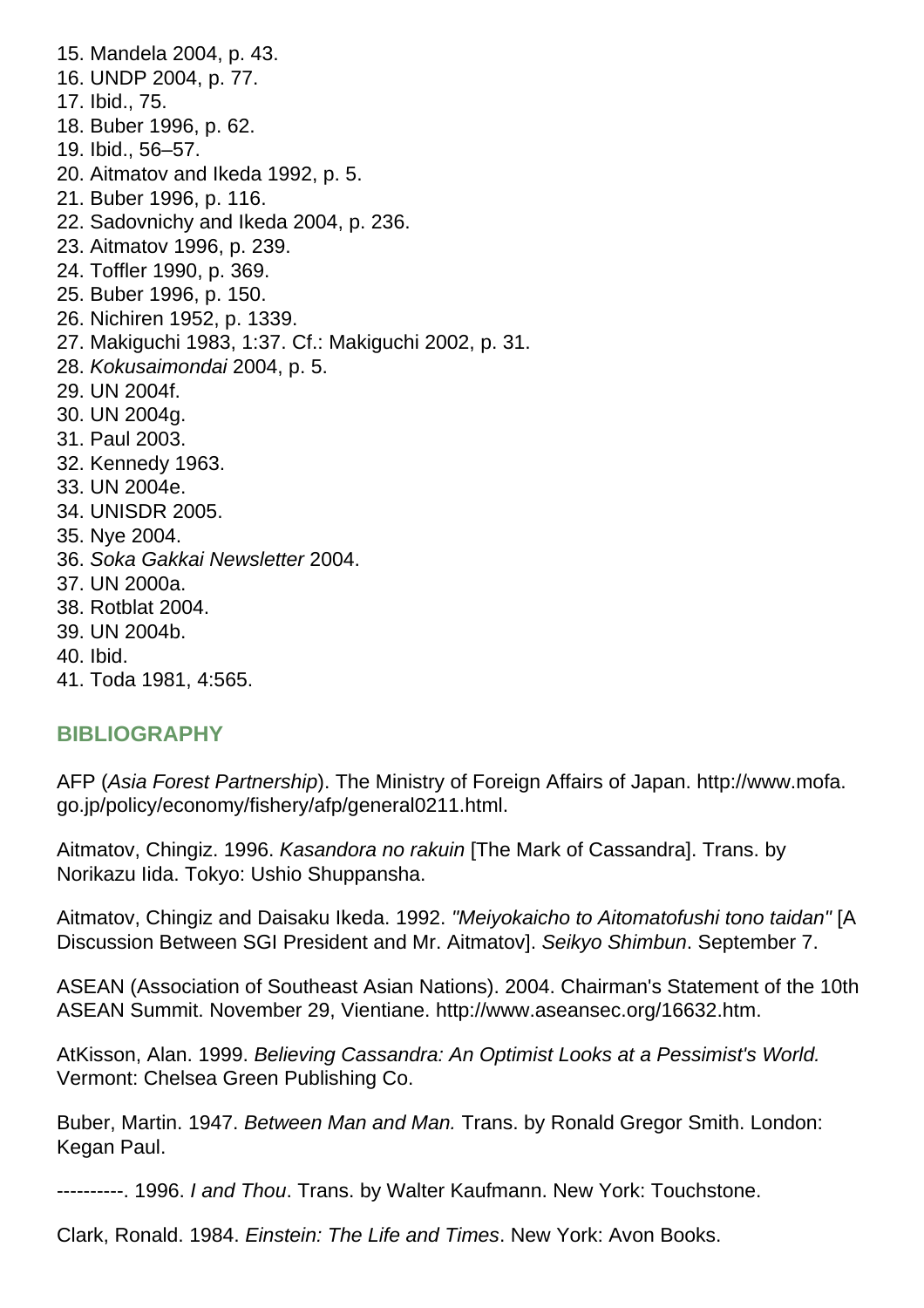*Control Arms.* 2003. "Amnesty International, Oxfam, IANSA Control Arms Campaign: Key Facts and Figures." International Media Briefing. October 9. http://www.controlarms.org/ latest\_news/media\_briefing.htm. March 2005.

EANET (*Acid Deposition Monitoring Network in East Asia*). Acid Deposition and Oxidant Research Center. November 22, 2004. http://www.eanet.cc/.

*ERASMUS: the European Community programme in the field of higher education.* European Union. January 10, 2005. http://europa.eu.int/comm/education/programmes/ socrates/erasmus/erasmus\_en.html.

European Union. 2000. Decision No 253/2000/EC of the European Parliament and of the Council of January 2000 establishing the second phase of the Community action programme in the field of education "Socrates." In *Official Journal of the European Communities* 43(L/28/1). Eng. ed. February 3. http://europa.eu.int/eur-lex/pri/en/oj/ dat/2000/l\_028/l\_02820000203en00010015.pdf.

----------. 2004. Treaty establishing a Constitution for Europe. *Official Journal of the European Union* 47 (C 310/1). Eng. ed. December 16. http://europa.eu.int/eur-lex/lex/ JOHtml.do?uri=OJ:C:2004:310:SOM:EN:HTML. February 2005.

(G8) Sea Island Summit 2004. G8 Action Plan on Nonproliferation. June 8–10. Sea Island, Georgia. http://www.g8usa.gov/d\_060904d.htm.

Hermanns, William. 1983. *Einstein and the Poet: In Search of the Cosmic Man*. Brookline Village, MA: Branden Press, Inc.

Ikeda, Daisaku. 1978. "A Ten-Point Proposal for Nuclear Disarmament." In *A Lasting Peace*, vol. 2. New York: Weatherhill, Inc. pp. 55–74.

----------. 1993. "Mahayana Buddhism and Twenty-First-Century Civilization." Address. September 24. Soka Gakkai International. http://www.sgi.org/english/President/speeches/ mahayana.htm.

----------. 1994. *Light of the Global Spirit: A New Dawn in Human History. 1994 Peace Proposal*. Pamphlet. Tokyo: Soka Gakkai.

----------. 1998. *Humanity and the New Millennium: From Chaos to Cosmos. 1998 Peace Proposal*. Soka Gakkai International. http://www.sgi.org/english/President/peaceproposal/ peace1998.htm.

----------. 1999. *Toward a Culture of Peace: A Cosmic View. 1999 Peace Proposal*. Soka Gakkai International. http://www.sgi.org/english/President/peaceproposal/peace1999.htm.

----------. 2001. *Creating and Sustaining a Century of Life: Challenges for a New Era. 2001 Peace Proposal*. Soka Gakkai International. http://www.sgi.org/english/President/ peaceproposal/peace2001.htm.

----------. 2002a. "The Challenge of Global Empowerment: Education for a Sustainable Future." Soka Gakkai International. http://sgi.org/wssd/04propos/top.htm.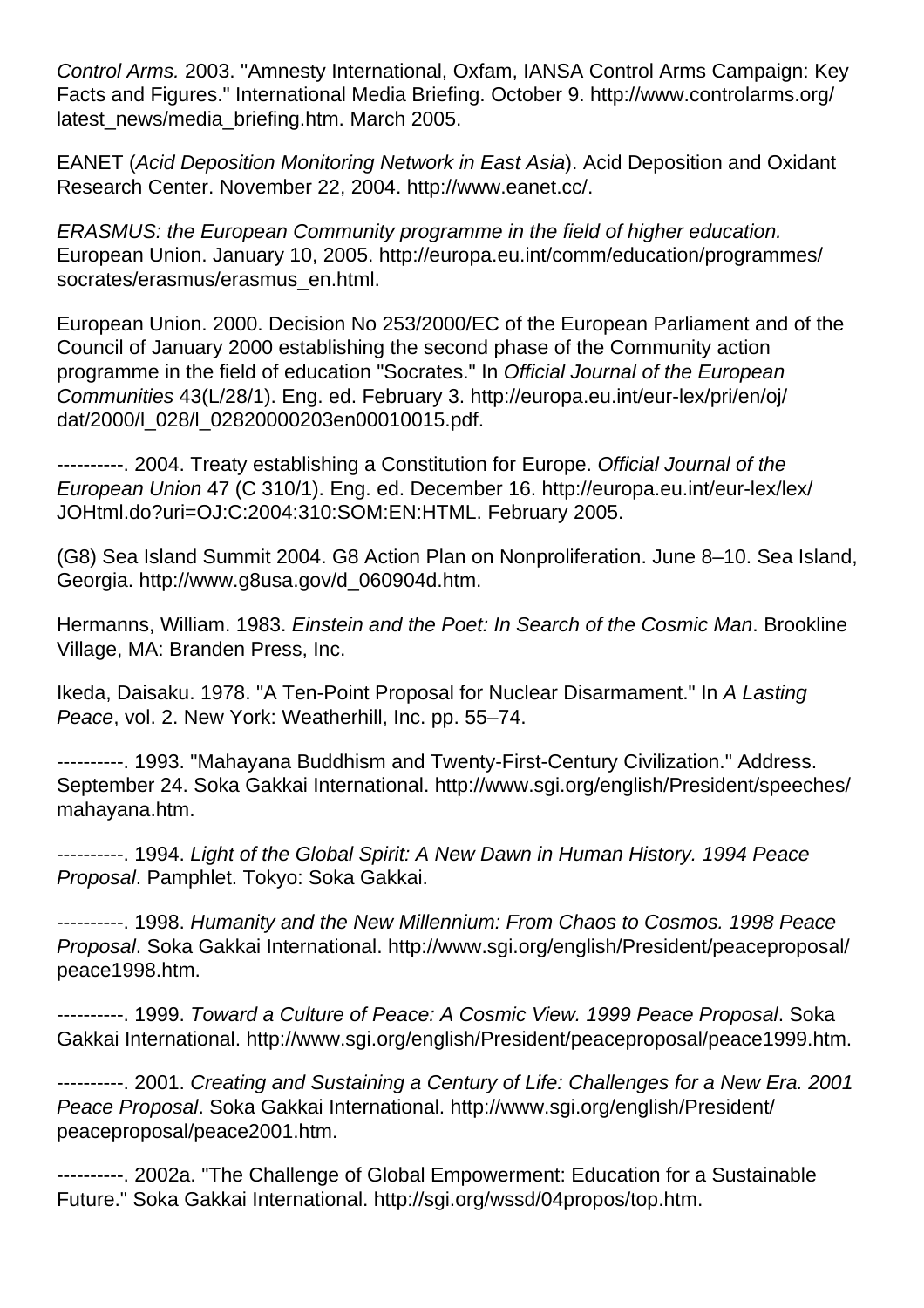----------. 2002b. *The Humanism of the Middle Way: Dawn of a Global Civilization. 2002 Peace Proposal*. Soka Gakkai International. http://www.sgi.org/english/President/ peaceproposal/peace2002.htm.

----------. 2003. *A Global Ethic of Coexistence: Toward a 'Life-Sized' Paradigm for Our Age. 2003 Peace Proposal*. Soka Gakkai International. http://www.sgi.org/english/President/ peaceproposal/peace2003.htm.

Jacquard, Albert. 1997. *Petite philosophie à l'usage des non-philosophes* [A Modest Philosophy for Non-philosophers]. N.p.: Calmann-Lévy.

Kaneko, Tsutomu. 1991. *Ainshutain shokku* [The Einstein Shock], vol. 2. Tokyo: Kawadeshobo Shinsha.

Kennedy, John Fitzgerald. 1963. "Address Before the 18th General Assembly of the United Nations." September 20. John F. Kennedy Library and Museum. http://www. jfklibrary.org/j092063.htm.

*Kokusaimondai*. 2004. "Shinseiki ni okeru aratana Kokuren" [A New United Nations for a New Century]. By Kofi Annan. Trans. by Mari Tomita. September: pp. 2–7.

Makiguchi, Tsunesaburo. 1983. *Jinsei chirigaku* [The Geography of Human Life]. In vol. 1 of *Makiguchi Tsunesaburo zenshu* [Complete Works of Tsunesaburo Makiguchi]. Tokyo: Daisan Bunmeisha.

----------. 2002. *A Geography of Human Life*. Trans. by Katsusuke Hori et al. Ed. by Dayle M. Bethel. San Francisco: Caddo Gap Press.

Mandela, Nelson. 2004. "Diversity--from divisive to inclusive." In UNDP. *Human Development Report 2004: Cultural Liberty in Today's Diverse World*. New York. http://hdr. undp.org/reports/global/2004/pdf/hdr04\_complete.pdf.

MOFA (Ministry of Foreign Affairs of Japan). 2003. "Six-Party Talks on North Korean Issues (Overview and Evaluation)." September. http://www.mofa.go.jp/region/asia-paci/ n\_korea/6party0308.html.

----------. 2004a. "Japan–Republic of Korea Summit Meeting (Summary)." December 17. http://www.infojapan.org/region/asia-paci/korea/meet0412.html.

----------. 2004b. "The Progress Report of the trilateral cooperation among the People's Republic of China, Japan and the Republic of Korea." Final text. Adopted November 27 by the Three-Party Committee in Vientiane, the Lao PDR. http://www.mofa.go.jp/region/asiapaci/asean/pmv0411/report.pdf.

Nash, Roderick Frazier. 1989. *The Rights of Nature: A History of Environmental Ethics*. Madison: University of Wisconsin Press.

*National Geographic's Strange Days on Planet Earth.* 2004. Documentary. Produced by Sea Studio Foundation for Vulcan Productions, Inc. and National Geographic Television & Film.

Nichiren. 1952. *Nichiren Daishonin gosho zenshu* [The Complete Works of Nichiren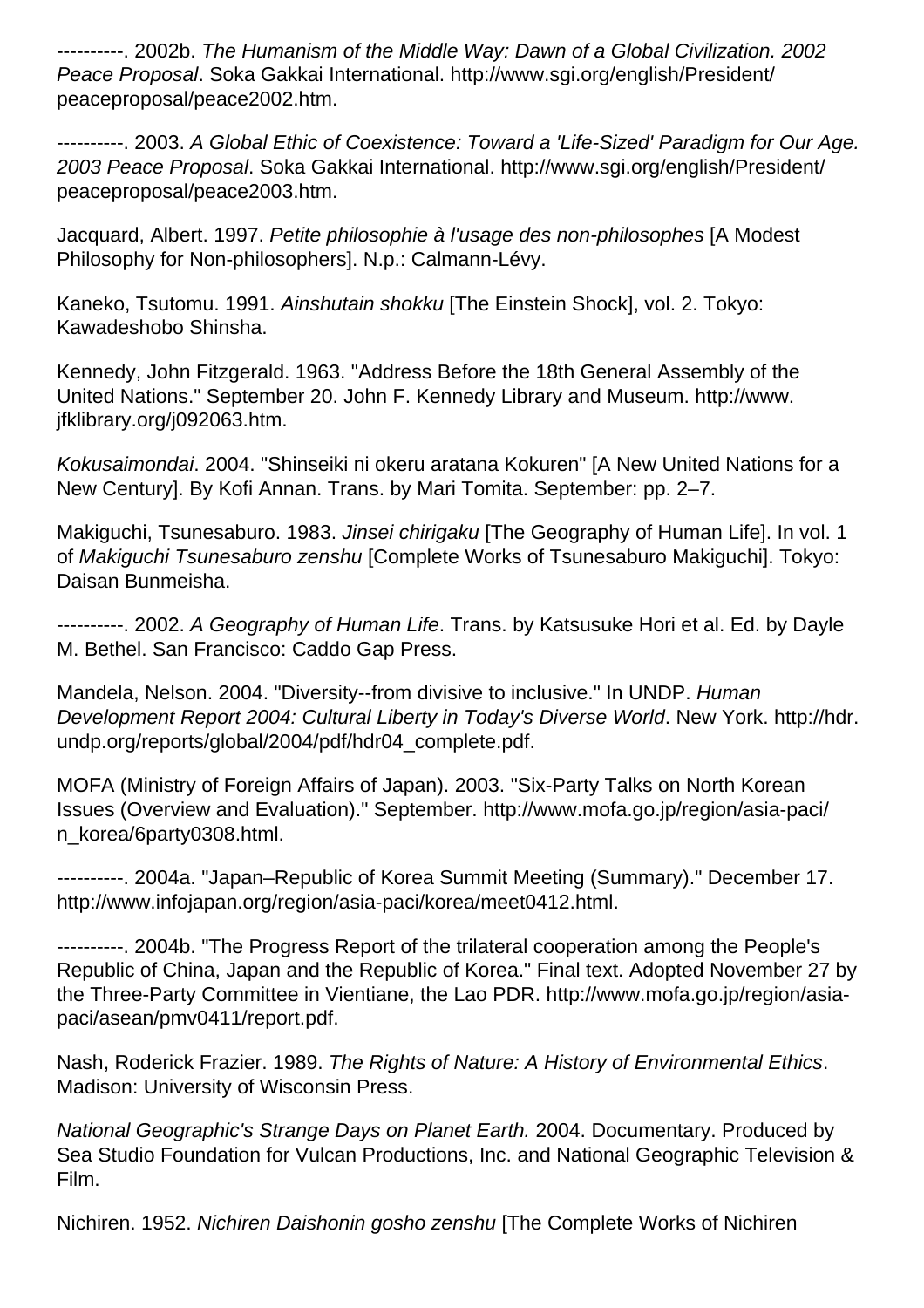Daishonin]. Ed. by Nichiko Hori. Tokyo: Soka Gakkai.

Nichiren. 1999. *The Writings of Nichiren Daishonin.* Trans. and ed. by Gosho Translation Committee. Tokyo: Soka Gakkai.

Nye, Joseph S. Jr. 2004. "America Confronts Old and New Europe." Commentary. *Project Syndicate*. May. http://www.project-syndicate.org/commentaries/commentary\_text.php4? id=1569&m=series.

Paul, James. 2003. "The Arria Formula." Revised. October. http://www.globalpolicy.org/ security/mtgsetc/arria.htm. February 2005.

Rotblat, Sir Joseph. 2004. "Response by Professor Sir Joseph Rotblat." Speech at 54th Pugwash Conference on Science and World Affairs. Seoul. October 4–9. http://www. pugwash.or.kr/files/news/JOSEPH%20ROTBLAT[1].doc.

*Russell-Einstein Manifesto*. 1955. Pugwash Online. http://www.pugwash.org/about/ manifesto.htm.

Sadovnichy, Victor A. and Daisaku Ikeda. 2004. *Gaku wa hikari* [The Light of Learning]. Tokyo: Ushio Shuppansha.

*Saint Anthony Messenger.* 1999. "Francis: Saint for a New Millennium." January. http:// www.americancatholic.org/messenger/Jan1999/feature1.asp.

St. Francis' Life and Workship. The Basilica and Sacred Convent of St. Francis of Assisi. http://www.sanfrancescoassisi.org/index.php?dir=storia&lang=eng&url=cronologia.htm.

*Seikyo Shimbun*. 1991. "Konkai no mondai ni kansuru shikisha no koe" [A Reader's Reaction to the Current Controversy]. By Taro Hori. November 13.

*SGI Quarterly*. 1999. "Peace Bridge with China." By Cai Delin. January (no. 15): pp. 12–13.

Soka Gakkai. 2002. *The Soka Gakkai Dictionary of Buddhism.* Tokyo: Soka Gakkai.

Soka Gakkai International. 1998. Charter of the Soka Gakkai International. September 30. http://www.sgi.org/about/sgi/charter.html.

*Soka Gakkai Newsletter*. 2004. "Soka Gakkai Japan–China Youth Friendship Delegates Visit ACYF Headquarters in Beijing." November 27. http://www.sokagakkai.info/html3/ news3/newsletters3/newsltr\_index3f.html.

Soka University. "Global Network with Foreign Universities for Overseas Exchanges." http://www.soka.ac.jp/en/exchanges.html.

South East Asia Nuclear-Weapon-Free-Zone Treaty Commission. Overview. http://www. aseansec.org/92.htm.

Tagore, Rabindranath. 1921. *Stray Birds*. London: Macmillan and Co.

Takakusu, Junjiro et al., eds. 1977. *Taisho shinshu daizokyo* [Taisho Complete Canon of Buddhist Scriptures], vol. 14. Japan: Taisho Shinshu Daizokyo Kankokai.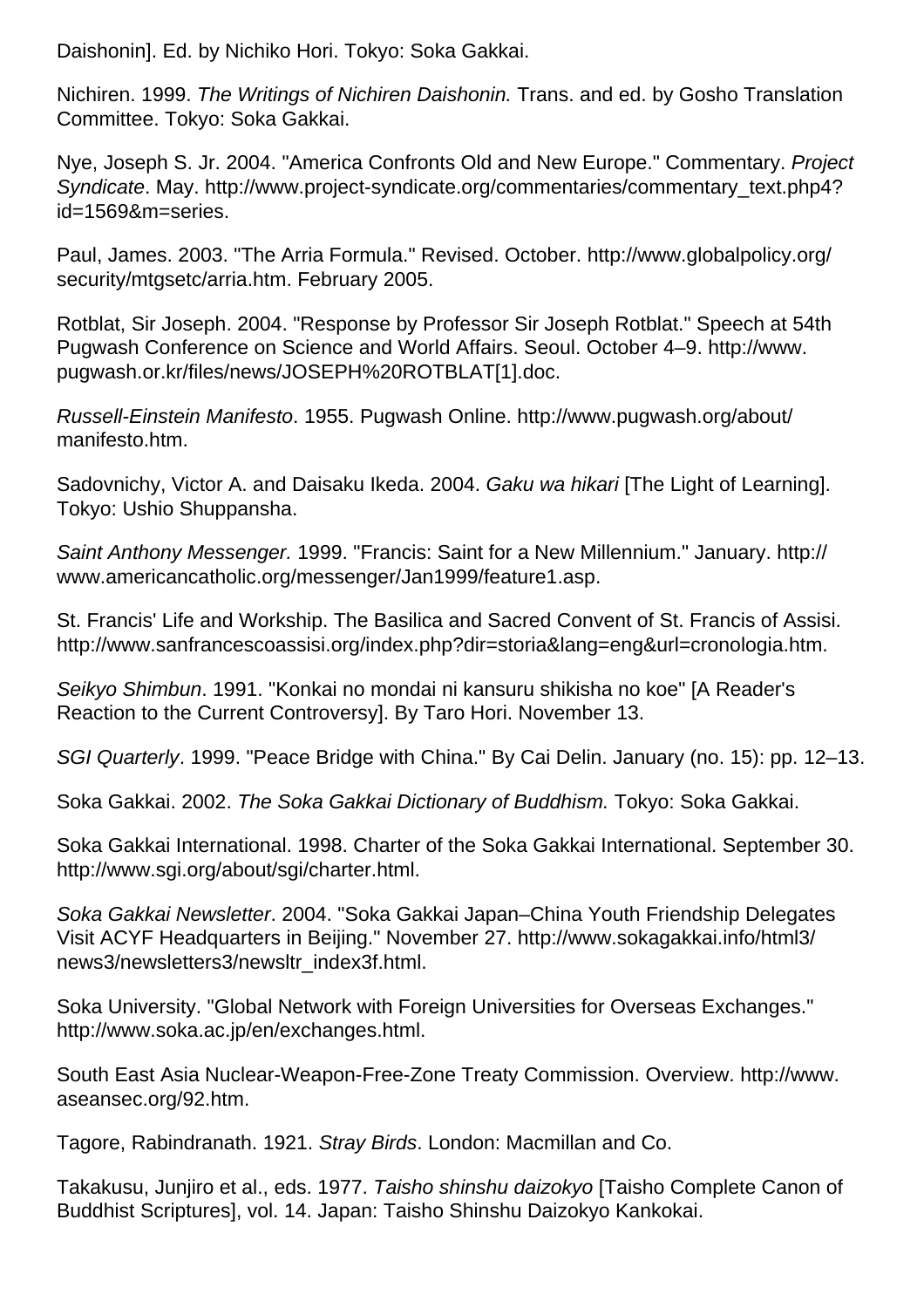Takeyama, Michio. 1953. *Rekishiteki ishiki ni tsuite* [Regarding Historical Consciousness]. Tokyo: Kodansha Press.

Tehranian, Majid and Daisaku Ikeda. 2003. *Global Civilization: A Buddhist-Islamic Dialogue.* New York: I.B. Tauris.

Toda Institute for Global Peace and Policy Research. "Human Security and Global Governance: Prospectus for an International Collaborative Research Project." http://www. toda.org/research\_program/prospectus.html.

Toda, Josei. 1981. *Toda Josei zenshu* [Complete Works of Josei Toda], vol. 4. Tokyo: Seikyo Shimbunsha.

Toffler, Alvin. 1990. *Powershift: Knowledge, Wealth, and Violence at the Edge of the 21st Century*. New York: Bantam Books.

UMAP (University Mobility in Asia and the Pacific). "Who are the members of UMAP?" http://www.umap.org/About/members.html.

UN (United Nations). 1945. Charter of the United Nations - Preamble. http://www.un.org/ aboutun/charter/.

----------. 2000a. 2000 Review Conference of the Parties to the Treaties on the Non-Proliferation of Nuclear Weapons, Final Document. NPT/CONF.2000/28. New York.

----------. 2000b. "Millennium Declaration." A/RES/55/2. September 18. New York. http:// www.un.org/millennium/declaration/ares552e.pdf.

----------. 2000c. "Millennium Development Goals." http://www.un.org/millenniumgoals/.

----------. 2001. United Nations Conference on the Illicit Traffic in Small Arms and Light Weapons in All Its Aspects. July 9–20, New York. http://www.disarmament2.un.org/cab/ smallarms/.

----------. 2002a. "Strengthening the United Nations - An Agenda for Further Change - Report of the Secretary-General." A/57/387. September 9, New York. http://www.unhchr. ch/huridocda/huridoca.nsf/e06a5300f90fa0238025668700518ca4/ 4b5d557cb16e82b6c1256c3e003933dd/\$FILE/N0258326.pdf.

----------. 2002b. "General Assembly Calls for Strengthened National Measures to Prevent Terrorist Acquisition of Mass Destruction Weapons: 53 First Committee Texts Adopted; New Russian Federation/United States Strategic Framework, Nuclear Weapon Elimination Among Other Issues Addressed." GA/10105. Press Release. November 22, New York. http://www.un.org/News/Press/docs/2002/ga10105.doc.htm.

----------. 2003. The Illicit Trade in Small Arms and Light Weapons in All Its Aspects. Resolution adopted by the General Assembly [on the report of the First Committee (A/58/462)]. A/Res/58/241. December 23, New York. http://daccessdds.un.org/doc/ UNDOC/GEN/N03/508/98/PDF/N0350898.pdf?OpenElement.

----------. 2004a. A More Secure World: Our Shared Responsibility - Report of the High-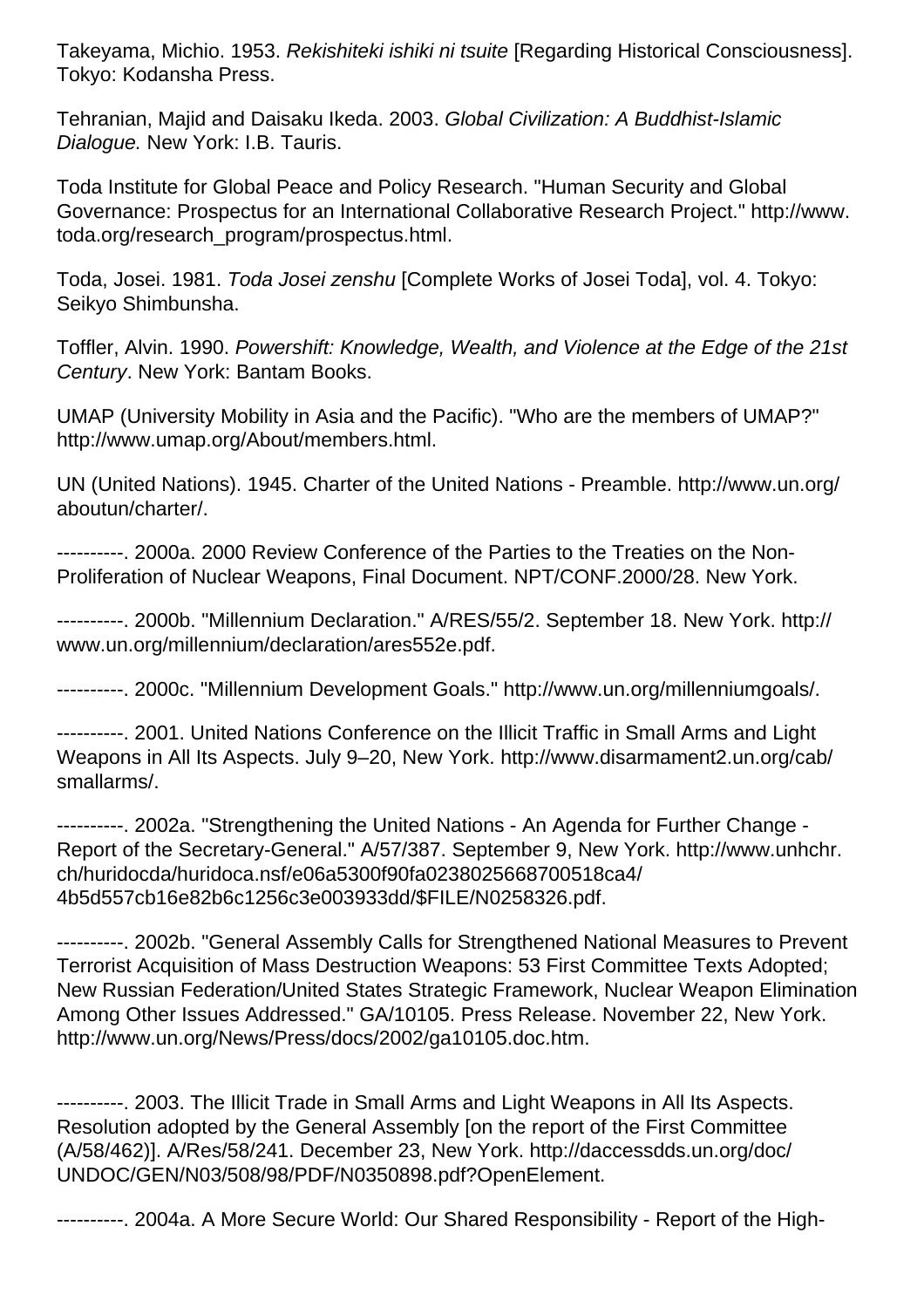level Panel on Threats, Challenges and Change, 2004. http://www.un.org/secureworld/ report2.pdf.

----------. 2004b. "Disarmament and non-proliferation education - Report of the Secretary-General." A/59/178. July 23, New York. http://daccessdds.un.org/doc/UNDOC/GEN/ N04/439/96/PDF/N0443996.pdf?OpenElement.

----------. 2004c. Final report of the Preparatory Committee for the 2005 Review Conference of the Parties to the Treaty on the Non-Proliferation of Nuclear Weapons. NPT/ CONF.2005/1. May 20.

----------. 2004d. "General Assembly Proclaims World Programme For Human Rights Education, Stressing Its Importance To Realization Of All Fundamental Freedoms." GA/10317. Press Release. October 12, New York. http://www.un.org/News/Press/ docs/2004/ga10317.doc.htm.

----------. 2004e. International Decade for Action, "Water for Life," 2005–2015. A/ Res/58/217. Resolution adopted by the General Assembly. February 9, New York. http:// www.unesco.org/water/water\_celebrations/decades/water\_for\_life.pdf.

----------. 2004f. "General Assembly Unanimously Adopts Resolution Approving Work Plan for Commemoration of Organization's Sixtieth Anniversary: Measure Outlines Format, Organization of the High-Level Millennium Review." GA/10320. Press Release. December 17, New York. http://www.un.org/News/Press/docs/2004/ga10320.doc.htm.

----------. 2004g. "Strengthening of the United Nations system - Note by the Secretary-General." A/58/817. June 11, New York. http://www.un.org/reform/a\_58\_817.pdf.

----------. 2004h. "Text urging negotiations on Fissile Material Treaty approved by Disarmament Committee." GA/DIS/3291. Press Release. November 4, New York. http:// www.un.org/News/Press/docs/2004/gadis3291.doc.htm.

UNDP (United Nations Development Programme). 2004. *Human Development Report 2004: Cultural Liberty in Today's Diverse World.* New York: Hoechstetter Printing Co. http:// hdr.undp.org/reports/global/2004/pdf/hdr04\_complete.pdf.

UNESCO (United Nations Educational, Scientific and Cultural Organization). *The UN Decade of Education for Sustainable Development.* http://www.unesco.org/education/ desd/.

UNFCCC (United Nations Framework Convention on Climate Change). 1997. Kyoto Protocol to the United Nations Framework Convention on Climate Change. December 11, Kyoto [Japan]. http://unfccc.int/resource/docs/convkp/kpeng.pdf.

UNISDR (United Nations International Strategy for Disaster Reduction). 2005. Hyogo Framework for Action 2005–2015: Building the Resilience of Nations and Communities to Disasters. February 14. http://www.unisdr.org/wcdr/official-doc/L-docs/OUTCOME-FINALas-separate-non-official -document.pdf.

UNU (United Nations University). UNU Programme Areas: Peace and Governance. http:// www.unu.edu/png.html.